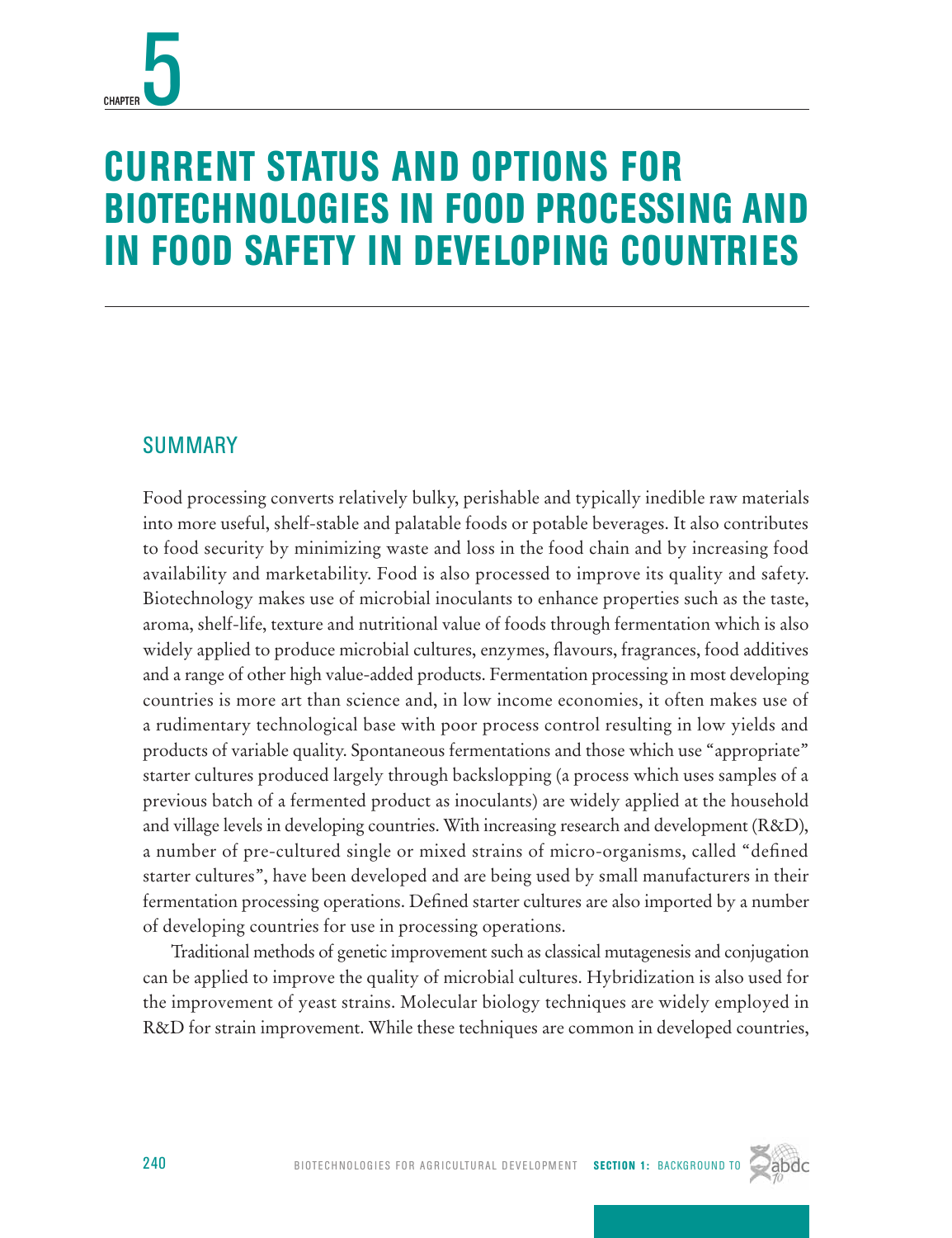they are only now beginning to be applied in developing countries for the improvement and development of starter cultures. For example, random amplified polymorphic DNA (RAPD) techniques have been applied in Thailand in the molecular typing of bacterial strains for the production of fermented pork sausage (nham), leading to the development of three different defined starter cultures, which are currently used for the commercial production of products with different flavour characteristics. Genetically modified (GM) microbial cultures are used in the production of enzymes and various food processing ingredients. Rennet, which is widely used throughout the world as a starter in cheese production, is produced using GM bacteria. Thailand currently uses GM *Escherichia coli* as an inoculant in lysine production. Many industrially important enzymes such as alphaamylase, gluco-amylase, lipase and pectinase, as well as bio-based fine chemicals such as lactic acid, amino acids, antibiotics, nucleic acid and polysaccharides, are produced in China using GM starter cultures.

Food safety is defined as the assurance that food will not cause harm to the consumer when it is prepared and/or eaten according to its intended use, and food safety along the food chain includes the good agricultural practices that establish basic principles for farming (including aquaculture), soil and water management, crop and animal production, postharvest handling and treatment, good manufacturing practices for storage, processing and distribution to the consumer. Biotechnology is widely employed as a tool in diagnostics to monitor food safety, prevent and diagnose food-borne illnesses and verify the origins of foods. The techniques applied in the assurance of food safety focus on the detection and monitoring of hazards. Biotechnological developments have led to the widespread availability of methods of identification that are more rapid and less costly than those based on conventional techniques. Polymerase chain reaction (PCR) and enzyme-linked immunoabsorbent assay (ELISA) methods are now applied in the detection of major foodborne pathogens.

Genome sequence information coupled with the support of advanced molecular techniques have enabled scientists to establish strategies to protect consumers from pathogens and provided industry with tools for developing strategies to design healthy and safe food by optimizing the effect of probiotic bacteria, the design of starter culture bacteria and functional properties for use in food processing. These advances have, in turn, led to more precise diagnostic tools and the ability to quickly develop efficient, specific and sensitive detection kits for new microbial strains. Kits are now also available for the detection of mycotoxins which are major hazards associated with pulses and grains, the raw material inputs for a number of traditional fermented foods in many developing regions. The identification of food ingredients and the origins of foods through traceability studies have also been enhanced by molecular methods.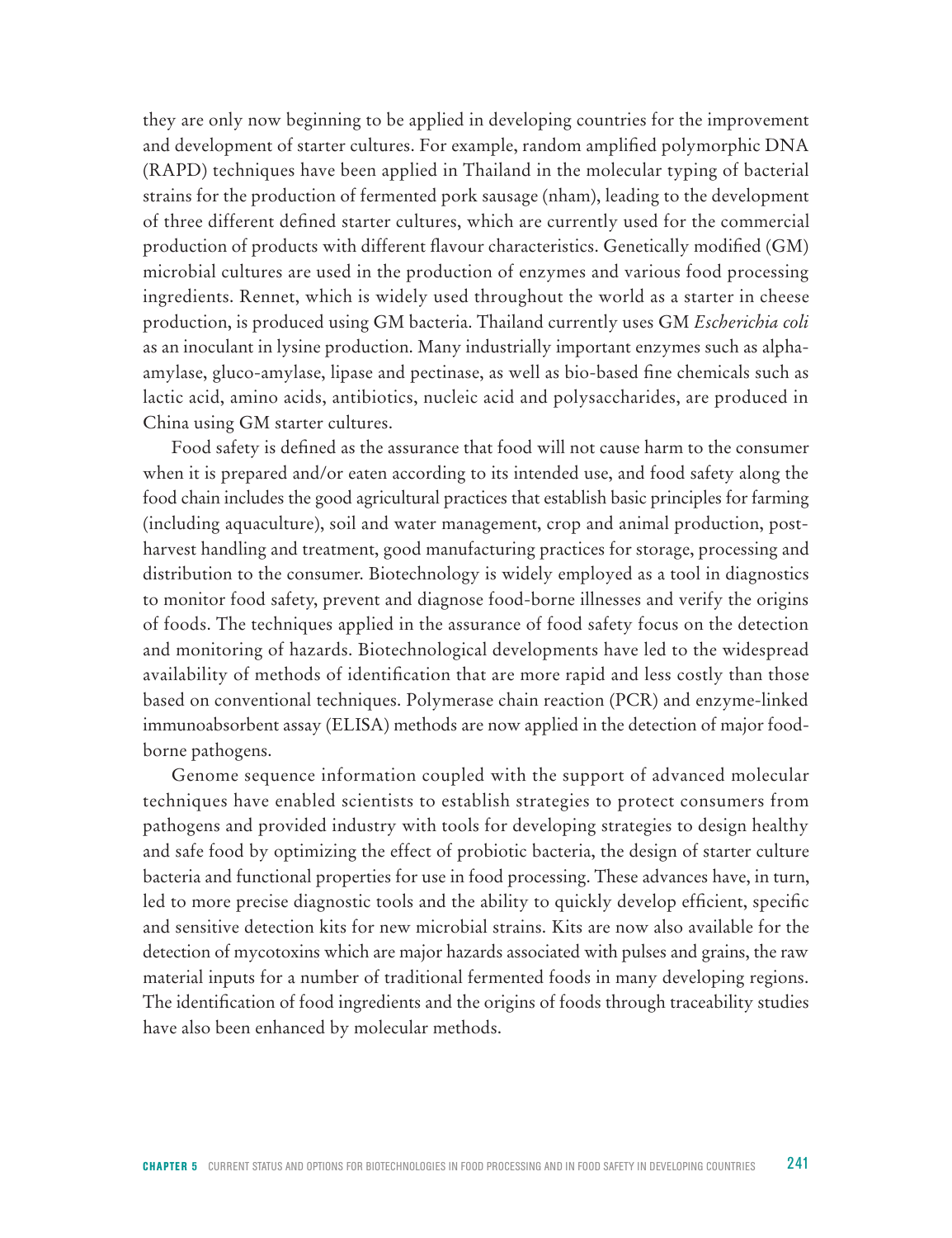# 51 **INTRODUCTION**

Food processing makes use of various unit operations and technologies to convert relatively bulky, perishable and typically inedible raw materials into more useful shelf-stable and palatable foods or potable beverages. Processing contributes to food security by minimizing waste and losses in the food chain and by increasing food availability and marketability. Food is also processed in order to improve its quality and safety. Food safety is a scientific discipline that provides "assurance that food will not cause harm to the consumer when it is prepared and/or eaten according to its intended use"1 .

Biotechnology as applied to food processing in most developing countries makes use of microbial inoculants to enhance properties such as the taste, aroma, shelf-life, texture and nutritional value of foods. The process whereby micro-organisms and their enzymes bring about these desirable changes in food materials is known as fermentation. Fermentation processing is also widely applied in the production of microbial cultures, enzymes, flavours, fragrances, food additives and a range of other high value-added products. These high value products are increasingly produced in more technologically advanced developing countries for use in their food and non-food processing applications. Many of these high value products are also imported by developing countries for use in their food processing applications.

This Chapter describes the prospects and potential of applying biotechnology in food processing operations and to address safety issues in food systems with the objective of addressing food security and responding to changing consumer trends in developing countries. It is important to note that food safety evaluation or risk assessment is not covered here, the Chapter instead focusing on the context of biotechnologies as applied to food safety.

Technologies applied in the processing of food must assure the quality and safety of the final product. Safe food is food in which physical, chemical or microbiological hazards are present at a level that does not present a public health risk. Safe food can therefore be consumed with the assurance that there are no serious health implications for the consumer. Recent food scares such as mad cow disease and the melamine contamination of food products have increased consumer concern for food safety. As incomes rise, consumers are increasingly willing to pay a premium for quality, safety and convenience.

A range of technologies are applied at different levels and scales of operation in food processing across the developing world. Conventional or "low-input" food processing technologies include drying, fermentation, salting, and various forms of cooking including roasting, frying, smoking, steaming and oven baking. Low income economies are likely to employ these as predominant technologies for the processing of staple foods. Many of



<sup>1</sup> Recommended International Code of Practice - General Principles of Food Hygiene (Codex Alimentarius Commission, 2009)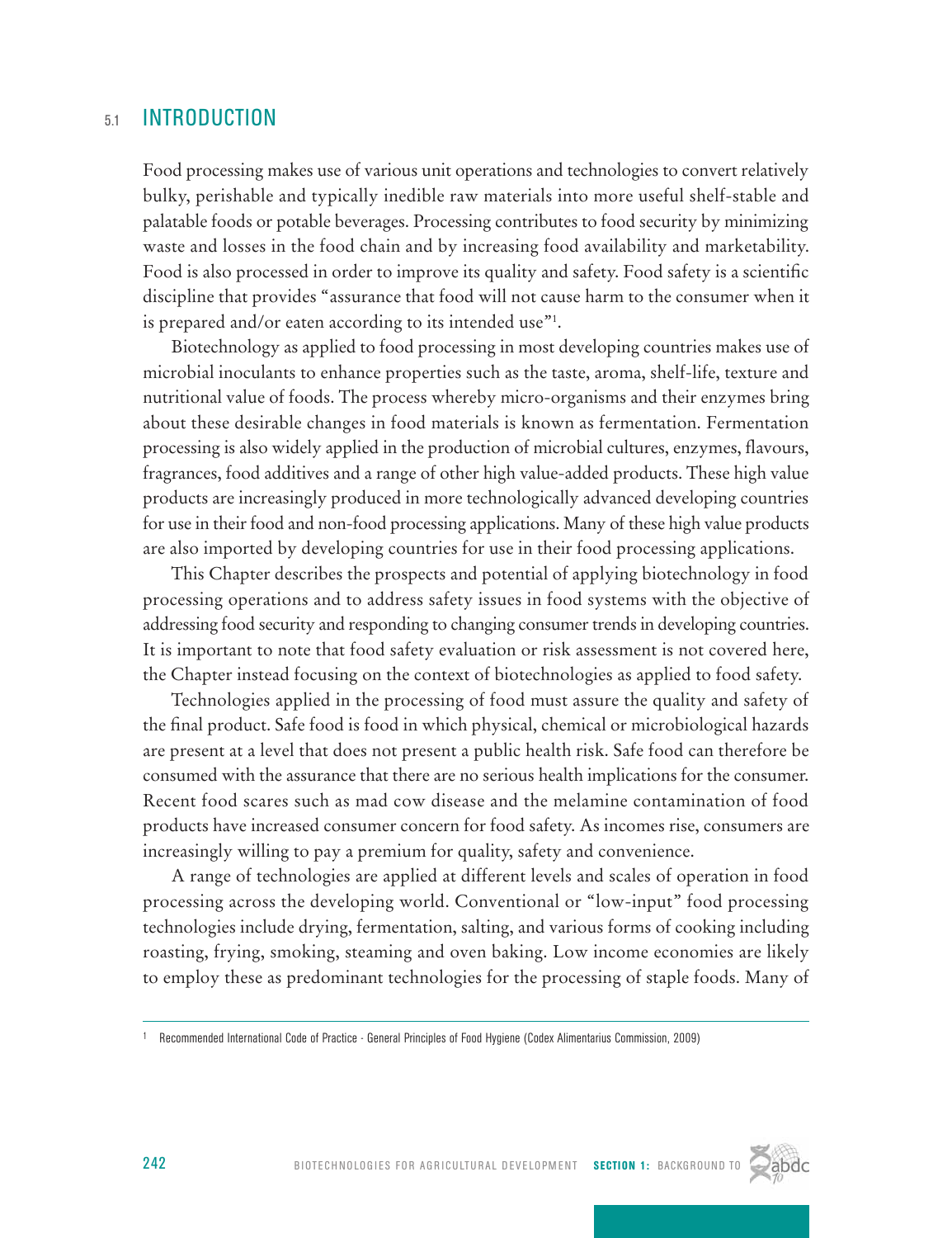these technologies use a simple, often rudimentary, technological base. Medium levels of processing technologies such as canning, oven drying, spray drying, freeze drying, freezing, pasteurization, vacuum packing, osmotic dehydration and sugar crystallization are widely applied in middle and upper middle income economies. Higher-level, more capital-intensive food processing technologies such as high-temperature short-time pasteurization and highpressure low-temperature food processing are widely employed in middle and upper middle income economies. Functional additives and ingredients produced using fermentation processes are generally incorporated into food processing operations that make use of higher-level technologies.

Traditional methods of food safety monitoring such as the detection of pathogenic bacteria are generally based on the use of culture media. These are the techniques of choice in low and lower middle income economies which lack the resources, infrastructure and technical capacity to utilize modern biotechnologies. Conventional bacterial detection methods are time consuming multi-step procedures. At least two to three days are required for the initial isolation of an organism, followed by several days for additional confirmatory testing. Biotechnology based methods can provide accurate results within a relatively short time frame. Biotechnological developments have resulted in the widespread availability of lowcost rapid methods of identification compared with the significant cost/time requirements of conventional techniques. Lower middle income economies apply both traditional and more sophisticated methods for monitoring the microbiological quality of foods and their conformity with international standards.

A number of case studies are described in the text to demonstrate the utility of biotechnology-based applications in food processing and food safety. These case studies provide the basis for the development of strategic interventions designed to upgrade food processing and food safety in developing countries through the application of biotechnology.

This paper is divided into two main Sections – "Stocktaking: Learning from the Past" and "Looking Forward: Preparing for the Future". In the first Section, Part 5.2 provides a brief definition of biotechnologies; Part 5.3 gives an overview of the current status of the application of biotechnologies in developing countries; Part 5.4 provides an analysis of the successes/failures of the application of biotechnologies in developing countries and underlying causative factors; and some case studies of applications in developing countries are described in Part 5.5. In the second Section, Part 5.6 deals with a key issue in the sector where application of biotechnologies might be useful; Part 5.7 proposes options for developing countries to make informed decisions about the application of appropriate biotechnologies; and Part 5.8 presents priorities for action for the international community.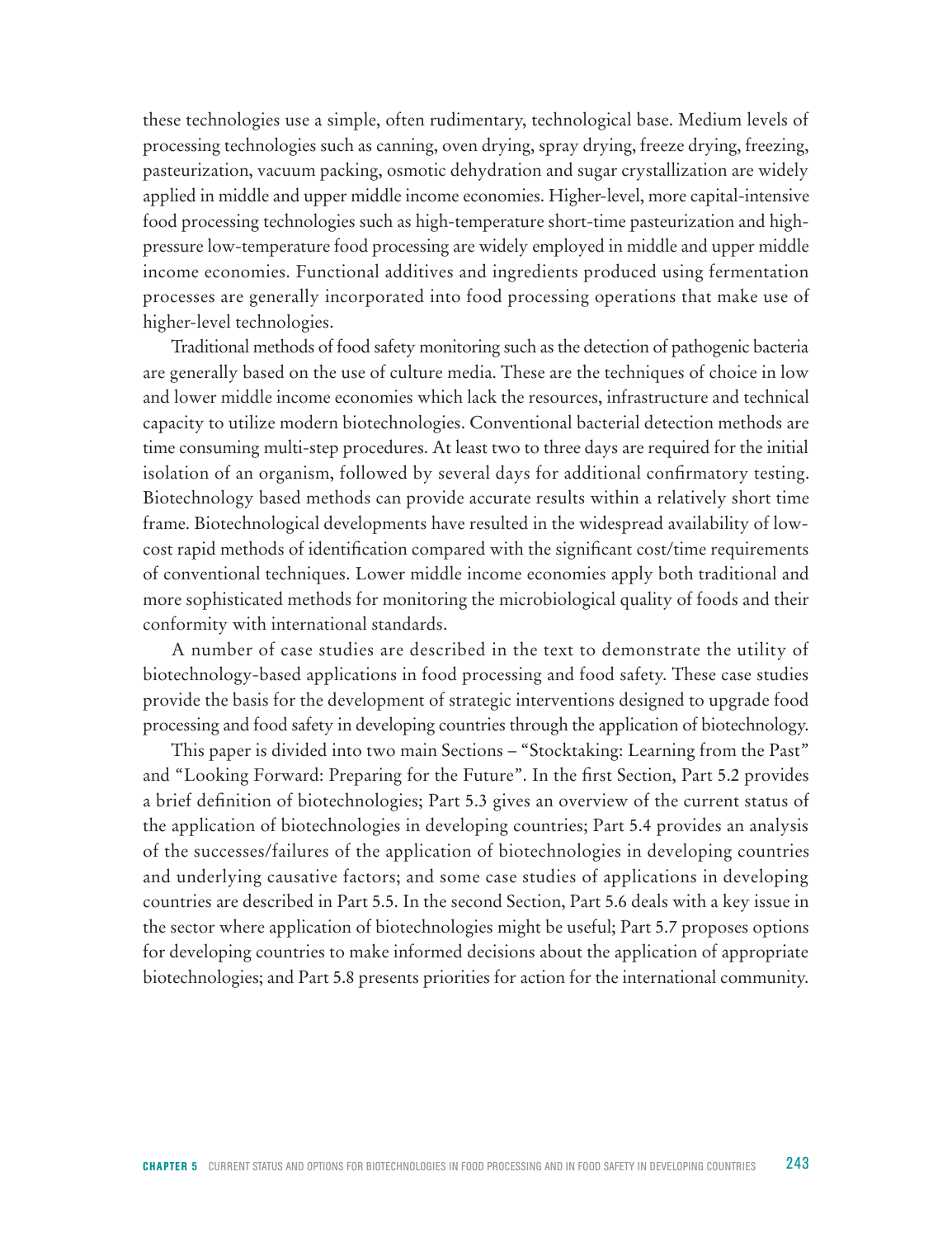# A. Stocktaking: Learning from the Past

# 5.2 Biotechnology: Definition and Scope

For the purpose of this Chapter, biotechnology is defined in accordance with the Convention on Biological Diversity (CBD), i.e. "any technological application that uses biological systems, living organisms, or derivatives thereof, to make or modify products or processes for specific use".

Biotechnology in the food processing sector uses micro-organisms for the preservation of food and for the production of a range of value-added products such as enzymes, flavour compounds, vitamins, microbial cultures and food ingredients. Biotechnology applications in the food processing sector, therefore, target the selection and manipulation of micro-organisms with the objective of improving process control, product quality, safety, consistency and yield, while increasing process efficiency.

Biotechnological processes applicable to the improvement of microbial cultures for use in food processing applications include traditional methods of genetic improvement ("traditional biotechnology") such as classical mutagenesis and conjugation. These methods generally focus on improving the quality of micro-organisms and the yields of metabolites. Hybridization is also used for the improvement of yeasts involved in baking, brewing and in beverage production. *Saccharomyces cerevisiae* strains have, for example, been researched for improved fermentation, processing and biopreservation abilities, and for capacities to increase the wholesomeness and sensory quality of wine (Pretorius and Bauer, 2002). Methods employed in genetic R&D of wine yeasts are described in detail in Pretorius (2000) and some are summarized in Table 1.

#### TABLE 1

| <b>Method</b>                 | <b>Comments</b>                                                                                                                                                                                                                                                                                           |
|-------------------------------|-----------------------------------------------------------------------------------------------------------------------------------------------------------------------------------------------------------------------------------------------------------------------------------------------------------|
| Hybridization                 | Cannot generally be used directly, but the method is not entirely obsolete. Has been used to study the genetic control<br>of flocculation, sugar uptake and flavour production. Cross-breeding and hybridization of spore-derived clones of<br>S. cerevisiae have also been accomplished.                 |
| Mutation and<br>selection     | For example, to induce autotrophic and de-repressed mutants for efficient sugar fermentation and ethanol tolerance.                                                                                                                                                                                       |
| Rare mating                   | Mixing of non-mating strains at high cell density (ca. $10^8$ cells/ml) results in a few true hybrids with fused nuclei.<br>Cytoduction (introduction of cytoplasmic elements without nuclear fusion) can also be used to impart killer activity<br>(using karyogamy [nuclear fusion] deficient mutants). |
| Spheroplast fusion            | Spheroplasts from yeast strains of one species, the same genus, or different genera can be fused to produce<br>intraspecific, interspecific or intergeneric fusants, respectively. The possibility exists to introduce novel characteristics<br>into wine yeast strains which are incapable of mating.    |
| Single-chromosome<br>transfer | Transfer of whole chromosomes from wine yeast strains (using the karyogamy mutation) into genetically defined strains<br>of <i>S. cerevisiae</i> .                                                                                                                                                        |
| Transformation                | Introduction of genes from other yeasts and other organisms.                                                                                                                                                                                                                                              |

#### Some methods employed in genetic R&D of wine yeasts

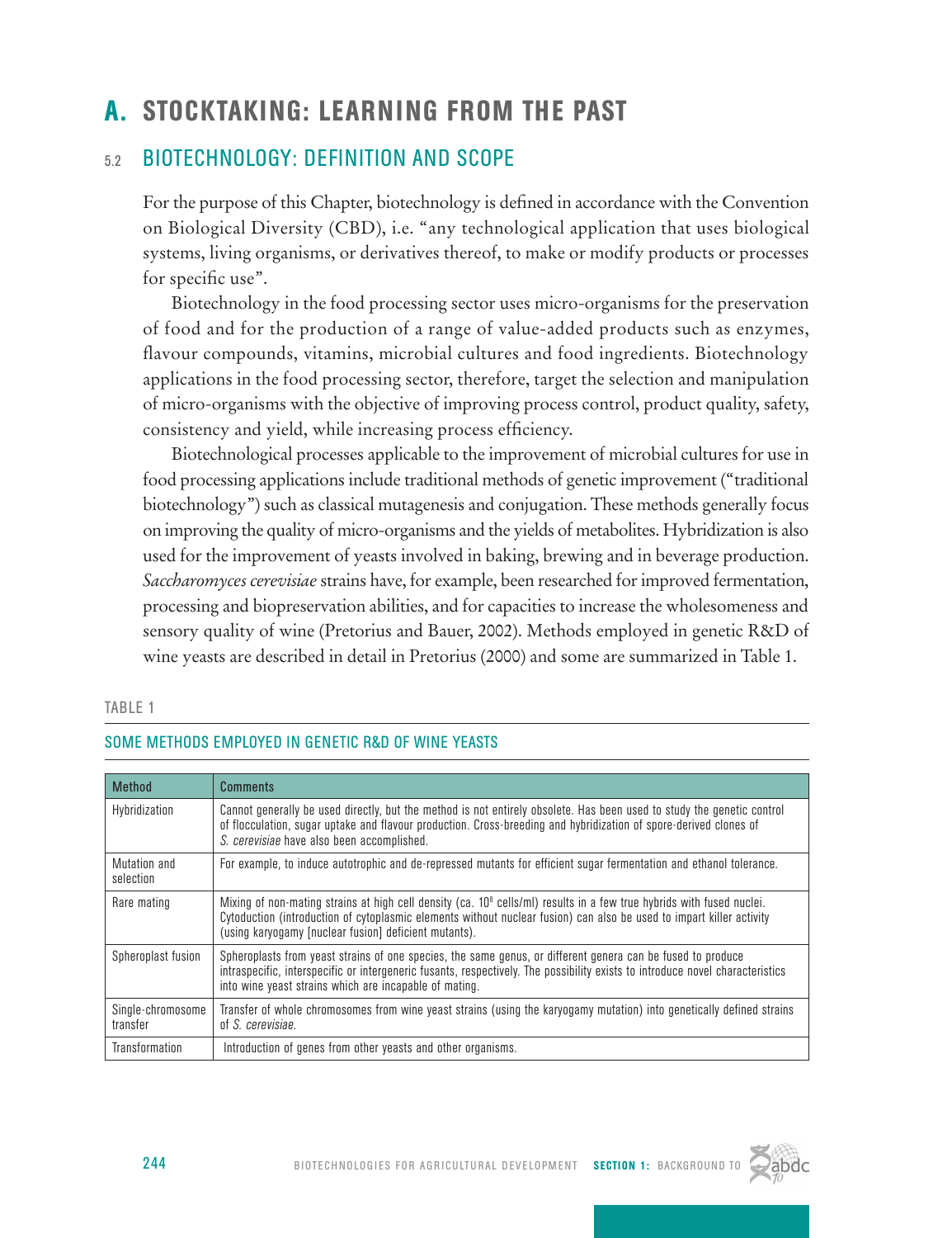Recombinant gene technology is widely employed in R&D for strain improvement. The availability of genetic manipulation tools and the opportunities that exist to improve the microbial cultures associated with food fermentations are tempered by concerns over regulatory issues and consumer perceptions. GM microbial cultures are, however, used in the production of enzymes and various food processing ingredients such as monosodium glutamate, polyunsaturated fatty acids and amino acids.

Biotechnology is also widely employed as a tool in diagnostics to monitor food safety, prevent and diagnose food-borne illnesses and verify the origins of foods. Techniques applied in the assurance of food safety focus on the detection and monitoring of hazards whether biological, chemical or physical. These applications are explored and discussed later.

# 5.3 Current Status of the Application of Biotechnologies in Developing Countries

# 5.3.1 Methods of microbial inoculation in food fermentations

The fermentation bioprocess is the major biotechnological application in food processing. It is often one step in a sequence of food processing operations which may include cleaning, size reduction, soaking and cooking. Fermentation bioprocessing uses microbial inoculants to enhance properties such as the taste, aroma, shelf-life, safety, texture and nutritional value of foods. Microbes associated with the raw food material and the processing environment serve as inoculants in spontaneous fermentations, while inoculants containing high concentrations of live micro-organisms, referred to as starter cultures, are used to initiate and accelerate the rate of fermentation processes in non-spontaneous or controlled fermentation processes. Microbial starter cultures vary widely in quality and purity.

Starter culture development and improvement is the subject of much research both in developed and developing countries. While considerable work on GM starter culture development is ongoing at the laboratory level in developed countries, relatively few GM micro-organisms have been permitted in the food and beverage industry globally. In 1990, the United Kingdom became the first country to permit the use of a live genetically modified organism (GMO) in food. It was a baker's yeast, engineered to improve the rate at which bread dough rises by increasing the efficiency with which maltose is broken down. This modification was done using genes from yeast and placing them under a strong constitutive promoter. The United Kingdom has also approved a GM brewer's yeast for beer production. By introducing a gene encoding gluco-amylase from yeast, better utilization of carbohydrate present in conventional feedstock can be obtained, resulting in increased yields of alcohol and the ability to produce a full strength, low-carbohydrate beer. More recently, two GM yeast strains were authorized for use in the North American wine industry (Bauer *et al*., 2007).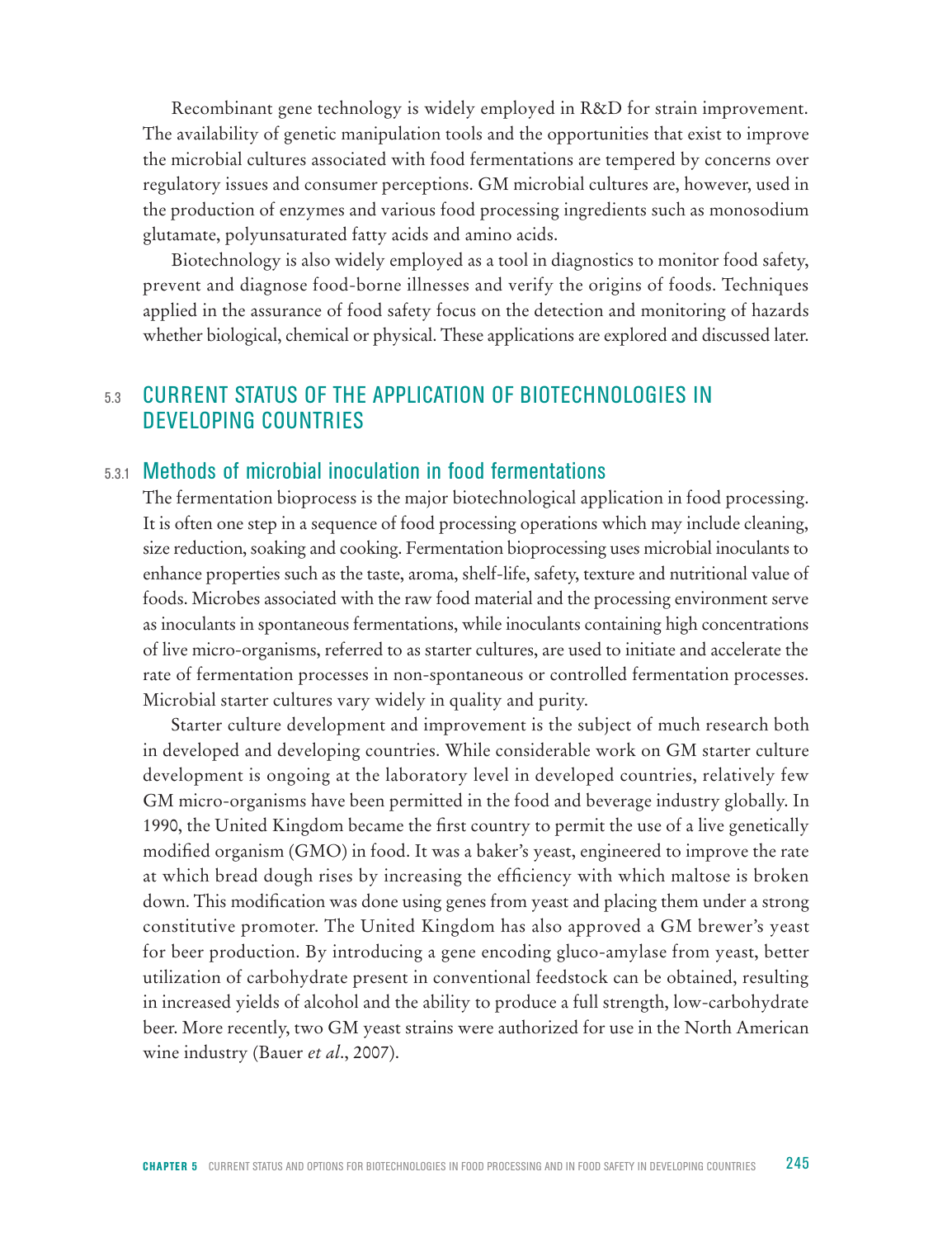Current literature documents the many research reports on the characterization of microbes associated with production of traditional fermented foods in developing countries. Relatively few of these studies document the application of diagnostic tools of modern biotechnology in developing and designing starter cultures. The development and improvement of microbial starters have been driving forces for the transformation of traditional food fermentations in developing countries from an "art" to a science. Microbial starter culture development has also been a driving force for innovation in the design of equipment suited to the hygienic processing of traditional fermented foods under controlled conditions in many developing countries.

Starter culture improvement, together with the improvement and development of bioreactor technology for the control of fermentation processes in developed countries, has played a pivotal role in the production of high-value products such as enzymes, microbial cultures and functional food ingredients. These products are increasingly produced in more advanced developing economies and are increasingly imported by less advanced developing countries as inputs for their food processing operations.

#### **Spontaneous inoculation of fermentation processes**

In many developing countries, fermented foods are produced primarily at the household and village levels using spontaneous methods of inoculation. Spontaneous fermentations are largely uncontrolled. A natural selection process, however, evolves in many of them which eventually results in the predominance of a particular type or group of microorganisms in the fermentation medium. A majority of African food fermentation processes use spontaneous inoculation (Table 2). Major limitations of spontaneous fermentation processes include their inefficiency, low yields of product and variable product quality. While spontaneous fermentations generally enhance the safety of foods owing to a reduction of pH and through detoxification, in some cases there are safety concerns relating to the bacterial pathogens associated with the raw material or to unhygienic practices during processing.

#### **"Appropriate" starter cultures as inoculants of fermentation processes**

"Appropriate" starter cultures are widely applied as inoculants across the fermented food sector, from the household to industrial levels in low income and lower middle income economies. These starter cultures are generally produced using a backslopping process which uses samples of a previous batch of fermented product as inoculants (Holzapfel, 2002). Appropriate starter cultures are widely applied in the production of fermented fish sauces and fermented vegetables in Asia (Table 3) and in cereal or grain fermentations in African and Latin American countries (Tables 2 and 4).

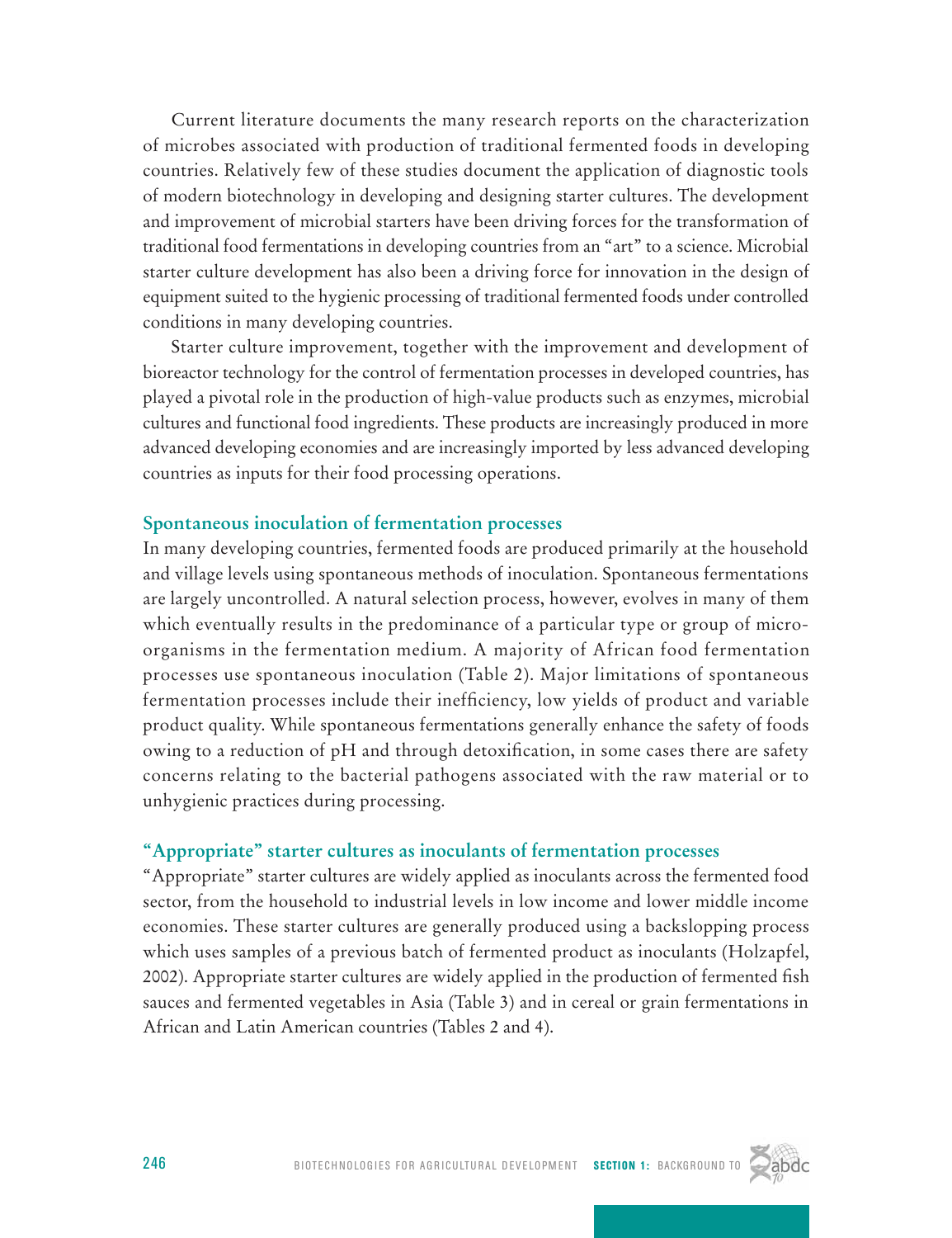The inoculation belt (Holzapfel, 2002) used in traditional fermentations in West Africa serves as a carrier of undefined fermenting micro-organisms, and is one example of an appropriate starter culture. It generally consists of a woven fibre, mat, piece of wood or woven sponge saturated with high quality product of a previously fermented batch. It is immersed into a new batch to serve as an inoculant. The inoculation belt is used in the production of the African indigenous fermented porridges uji and mawe, as well as in the production of the Ghanaian beer, pito (Table 2).

#### TABLE 2

| Raw<br>material | Local<br>product<br>name     | Region/country          | Type of<br>fermentation | Micro-organisms<br>associated with the<br>fermentation process                                                                                                                                                                                                                                                                                                                                        | <b>Methods of</b><br><i>inoculation</i> | State of<br>development* |
|-----------------|------------------------------|-------------------------|-------------------------|-------------------------------------------------------------------------------------------------------------------------------------------------------------------------------------------------------------------------------------------------------------------------------------------------------------------------------------------------------------------------------------------------------|-----------------------------------------|--------------------------|
|                 | A. Fermented starchy staples |                         |                         |                                                                                                                                                                                                                                                                                                                                                                                                       |                                         |                          |
| Cassava         | Gari                         | West and Central Africa | Solid state             | Corynebacterium mannihot,<br>Geotrichum species,<br>Lactobacillus plantarium,<br>Lactobacillus buchnerri.<br>Leuconsostoc species,<br>Streptococcus species.                                                                                                                                                                                                                                          | Natural/chance                          | 1, 2, 5, 7, 8            |
|                 | Fufu                         | West Africa             | Submerged               | Bacillus species,<br>Lactobacillus species such<br>as Lactobacillus plantarum;<br>Leuconostoc mesenteroides;<br>Lactobacillus cellobiosus;<br>Lactobacillus brevis:<br>Lactobacillus coprophilus;<br>Lactobacillus lactis:<br>Leuconostoc lactis and<br>Lactobacillus bulgaricus,<br>Klebsiella species,<br>Leuconostoc species,<br>Corynebacterium species<br>and a yeast of the Candida<br>species. | Natural/chance                          | 1, 2, 5, 6               |
|                 | Lafun,<br>Konkonte           | West Africa             | Submerged               | Bacillus species, Klebsiella<br>species, Candida species,<br>Aspergillus species;<br>Leuconostoc mesenteroides.<br>Corynebacterium manihot,<br>Lactobacillus plantarum,<br>Micrococcus luteus and<br>Geotrichum candidum                                                                                                                                                                              | Spontaneous                             | 1, 2, 5, 6               |
|                 | Chikwangue                   | Central Africa / Zaire  | Solid state             | Corynebacterium, Bacillus,<br>Lactobacillus, Micrococcus,<br>Pseudomonas, Acinetobacter<br>and Moraxella                                                                                                                                                                                                                                                                                              | Spontaneous                             | 1, 2, 7                  |
|                 | Cingwada                     | East and Central Africa | Solid state             | Corynebacterium, Bacillus,<br>Lactobacillus, Micrococcus,                                                                                                                                                                                                                                                                                                                                             | Spontaneous                             | 1, 2                     |

#### African fermented foods and information about their fermentation processes

chapter 5 Current Status and Options for Biotechnologies in Food Processing and in Food Safety in Developing Countries 247

 $\rightarrow$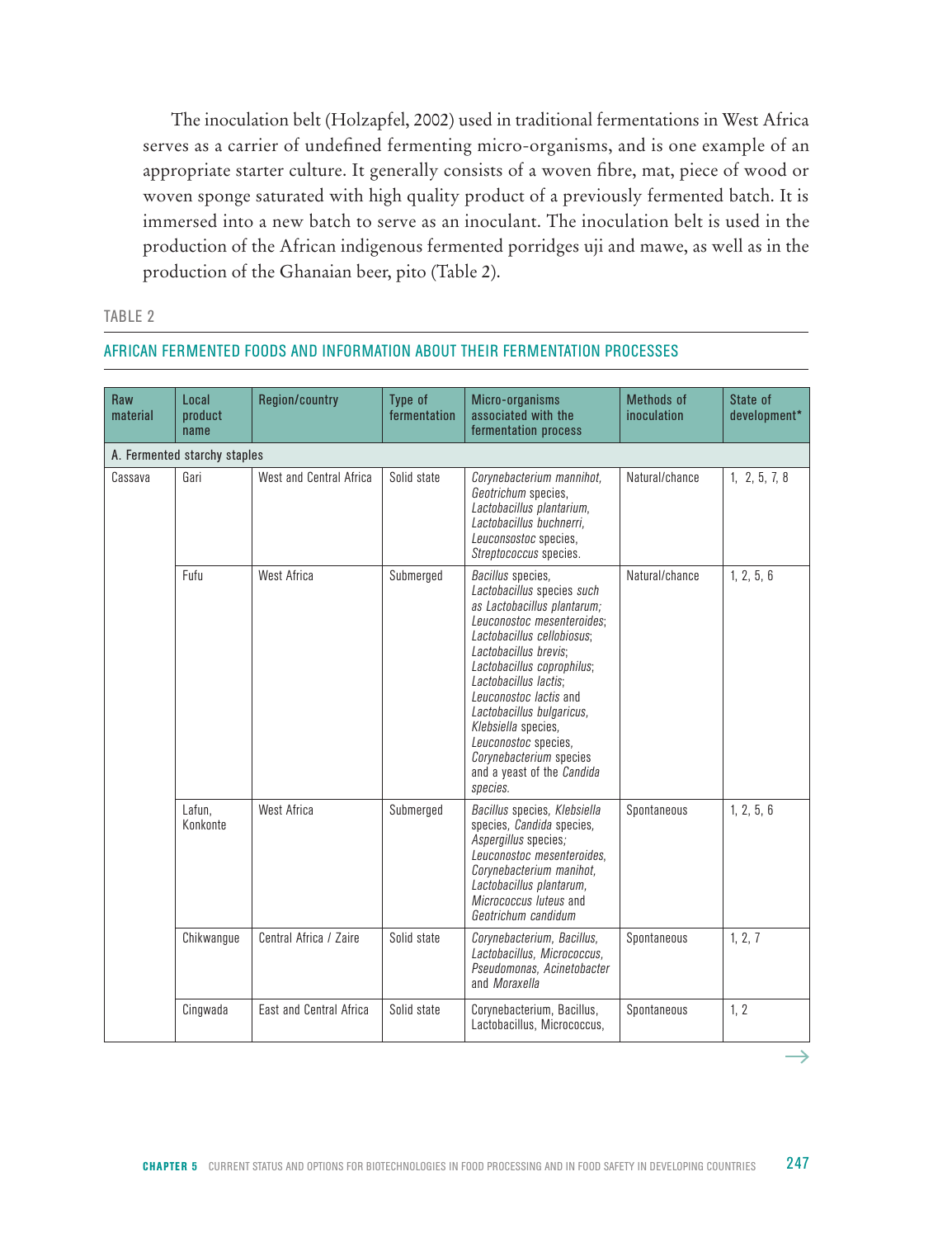| Raw<br>material                          | Local<br>product<br>name       | <b>Region/country</b> | Type of<br>fermentation         | Micro-organisms<br>associated with the<br>fermentation process                                                                                                                                                           | <b>Methods of</b><br>inoculation                                         | State of<br>development* |
|------------------------------------------|--------------------------------|-----------------------|---------------------------------|--------------------------------------------------------------------------------------------------------------------------------------------------------------------------------------------------------------------------|--------------------------------------------------------------------------|--------------------------|
|                                          | <b>B.</b> Gruels and beverages |                       |                                 |                                                                                                                                                                                                                          |                                                                          |                          |
| Maize                                    | Ogi                            | West Africa, Nigeria  | Submerged                       | Lactobacillus plantarum,<br>Corynebacterium specie,<br>Aerobacter,<br>yeasts Candida mycoderma,<br>Saccharomyces cerevisiae<br>and Rhodotorula and<br>moulds Cephalosporium,<br>Fusarium, Aspergillus and<br>Penicillium | Appropriate<br>starters produced<br>by backslopping                      | 1, 2, 3, 4, 5, 7         |
| Sorghum                                  | Abreh                          | Sudan                 | Solid<br>state and<br>Submerged | Lactobacillus plantarum                                                                                                                                                                                                  | Appropriate<br>starters produced<br>by backslopping                      | 1, 2                     |
| Millet                                   | Uji                            | East Africa, Kenya    | Submerged                       | Leuconostoc mesenteroides,<br>Lactobacillus plantarum                                                                                                                                                                    | Appropriate<br>starters produced<br>by backslopping/<br>inoculation belt | 1, 2                     |
| Maize                                    | Kenkey,<br>Koko, Akasa         | West Africa, Ghana    | Solid state                     | Enterobacter cloacae,<br>Acinetobacter sp.,<br>Lactobacillus plantarum,<br>L. brevis,<br>Saccharomyces cerevisiae,<br>Candida mycoderma                                                                                  | Spontaneous                                                              | 1, 2                     |
| C. Alcoholic beverages                   |                                |                       |                                 |                                                                                                                                                                                                                          |                                                                          |                          |
| Palm                                     | Palm wine,<br>Emu              | <b>West Africa</b>    | Submerged                       | Saccharomyces cerevisiae,<br>Schizosaccharomyces pombe,<br>Lactobacillus plantarum,<br>L. mesenteroides                                                                                                                  | Spontaneous                                                              | 1, 2, 7                  |
| Various<br>types of<br>African<br>cereal | Busa                           | East Africa, Kenya    | Submerged                       | Saccharomyces cerevisiae,<br>Schizosaccharomyces pombe,<br>Lactobacillus plantarum,<br>L. mesenteroides.                                                                                                                 | Spontaneous                                                              | 1, 2, 7                  |
| grains<br>(maize,<br>sorghum,<br>millet) | Mbege                          | Tanzania              | Submerged                       | Saccharomyces cerevisiae,<br>Schizosaccharomyces pombe,<br>Lactobacillus plantarum,<br>L. mesenteroides.                                                                                                                 | Spontaneous                                                              | 1, 2                     |
|                                          | Burukutu                       | West Africa           | Submerged                       | Saccharomyces cerevisiae,<br>S. chavelieri. Candida sp. and.<br>Leuconostoc meseteroides.<br>Acetobacter sp.                                                                                                             | Spontaneous                                                              | 1, 2                     |
|                                          | Pito                           | West Africa           | Submerged                       | Geotrichum candidum,<br>Lactobacillus sp. and<br>Candida sp.                                                                                                                                                             | Natural/chance<br>Inoculation belt                                       | 1, 2                     |



 $\rightarrow$ 

 $\rightarrow$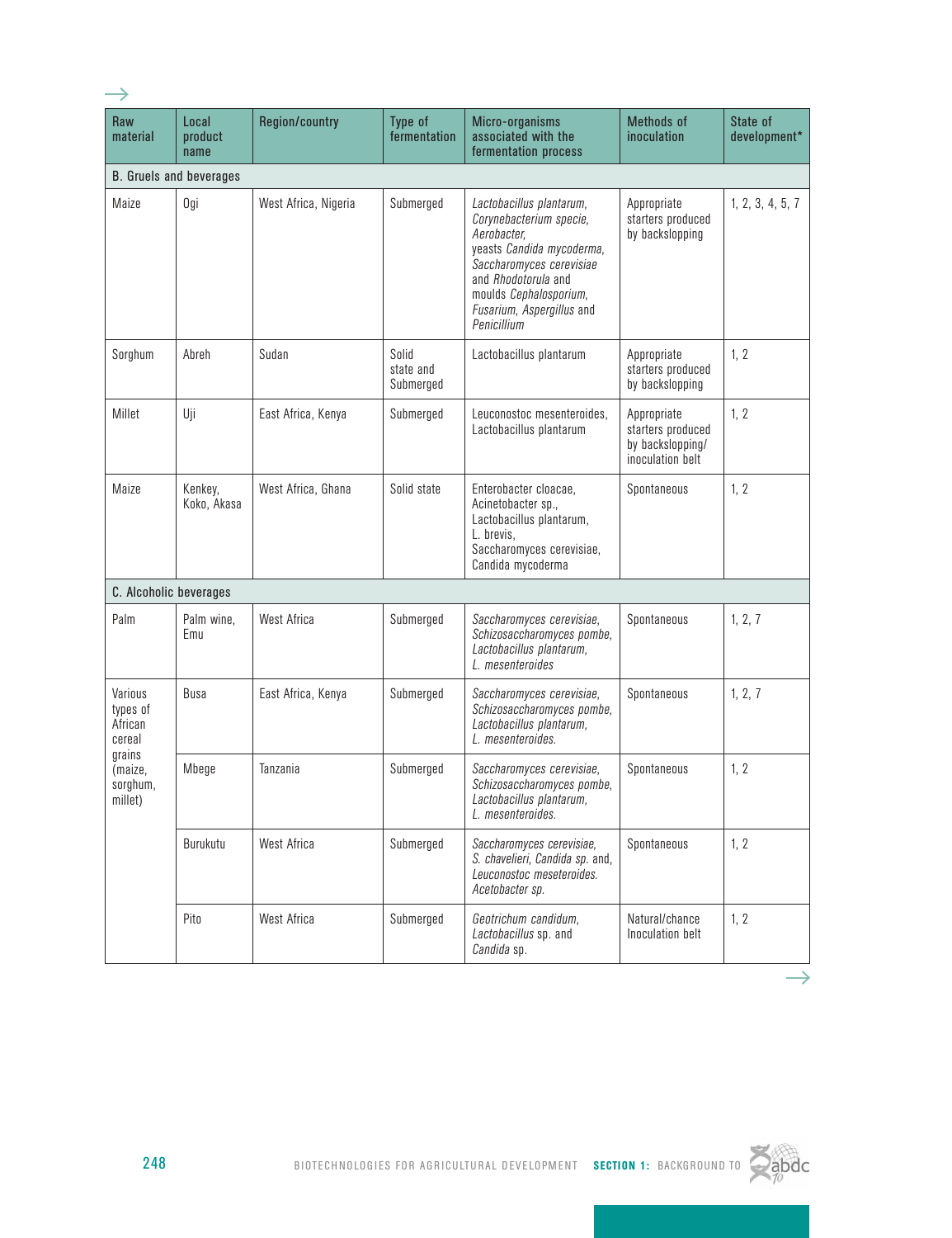| Raw<br>material                                                       | Local<br>product<br>name                             | Region/country                   | Type of<br>fermentation | Micro-organisms<br>associated with the<br>fermentation process                                                               | <b>Methods of</b><br><i>inoculation</i>             | State of<br>development* |
|-----------------------------------------------------------------------|------------------------------------------------------|----------------------------------|-------------------------|------------------------------------------------------------------------------------------------------------------------------|-----------------------------------------------------|--------------------------|
|                                                                       | D. Acid leavened bread/pancakes                      |                                  |                         |                                                                                                                              |                                                     |                          |
| Various<br>types of<br>African<br>cereal                              | Kisra                                                | Sudan                            | Submerged               |                                                                                                                              | Appropriate<br>starters produced<br>by backslopping |                          |
| grains                                                                | Enjera, Tef,<br>Injera                               | Ethiopia                         | Submerged               |                                                                                                                              | Appropriate<br>starters produced<br>by backslopping |                          |
|                                                                       | E. Legumes and condiments                            |                                  |                         |                                                                                                                              |                                                     |                          |
| Locus<br>bean.<br>soybean                                             | Iru.<br>Dawadawa.<br>Etchum, Kal<br>Soumbara,<br>Chu | <b>West Africa</b>               |                         | Bacillus subtilis.<br>B. pumilus, B. licheniformis<br>and Staphylococcus<br>saprophyticus                                    | Spontaneous                                         | 1, 2, 3, 6, 7            |
| African oil<br>bean                                                   | Ugba                                                 |                                  |                         | Bacillus subtilis,<br>B. pumilus,<br><b>B.</b> licheniformis<br>and Staphylococcus<br>saprophyticus                          | Spontaneous                                         |                          |
| Melon<br>seeds.<br>castor oil<br>seeds.<br>pumpkin<br>bean,<br>sesame | Ogiri, Ogili                                         | West. East and Central<br>Africa |                         | Bacillus subtilis,<br>B. pumilus,<br><b>B.</b> licheniformis.<br>Staphylococcus<br>saprophyticus,<br>Lactobacillus plantarum | Spontaneous                                         | 1, 2                     |
| Cotton seed                                                           | Owoh                                                 | West Africa                      |                         | Bacillus subtilis.<br>B. pumilus,<br>B. licheniformis,<br>Staphylococcus<br>saprophyticus                                    | Spontaneous                                         | $\mathbf{1}$             |
| F. Animal products                                                    |                                                      |                                  |                         |                                                                                                                              |                                                     |                          |
| Goat milk                                                             | Ayib                                                 | East and Central Africa          |                         | Canida spp., Saccharomyces<br>spp., Lactobacillus spp.,<br>Leuconostoc spp.,                                                 | Spontaneous                                         | 1, 2                     |
| Cow milk                                                              | Leben, Lben                                          | North, East Central<br>Africa    |                         | Candida spp., Saccharomyces<br>spp., Lactobacillus spp.,<br>Leuconostoc spp.,                                                | Spontaneous                                         | 1, 2, 3                  |

 $\rightarrow$ 

*Source:* compiled from Odunfa and Oyewole (1997)

\* Personal assessment of data, literature, Internet search and other information by O.B. Oyewole as at March 2009. Key to the codes is 1 = micro-organisms involved known;  $2$  = roles of individual micro-organisms known;  $3$  = genetic improvement carried on organisms;  $4$  = starter cultures available for the fermentation;  $5$  = varieties of raw materials that are best suited for the product known;  $\overline{6}$  = improved technology available and adopted; 7: pilot plant production;  $8$  = industrial plant production.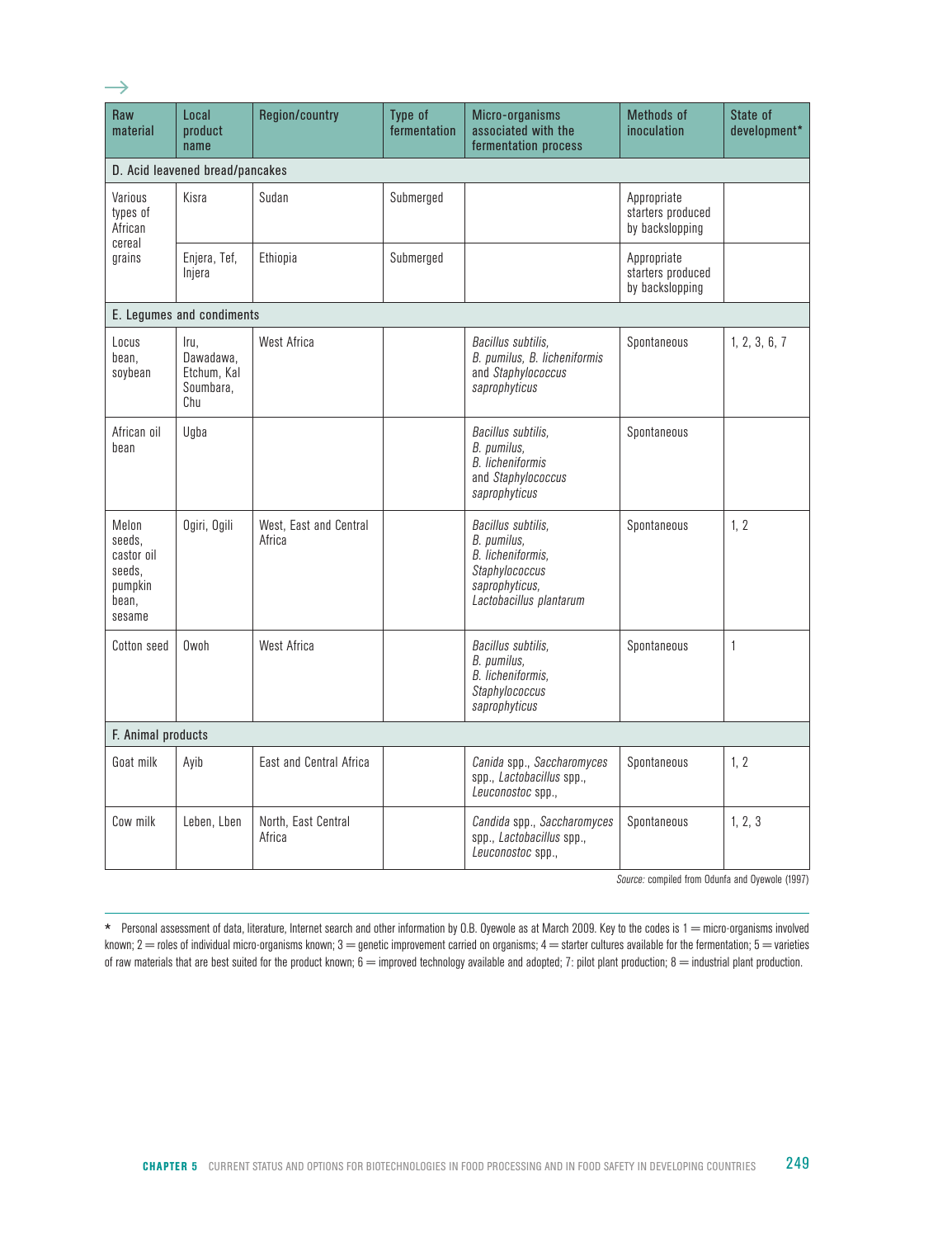#### TABLE 3

#### Examples of technologies used in indigenous fermented food production systems in Asia

| Substrate<br>Indigenous<br>fermented<br>material<br>food |           | <b>Country</b>                               | Type of technology         |                                | Inoculum                                             | <b>Bioreactor</b><br>production of<br>starter |              | Nature of<br>starter |              | <b>Food safety</b><br>techniques<br>used in                                                  |
|----------------------------------------------------------|-----------|----------------------------------------------|----------------------------|--------------------------------|------------------------------------------------------|-----------------------------------------------|--------------|----------------------|--------------|----------------------------------------------------------------------------------------------|
|                                                          |           |                                              | Defined starter<br>culture | <b>Natural</b><br>fermentation |                                                      | Solid                                         | Liquid       | Dry<br>powder        | Liquid       | quality control<br>and quality<br>assurance                                                  |
| Soybean                                                  | Soy Sauce | China                                        | Koji                       |                                | Aspergillus<br>oryzae                                |                                               |              |                      |              | ELISA for<br>detection of<br>toxigenic fungi<br>and mycotoxins                               |
|                                                          |           | Japan                                        | Koji and Moromi            |                                | Aspergillus sp.,<br>Saccharomyces<br>rouxii          |                                               |              |                      |              | <b>ELISA</b><br>and/or GC-MS<br>to detect<br>and/or monitor<br>carcinogens<br>3-MCPD         |
|                                                          |           | Thailand                                     | Koji                       |                                | Aspergillus<br>flavus var<br>columnaris              | $\checkmark$                                  |              | $\checkmark$         |              |                                                                                              |
| Pork                                                     | Nham      | Thailand,<br>Vietnam,<br>Lao and<br>Cambodia | <b>Defined Strains</b>     |                                | Lactic acid<br>bacteria<br>Staphylococcus<br>xylosus |                                               | $\checkmark$ | $\checkmark$         | $\checkmark$ | Selective<br>cultural medium<br>for pathogen<br>detection<br>(Salmonella,<br>Staphylococcus) |

#### TABLE 4

#### Examples of fermented foods produced in Latin America

| <b>Substrate</b>            | Local product name | Country                | Micro-organisms associated                          | <b>Uses</b>        |
|-----------------------------|--------------------|------------------------|-----------------------------------------------------|--------------------|
| Maize                       | Abati              | Paraguay,<br>Argentina |                                                     | Alcoholic beverage |
| Maize                       | Acupe              | Venezuela              |                                                     | Beverage           |
| Maize                       | Agua-agria         | Mexico                 |                                                     | Beverage           |
| Rice                        | Arroz requemado    | Ecuador                | Bacillus spp., Aspergillus spp., Actinomycete spp.* | Porridge           |
| Maize                       | Atole              | Mexico                 | Lactic acid bacteria                                | Porridge           |
| Black maize                 | Atole agrio        | Mexico                 |                                                     | Porridge           |
| Maize, manihot or<br>fruits | Cachiri            | Brazil                 |                                                     | Beverage           |



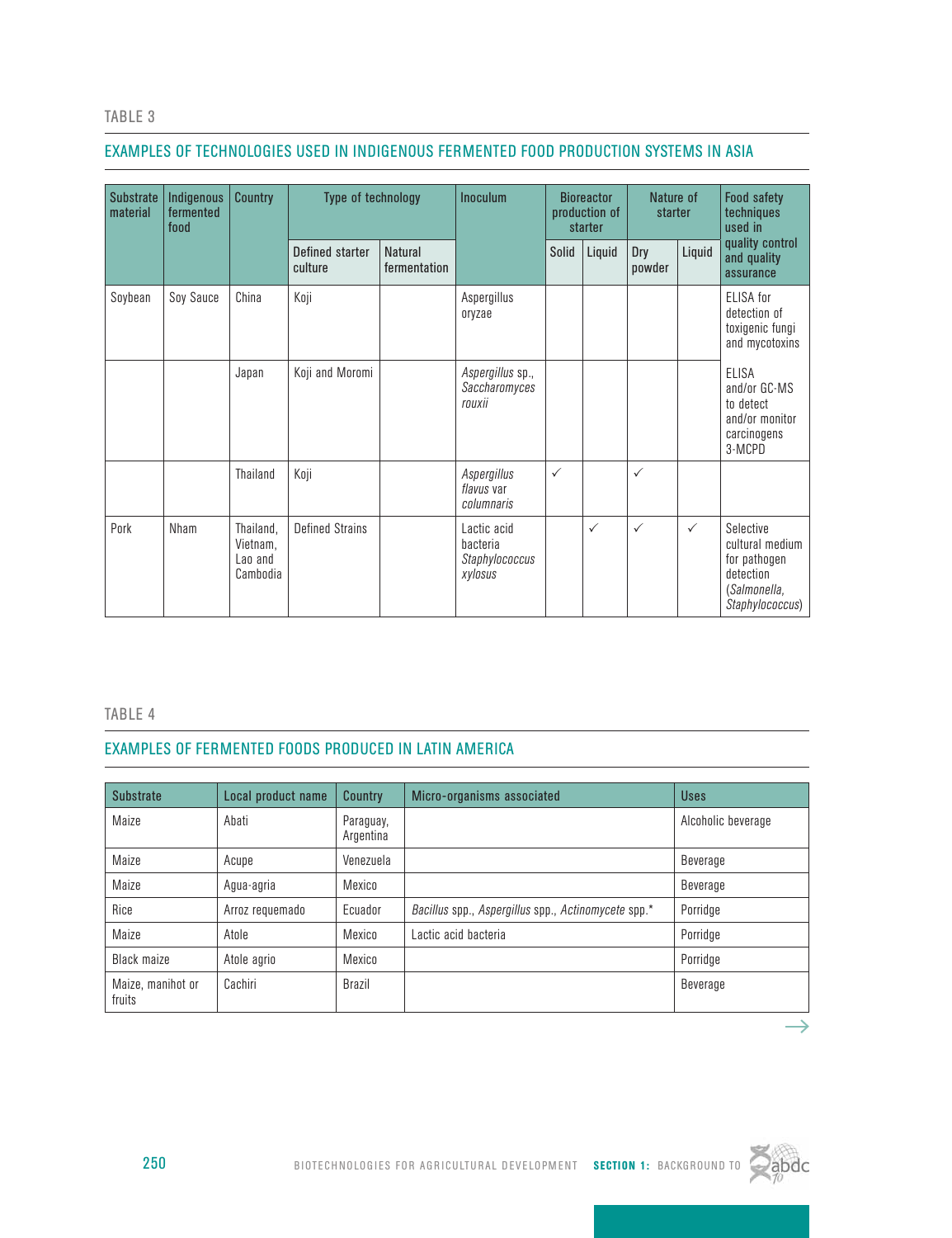| <b>Substrate</b>                                                        | Local product name         | <b>Country</b>                                                     | Micro-organisms associated                                                                                                                                                                                                                                                                        | <b>Uses</b>                      |
|-------------------------------------------------------------------------|----------------------------|--------------------------------------------------------------------|---------------------------------------------------------------------------------------------------------------------------------------------------------------------------------------------------------------------------------------------------------------------------------------------------|----------------------------------|
| Maize or rice                                                           | Champuz                    | Colombia,<br>Peru                                                  |                                                                                                                                                                                                                                                                                                   | <b>Beverage</b>                  |
| Maize, yuca,<br>cassava, sweet<br>potatoes, quinoa or<br>ripe plantains | Chicha                     | Argentina,<br>Bolivia,<br>Brazil,<br>Colombia,<br>Ecuador,<br>Peru | Saccharomyces spp., Lactobacillus spp.,<br>Leuconostoc spp., Acetobacter spp., Aspergillus spp.,<br>Penicillium spp.                                                                                                                                                                              | Alcoholic beverage               |
| "Pulque" syrup, chili<br>and toasted maize<br>leaves                    | Charagua                   | Mexico                                                             |                                                                                                                                                                                                                                                                                                   | Alcoholic beverage               |
| Maize                                                                   | Fubá                       | Brazil                                                             |                                                                                                                                                                                                                                                                                                   | Porridge                         |
| Maize                                                                   | Jamin-bang                 | Brazil                                                             |                                                                                                                                                                                                                                                                                                   | <b>Bread</b>                     |
| Maize                                                                   | Napú                       | Peru                                                               |                                                                                                                                                                                                                                                                                                   | Beverage                         |
| Maize juice and<br>"pulque" or brown<br>sugar                           | Ostoche                    | Mexico                                                             |                                                                                                                                                                                                                                                                                                   | Alcoholic beverage               |
| Cassava**                                                               | Pão de Queijo              | Brazil                                                             | Lactobacillus cellobiosus, Streptococcus lactis,<br>Corynebacterium spp.                                                                                                                                                                                                                          | Bread                            |
| Maize                                                                   | Pozol                      | Mexico                                                             | Lactobacillus spp., Leuconostoc spp., Candida spp.,<br>Enterobacteriacea, Bacillus cereus, Paracolobactrum<br>aerogenoides, Agrobacterium azotophilum,<br>Alkaligenes pozolis, Escherichia coli var. napolitana,<br>Pseudomonas mexicana, Klebsiella pneumoniae,<br>Saccharomyces spp. and moulds | Non-alcoholic acidic<br>beverage |
| Aguamiel ( <i>Agave</i><br><i>atrovirens</i> and<br>A. americana)       | Pulque                     | Mexico                                                             | Saccharomyces carbajali, Lactobacillus plantarum,<br>Leuconostoc spp.                                                                                                                                                                                                                             | Alcoholic beverage               |
| Maize juice, toasted<br>maize and pirú<br>fruits                        | Quebranta huesos           | Mexico                                                             |                                                                                                                                                                                                                                                                                                   | Alcoholic beverage               |
| Maize and red chili                                                     | Sendechó                   | Mexico                                                             |                                                                                                                                                                                                                                                                                                   | Alcoholic beverage               |
| Maize                                                                   | Sora                       | Peru                                                               |                                                                                                                                                                                                                                                                                                   | Alcoholic beverage               |
| Maize, pineapple,<br>apple or orange                                    | Tepache                    | Mexico                                                             | Bacillus subtilis, B. graveolus and the yeasts<br>Torulopsis insconspicna, Saccharomyces cerevisiae<br>and Candida queretana                                                                                                                                                                      | Alcoholic beverage               |
| Germinated maize<br>ground and cooked<br>with fragments of<br>plants    | Tesgüino                   | Mexico                                                             | Lactobacillus spp., Streptococcus spp., Leuconostoc spp.,<br>Pediococcus spp., Saccharomyces spp.,<br>Candida spp., Cryptococcus spp., Hansenula spp.,<br>Brettanomyces spp., Pichia spp., Geotrichum spp.<br>and <i>Penicillium</i> spp.                                                         | Alcoholic beverage               |
| Maize                                                                   | Tocos                      | Peru                                                               |                                                                                                                                                                                                                                                                                                   | Dessert                          |
| Barley                                                                  | Zambumbia                  | Mexico                                                             |                                                                                                                                                                                                                                                                                                   | Alcoholic beverage               |
| Maize beer and<br>zarzaparrilla bark                                    | Zarzaparrilla bark<br>wine | Mexico                                                             |                                                                                                                                                                                                                                                                                                   | Alcoholic beverage               |

 $\rightarrow$ 

*Source*: Information adapted and modified from FAO (1998 and 1999); \* from Van Veen and Steinkraus (1970), \*\* from Ray and Sivakumar (2009)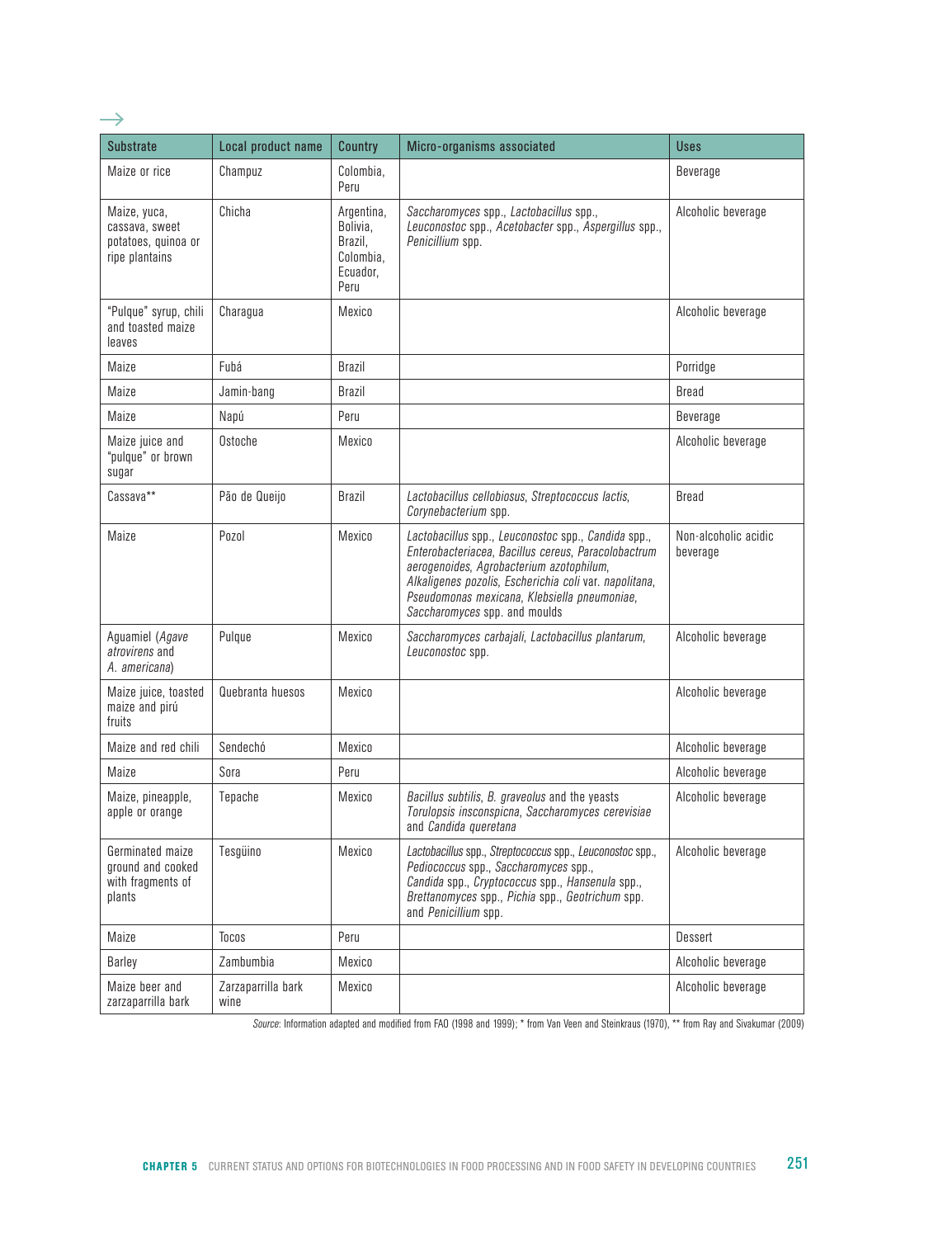Iku, also referred to as iru, is another example of an appropriate starter culture produced by backslopping. This starter culture is produced from concentrated fermented dawadawa (a fermented legume product) mixed with ground unfermented legumes, vegetables such as pepper, and cereals, such as ground maize. It is stored in a dried form and is used as an inoculant in dawadawa fermentations in West Africa (Holzapfel, 2002).

A range of appropriate starter cultures either in a granular form or in the form of a pressed cake are used across Asian countries as fermentation inoculants. These traditional mould starters are generally referred to by various names such as marcha or murcha in India, ragi in Indonesia and Malaysia, bubod in the Philippines, nuruk in Korea, koji in Japan, and Loog-pang in Thailand. They generally consist of a mixture of moulds grown under non-sterile conditions.

#### **Defined starter cultures as inoculants of fermentation processes**

Few defined starter cultures have been developed for use as inoculants in commercial fermentation processes in developing countries. Nevertheless, the past ten years have witnessed the development and application of laboratory selected and pre-cultured starter cultures in food fermentations in a few developing countries, primarily in Asia (Table 3). Defined starter cultures consist of single or mixed strains of micro-organisms (Holzapfel 2002). They may incorporate adjunct culture preparations that serve a food safety and preservative function. Adjunct cultures do not necessarily produce fermentation acids or modify texture or flavour but are included in the defined culture owing to their ability to inhibit pathogenic or spoilage organisms. Their inhibitory activity is due to the production of one or several substances such as hydrogen peroxide, organic acids, diacetyl and bacteriocins (Hutkins, 2006).

Defined starter cultures are mainly produced by pure culture maintenance and propagation under aseptic conditions. They are generally marketed in a liquid or powdered form or as a pressed cake. Loog-pang, a defined culture marketed in Thailand in the form of a pressed rice cake, consists of *Saccharomyces cerevisiae*, *Aspergillus oryzae* or *Rhizopus* sp. and *Mucor*. Loog-pang has a shelf-life of 2–3 days at ambient temperature and 5–7 days under refrigerated conditions. Ragi cultures are commercially produced by the Malaysian Agricultural Research and Development Institute by mixing a culture inoculum which generally consists of *Rhizopus oligosporus* with moistened sterile rice flour, and incubating it at ambient temperature for four days. This starter has a shelf-life of two weeks under refrigerated conditions (Merican and Quee-Lan, 2004). It is widely used as an inoculant in the production of traditional Malaysian fermented foods. Ragi-type starter cultures for the production of a range of fermented Indonesian products such as oncom, tape and tempeh are currently marketed via the Internet.

Defined starter cultures are also widely imported by developing countries for use in commercial production of dairy products such as yoghurt, kefir and cheeses and for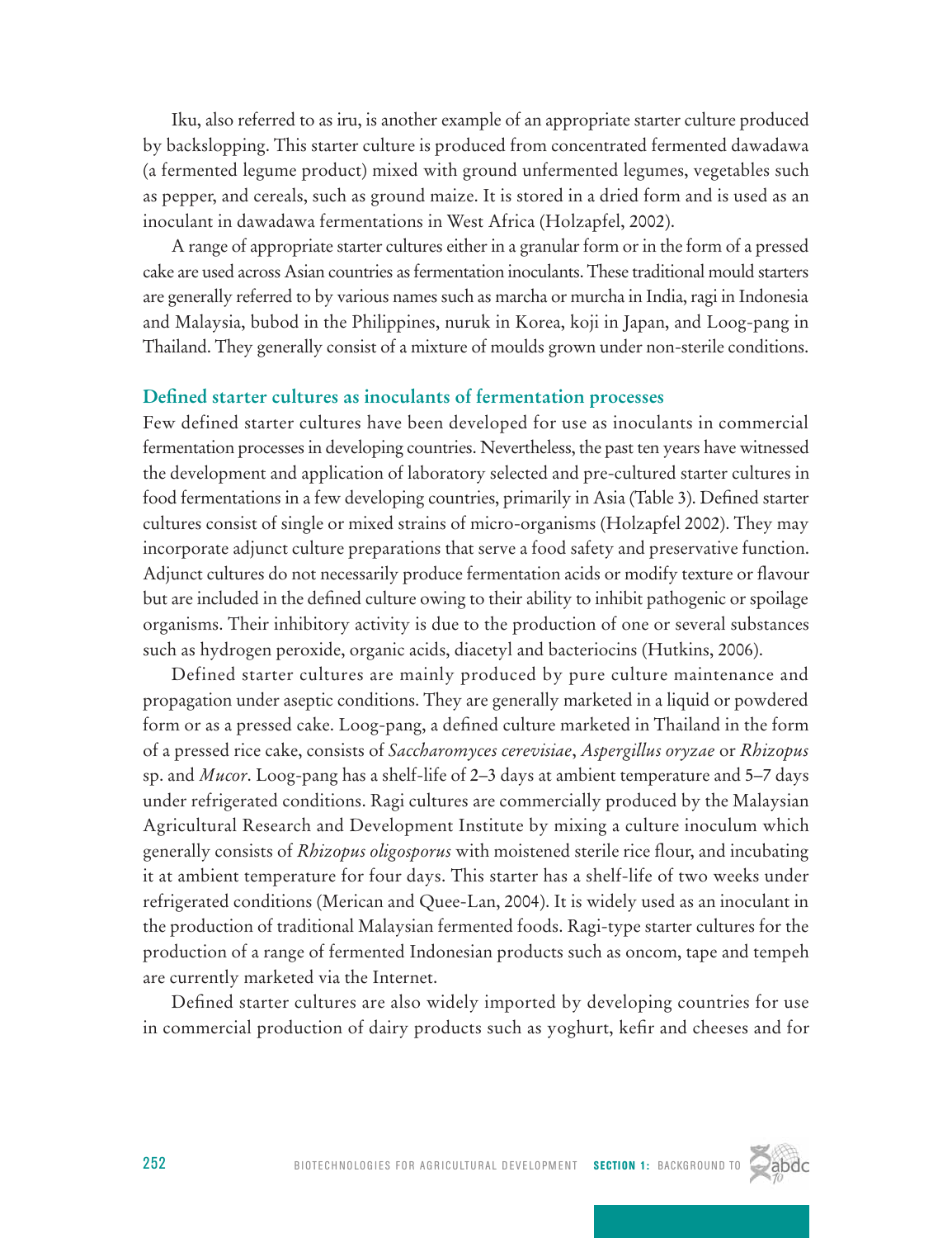alcoholic beverages. Many of these cultures are tailored to produce specific textures and flavours. In response to growing consumer interest in attaining wellness through diet, many yoghurt cultures also include probiotic strains. Probiotics are currently produced in India for use as food additives, dietary supplements and in animal feed. Methodologies used in the development and tailoring of these starters are largely proprietary to the suppliers of these starters. Monosodium glutamate and lactic acid, both of which are used as ingredients in the food industry, are produced in less advanced developing countries using defined starter cultures.

The use of DNA-based diagnostic techniques for strain differentiation can allow for the tailoring of starter cultures to yield products with specific flavours and/or textures. For example, random amplified polymorphic DNA (RAPD) techniques have been applied in Thailand for the molecular typing of bacterial strains and correlating the findings to flavour development during the production of the fermented pork sausage, nham (see Case Study 5.5.2). The results of these analyses led to the development of three different defined starter cultures which are currently used for the commercial production of products having different flavour characteristics (Valyasevi and Rolle, 2002).

#### **GM starter cultures**

To date, no commercial GM micro-organisms exist that would be consumed as living organisms. Products of industrial GM producer organisms are, however, widely used in food processing and no major safety concerns have been raised against them. Rennet which is widely used as a starter in cheese production across the globe is produced using GM bacteria. These are discussed in more detail below. Thailand currently uses GM *Escherichia coli* as an inoculant in lysine production. Many industrially important enzymes such as alpha-amylase, gluco-amylase, lipase and pectinase and bio-based fine chemicals such as lactic acid, amino acids, antibiotics, nucleic acid and polysaccharides, are produced in China using GM starter cultures. Other developing countries which currently produce enzymes using GM micro-organisms include Argentina, Brazil, Cuba and India.

## 5.3.2 Food additives and processing aids

Biotechnologies are currently used for the production of food additives and food processing aids such as enzymes, flavouring agents, organic acids, amino acids and sweeteners.

#### **Enzymes**

Enzymes occur in all living organisms and catalyze biochemical reactions that are necessary to support life (Olempska-Beer *et al.,* 2006). They are commonly used in food processing and in the production of food ingredients. The use of recombinant DNA technology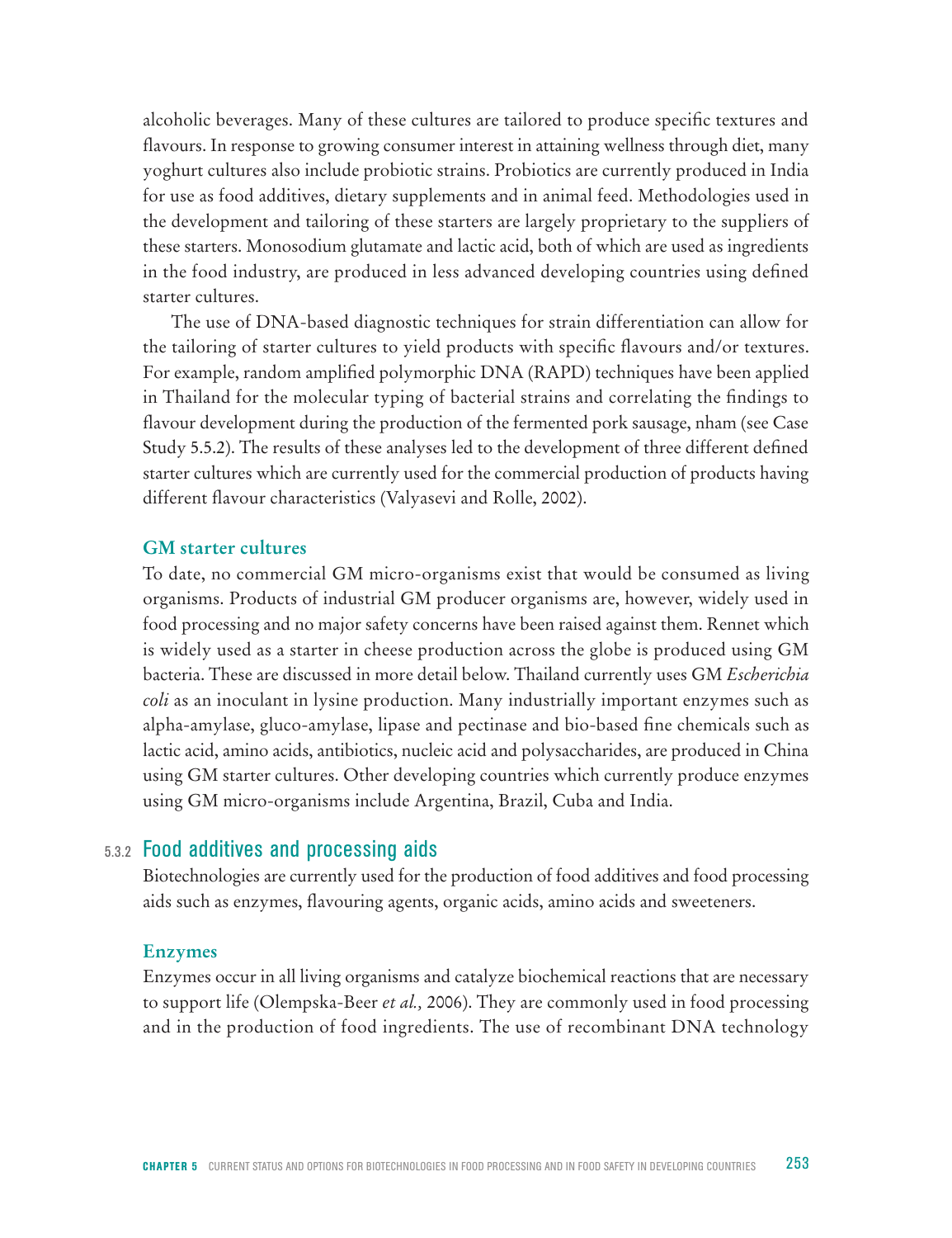has made it possible to manufacture novel enzymes that are tailored to specific food processing conditions. Alpha-amylases with increased heat stability have, for example, been engineered for use in the production of high-fructose corn syrups. These improvements were accomplished by introducing changes in the alpha-amylase amino acid sequences through DNA sequence modifications of the alpha-amylase genes (Olempska-Beer *et al.,* 2006). Bovine chymosin used in cheese manufacture was the first recombinant enzyme approved for used in food by the US Food and Drug Administration (Flamm, 1991). The phospholipase A1 gene from *Fusarium venenatum* is expressed in GM *Aspergillus oryzae* to produce the phospholipase A1 enzyme used in the dairy industry for cheese manufacture to improve process efficiencies and cheese yields.

Considerable progress has been made in recent times toward the improvement of microbial strains used in the production of enzymes. Microbial host strains developed for enzyme production have been engineered to increase enzyme yields. Certain fungal producing strains have also been modified to reduce or eliminate their potential for producing toxic metabolites (Olempska-Beer *et al*., 2006). Food processing enzymes in the United States derived from GM micro-organisms are listed in Table 5.

| Source micro-organism               | <b>Enzyme</b>                                                                          |
|-------------------------------------|----------------------------------------------------------------------------------------|
| Aspergillus niger                   | Phytase<br>Chymosin<br>Lipase                                                          |
| Aspergillus oryzae                  | Esterase-lipase<br>Aspartic proteinase<br>Glucose oxidase<br>Laccase<br>Lipase         |
| <b>Bacillus licheniformis</b>       | alpha-amylase<br>Pullulanase                                                           |
| <b>Bacillus subtilis</b>            | alpha-acetolactate decarboxylase<br>alpha-amylase<br>Maltogenic amylase<br>Pullulanase |
| Escherichia coli K-12               | Chymosin                                                                               |
| Fusarium venenatum                  | Xylanase                                                                               |
| Kluyveromyces marxianus var. lactis | Chymosin                                                                               |
| Pseudomonas fluorescens             | alpha-amylase                                                                          |
| Trichoderma reesei                  | Pectin lyase                                                                           |

Table 5

#### Food processing enzymes derived from GM micro-organisms

*Source*: Olempska-Beer *et al*. (2006)

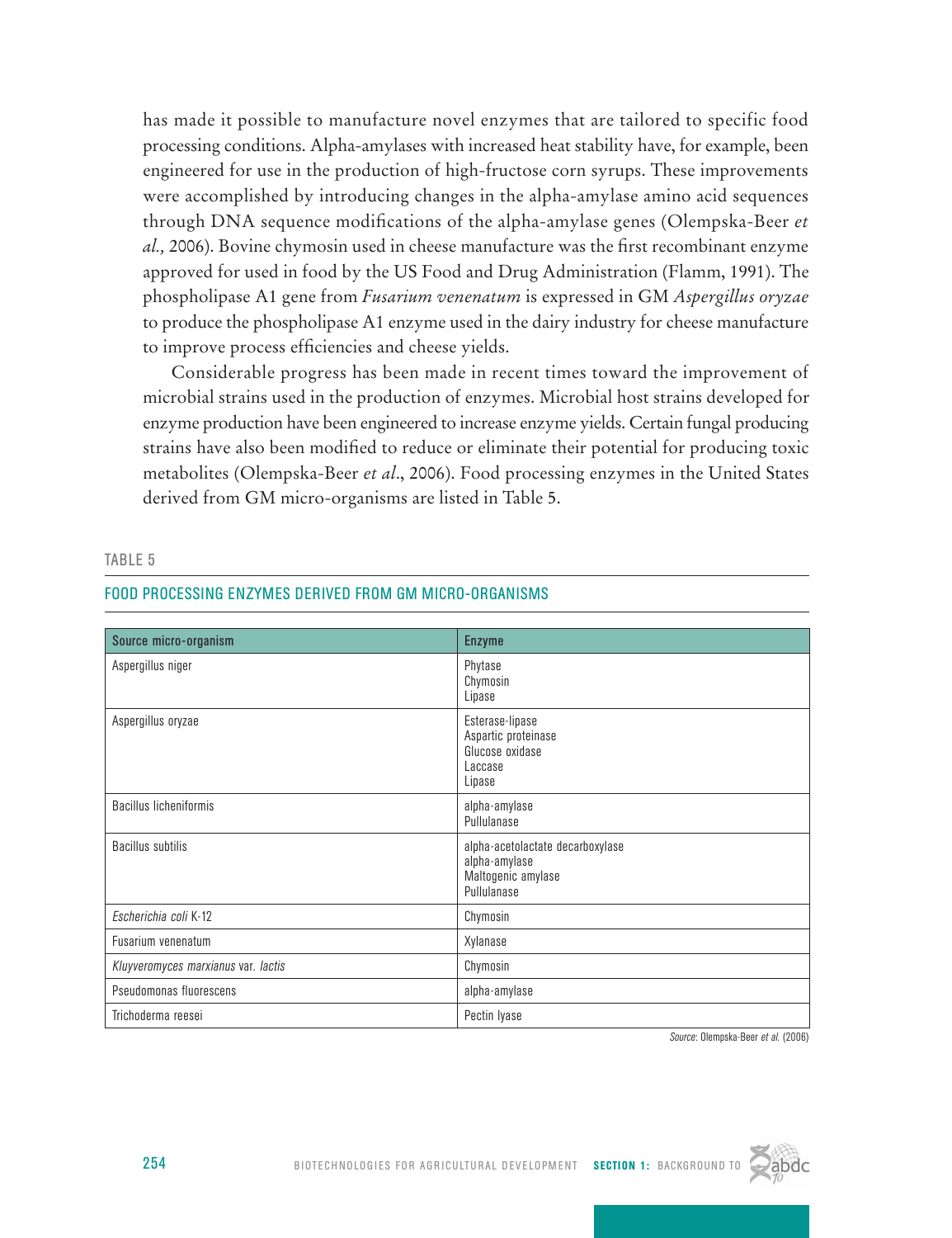Enzymes used in food processing have historically been considered non-toxic. Some characteristics arising from their chemical nature and source, such as allergenicity, activityrelated toxicity, residual microbiological activity and chemical toxicity are, however, of concern. These attributes of concern must be addressed in light of the growing complexity and sophistication of the methodologies used in the production of food-grade enzymes. Safety evaluation of all food enzymes including those produced by GM micro-organisms is essential if consumer safety is to be assured (Spok, 2006). Enzymes produced using GM micro-organisms wherein the enzyme is not part of the final food product have specifically been evaluated by the Joint FAO/WHO Expert Committee on Food Additives (JECFA). Safety evaluations have been conducted using the general specifications and considerations for enzyme preparations used in food processing (JECFA, 2006). Preparations of asparaginase enzymes have also been evaluated by JECFA (2008).

## **Flavours, amino acids and sweeteners**

Volatile organic chemicals such as flavours and aromas are the sensory principles of many consumer products and govern their acceptance and market success (Berger, 2009). Flavours produced using micro-organisms currently compete with those from traditional agricultural sources. According to Berger (2009), more than 100 commercial aroma chemicals are derived using biotechnology either through the screening for overproducers, the elucidation of metabolic pathways and precursors or through the application of conventional bioengineering. Recombinant DNA technologies have also enhanced efficiency in the production of non-nutritive sweeteners such as aspartame and thaumatin. Market development has been particularly dynamic for the flavour enhancer glutamate (Leuchtenberger, Huthmacher and Drauz, 2005) which is produced by fermentation of sugar sources such as molasses, sucrose or glucose using high-performance strains of *Corynebacterium glutamicum* and *Escherichia coli.* Amino acids produced through biotechnological processes are also of great interest as building blocks for active ingredients used in a variety of industrial processes.

# 5.3.3 Current status of the application of traditional and new biotechnologies in food safety and quality improvement in developing countries

#### **Food safety issues and concerns in food fermentation processing**

Microbial activity plays a central role in food fermentation processes, resulting in desirable properties such as improvements in shelf-life and quality attributes such as texture and flavour. Pathogenic organisms are, however, of prime concern in fermented foods. Anti-nutritional factors such as phytates, tannins, protein inhibitors, lectins, saponins,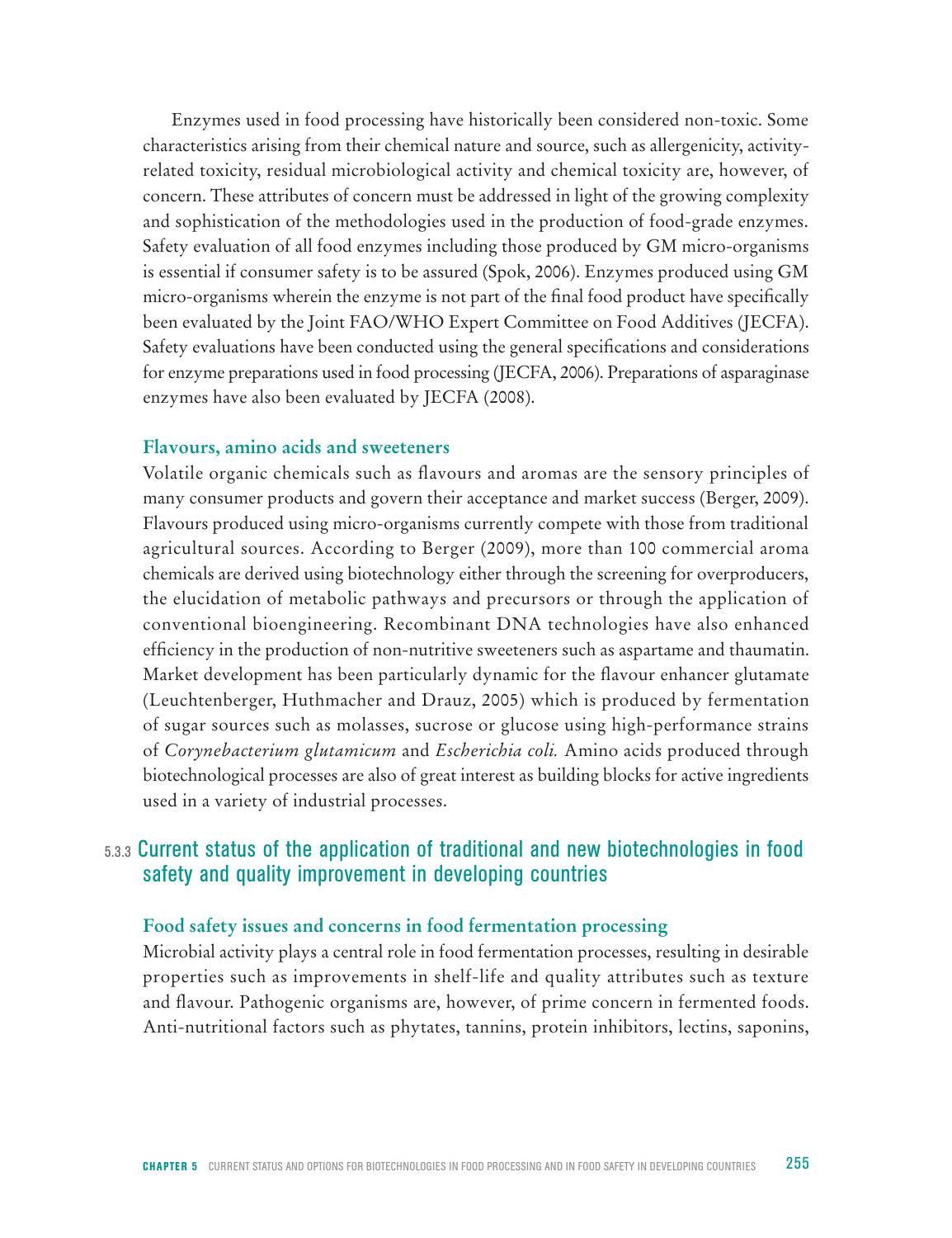oligosaccharides and cyanogenic glucosides are naturally occurring components of raw materials commonly used in food fermentations in developing countries. Contamination of the fermentation process can pose a major health risk in the final fermented product. Methodologies for identifying and monitoring the presence of chemical (pesticide residues, heavy metals, trace elements) and biochemical (aflatoxins) hazards in fermented foods are therefore a critical need. Furthermore, with growing consumer interest in the credence attributes of the products that they consume, and the premium currently being placed on quality linked to geographical origin, the traceability of foods with selected properties is of increasing importance.

# **Advances in microbial genetics**

In recent times, genetic characterization of micro-organisms has advanced at a rapid pace with exponential growth in the collection of genome sequence information, high-throughput analysis of expressed products, i.e. transcripts and proteins, and the application of bioinformatics which allows high-throughput comparative genomic approaches that provide insights for further functional studies. Genome sequence information coupled with the support of highly advanced molecular techniques have allowed scientists to establish mechanisms of various host-defensive pathogen counter-defensive strategies and have provided industry with tools for developing strategies to design healthy and safe food by optimizing the effect of probiotic bacteria, the design of starter culture bacteria and functional properties for use in food processing. Characterization of the genomes of lactic acid probiotics has, for example, shed light on the interaction of pathogens with lactic acid bacteria (de Vos, 2001). Nucleotide sequences of the genomes of many important food microbes have recently become available. *Saccharomyces cerevisiae* was the first food microbe for which a complete genome sequence was characterized (Goffeau *et al*., 1996). This was followed by genome sequencing of the related yeast, *Kluyveromyces lactis* (Bolotin-Fukuhara *et al*., 2000) as well as filamentous fungi which are major enzyme producers and have significant applications in the food processing industry.

Genome nucleotide sequences of many Gram-positive bacteria species have also been completed. The *Bacillus subtilis* genome was the first to be completed followed by that of *Lactococcus lactis*. Genome sequences of food-borne pathogens such as *Campylobacter jejuni* (Parkhill *et al*., 2000), verocytotoxigenic *Escherichia coli* O157:H7 (Hayashi *et al*., 2001) and *Staphylococcus aureus* (Kuroda *et al*., 2001) have also been completed. Genome sequences of microbes that are of importance in food processing such as *Lactobacillus plantarum* (Zhang *et al*., 2009) are likewise available. The genome of *Clostridium botulinum,* responsible for food-borne botulism, was also recently sequenced (Sebaihia *et al.,* 2007).

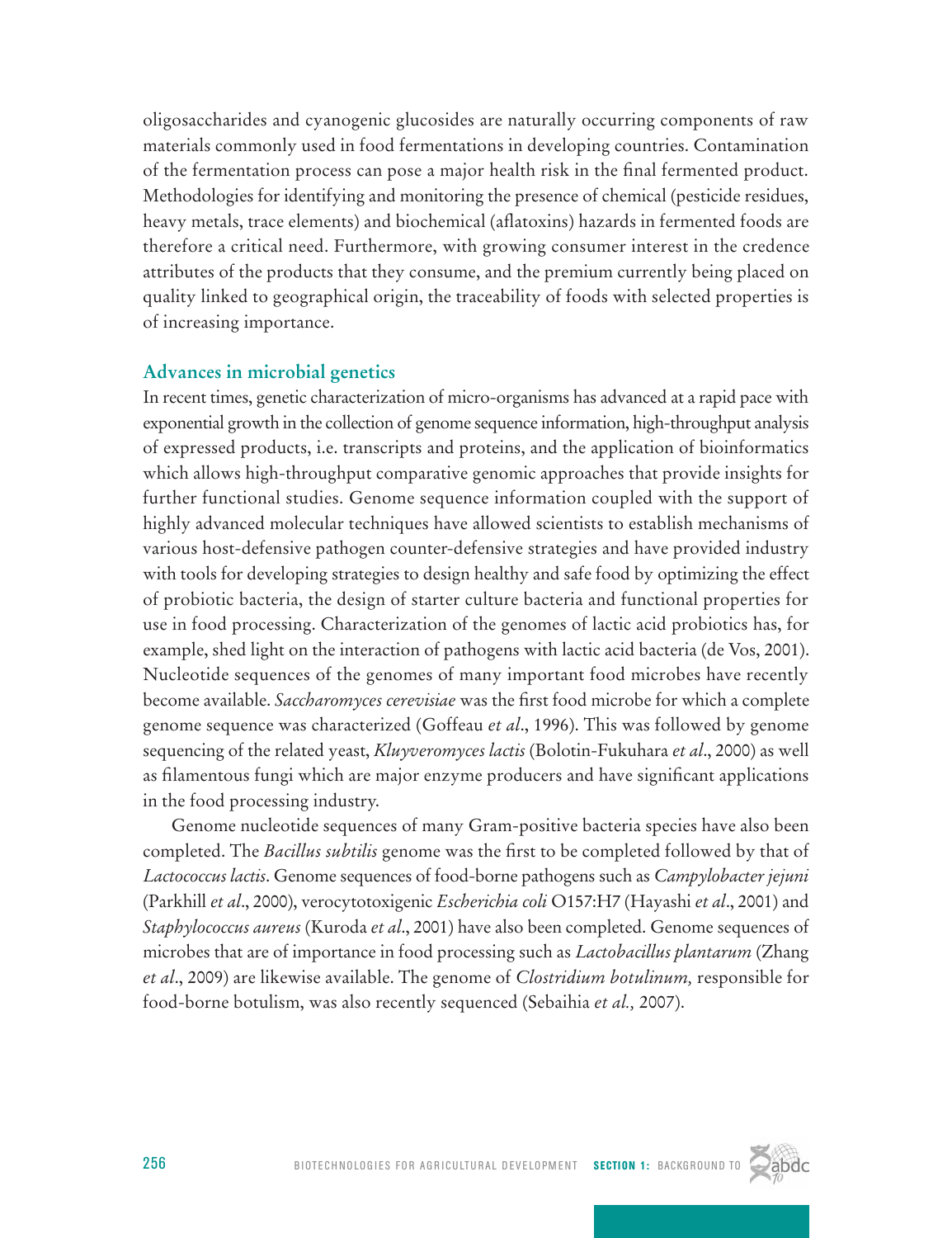#### **Detection of pathogens**

The rapid detection of pathogens and other microbial contaminants in food is critical for assessing the safety of food products. Traditional methods to detect food-borne bacteria often rely on time-consuming growth in culture media, followed by isolation, biochemical identification and, sometimes, serology. Recent technological advances have improved the efficiency, specificity and sensitivity of detecting micro-organisms. Detection technologies employ PCR, where short fragments of DNA (probes) or primers are hybridized to a specific sequence or template which is subsequently amplified enzymatically by the Taq polymerase enzyme using a thermocycler (Barrett, Fang and Swaminathan, 1997). In theory, a single copy of DNA can be amplified a million-fold in less than two hours with the use of PCR techniques; hence, the potential of PCR to eliminate or greatly reduce the need for cultural enrichment. The genetic characterization of genome sequence information has further facilitated the identification of virulence nucleotide sequences for use as molecular markers in pathogen detection. Multiplex real-time PCR methods are now available to identify the *E. coli* O157:H7 serogroup (Yoshitomi, Jinneman and Weagant*,* 2003). PCRbased identification methods are also available for *Vibrio cholerae* (Koch, Payne and Cebula*,* 1995) and for major food-related microbes such as *Campylobacter jejuni*, *C. coli*, *Yersinia enterocolitica, Hepatitis A virus, Salmonella* and *Staphylococcus aureus* (FDA, 2003).

Sophisticated culture media such as chromogenic or fluorogenic media are not readily used in low income economies but are relatively widespread in lower middle income and upper middle income economies. The use of immunoassays such as ELISA is also very limited in low income economies but is more widespread in the form of diagnostic kits in lower middle and upper middle income economies. DNA methods, which require elaborate infrastructure and high technical competence, find minimal application in lower income and some lower middle income economies. Biotechnologies applied in food safety assays in developing countries are summarized in Table 6.

There are movements toward implementing safety control programmes such as the application of Hazard Analysis and Critical Control Point (HACCP) in food fermentations in many developing countries. A HACCP plan for the production of the Thai fermented meat product nham is summarized in Table 7. The application of HACCP necessitates the deployment of good agricultural practices (GAPs), good manufacturing practices (GMPs), good hygienic practices (GHPs) and the monitoring of critical control points for potential microbial and chemical contamination during bioprocessing (FAO, 2006). Rigorous adherence to sanitary practices in the processing environment necessitates rapid, dynamic, sensitive, specific as well as versatile and cost-effective assay methods. The molecular approach of biotechnology entails near-time or real-time bacterial detection and offers levels of sensitivity and specificity unchallenged by traditional/conventional methods.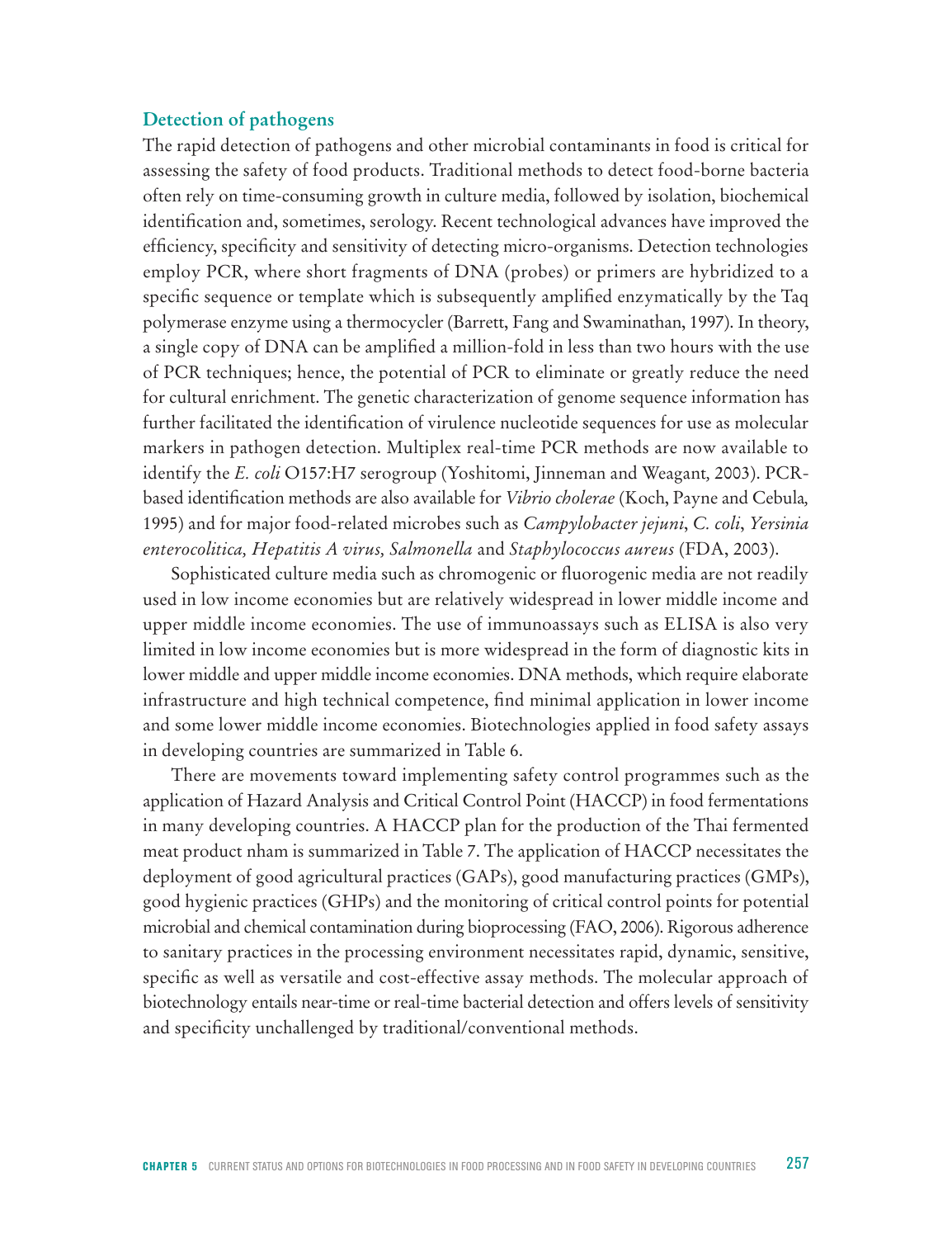#### TABLE 6

#### Biotechnologies applied in food safety assays in developing countries

| <b>Food production</b>                                                        | <b>Risk factor</b>                                          | <b>Hazard profile</b>                                                                  | Biotechnology                                                                                                                      |                                                                                                                                                     | <b>Country level</b>                                   |
|-------------------------------------------------------------------------------|-------------------------------------------------------------|----------------------------------------------------------------------------------------|------------------------------------------------------------------------------------------------------------------------------------|-----------------------------------------------------------------------------------------------------------------------------------------------------|--------------------------------------------------------|
| chain                                                                         |                                                             |                                                                                        | <b>Traditional</b>                                                                                                                 | <b>New</b>                                                                                                                                          | <b>Development</b>                                     |
| I. Pre-processing<br>of incoming<br>raw material<br>from producers<br>(farms) | Improper practice                                           | Chemical<br>• Pesticide residues<br>• Unapproved<br>chemotherapeutics                  | Chromatography<br>TLC (thin layer<br>chromatography<br>GC (gas chromatography)<br>HPLC (high-performance<br>liquid chromatography) | Biosensors for pesticides,<br>metals, antibiotics and<br>micro-organisms<br>ELISA for aflatoxins and<br>natural plant toxins                        | Low income                                             |
|                                                                               | Presence of<br>contaminants                                 | • Heavy metals<br>• Dinxins                                                            | Atomic absorption<br>spectrophotometry<br>Chromatography                                                                           | GC-MS                                                                                                                                               | Some lower<br>middle and<br>middle income              |
| II. Processing raw<br>material                                                | Improper handling<br>(time/temperature)                     | Chemical<br>• Undeclared<br>additives and<br>supplements<br>• Economic<br>adulteration | TLC, GC, HPLC                                                                                                                      | Mass spectrometry (MS)<br>methods for additives                                                                                                     | Low, lower<br>middle and<br>middle income<br>economies |
|                                                                               | Fermentation<br>procedures<br>involving micro-<br>organisms | Microbial                                                                              | Growth in culture media                                                                                                            | Chromogenic/fluorogenic<br>indicator culture media<br>ELISA,<br>Antibody based<br>biosensors<br>PCR detection of specific<br>genes                  | Middle income                                          |
|                                                                               | <b>Quality parameters</b>                                   | • Consistency<br>• Composition                                                         | Biochemical and enzyme<br>assays<br>pH measurements                                                                                | Biosensing of<br>fermentation-related<br>enzymes<br>Monitoring of sugars,<br>alcohol, organic and<br>inorganic ions<br>Surface plasmon<br>resonance |                                                        |
| III. Packaging and<br>end product<br>analysis                                 | Contamination<br>from packaging<br>material                 | Chemical<br>• Undeclared<br>allergens and<br>anditives                                 | Chromatography<br>TLC, GC, HPLC, fast protein<br>liquid chromatography                                                             | GC-MS                                                                                                                                               | Some lower<br>middle and<br>middle income<br>economies |
|                                                                               |                                                             | Microbial<br>• Non-sterile<br>conditions leading<br>to microbial<br>growth             | Growth in culture media                                                                                                            | Chromogenic/fluorogenic<br>indicator culture media<br>ELISA<br>PCR detection of specific<br>genes                                                   |                                                        |
|                                                                               |                                                             | Physical<br>• Pieces, fragments<br>of materials                                        | Inspection and sampling                                                                                                            | Metal detection systems                                                                                                                             | Middle income<br>economies                             |

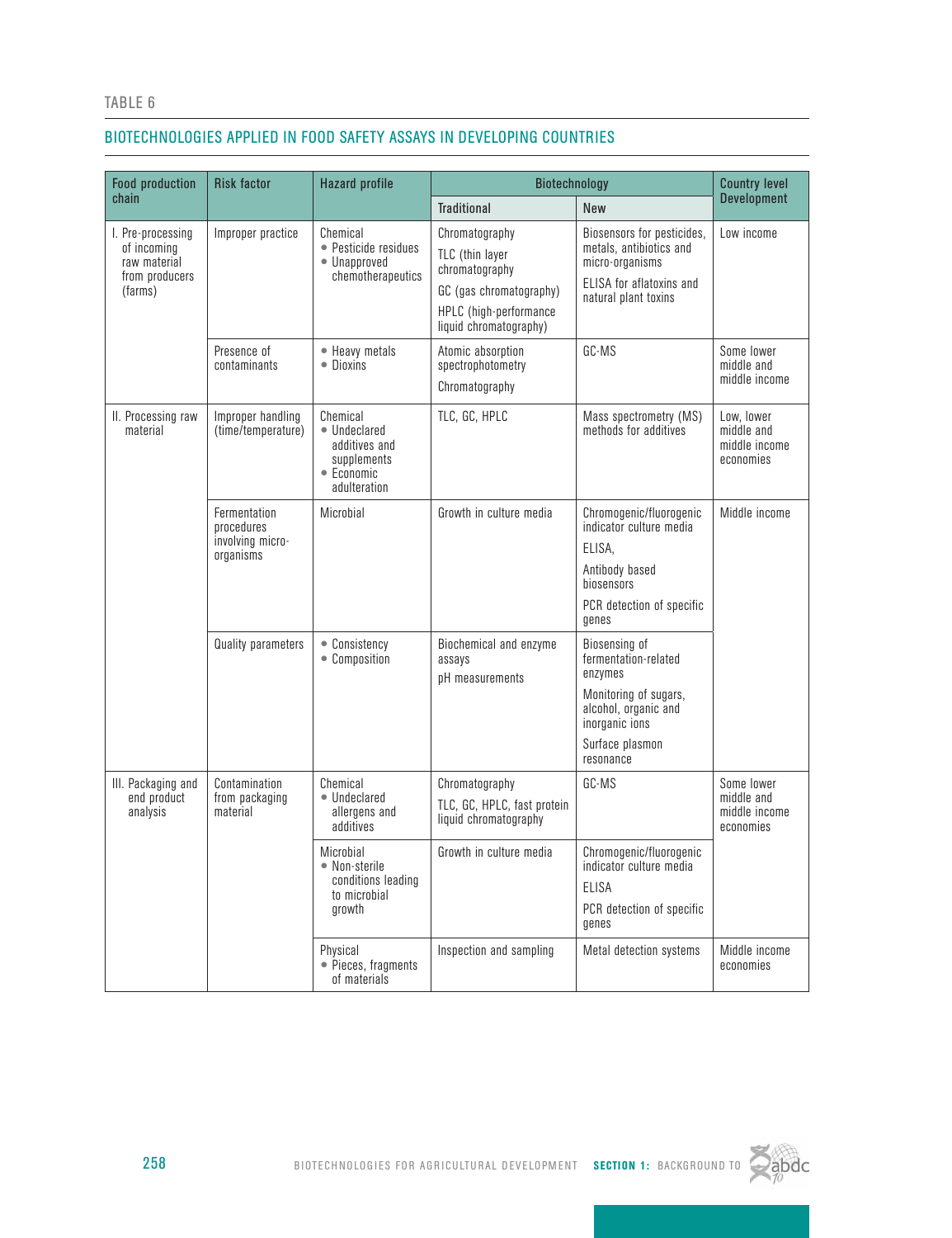#### **Mycotoxin detection**

The problem of mycotoxin contamination in food, including fermented foods, is a global concern. Mycotoxin contamination is particularly prevalent in tropical areas such as South Asia and Africa. High-performance liquid chromatography (HPLC) and gas chromatographymass spectrometry (GC-MS) are two of the most widely used methods for the detection and quantification of mycotoxins in developing countries. These methods, however, are time consuming, difficult to use and require laboratory facilities. Immunoassays that are economical, sensitive and easy to use would greatly facilitate the detection and quantification of mycotoxins. A number of ELISA kits are now commercially available for the detection of aflatoxins, deoxynivalenol, fumonisins, ochratoxins and zearalenone (Schmale and Munkvold, 2009).

#### **Detection and identification of foods and food ingredients**

DNA-based identification systems rely on polymorphisms at the nucleotide level for the differentiation of living organisms at the variety and species levels. Currently, PCR-based methods are used either for the purpose of detecting single nucleotide polymorphisms (SNPs) giving rise to restriction fragment length polymorphisms (RFLPs) or for detecting small sequence length polymorphisms (SSLPs), often known as variable number tandem repeats (VNTRs). These methods facilitate the identification of unique polymorphisms of a variety of food commodities and can be used to identify their source or origin. These unique polymorphisms are often referred to as DNA barcodes (Teletchea, Maudet and Hänni, 2005). The DNA barcode is used for the identification of specific varieties in food detection and in food traceability and, for example, for the identification of many products for export in countries such as Argentina, Brazil, China, Cuba and Thailand. The DNA barcode of microsatellite markers has also been successfully used for differentiating and identifying fermented products such as premium wines, cheeses and sausages on the basis of their origins, as well as for differentiating Basmati rice varieties and olive cultivars used in olive oil production (Sefc *et al*., 2000).

# 5.4 Analysis of the Reasons for Successes/Failures of Application of Biotechnologies in Developing Countries

Socio-economic factors have played a major role in the adoption and application of microbial inoculants in food fermentations. In situations where the cost of food is a major issue, uptake and adoption of improved biotechnologies has been generally slow. Demand for improved inoculants and starter culture development has been triggered by increasing consumer income, education and new market opportunities.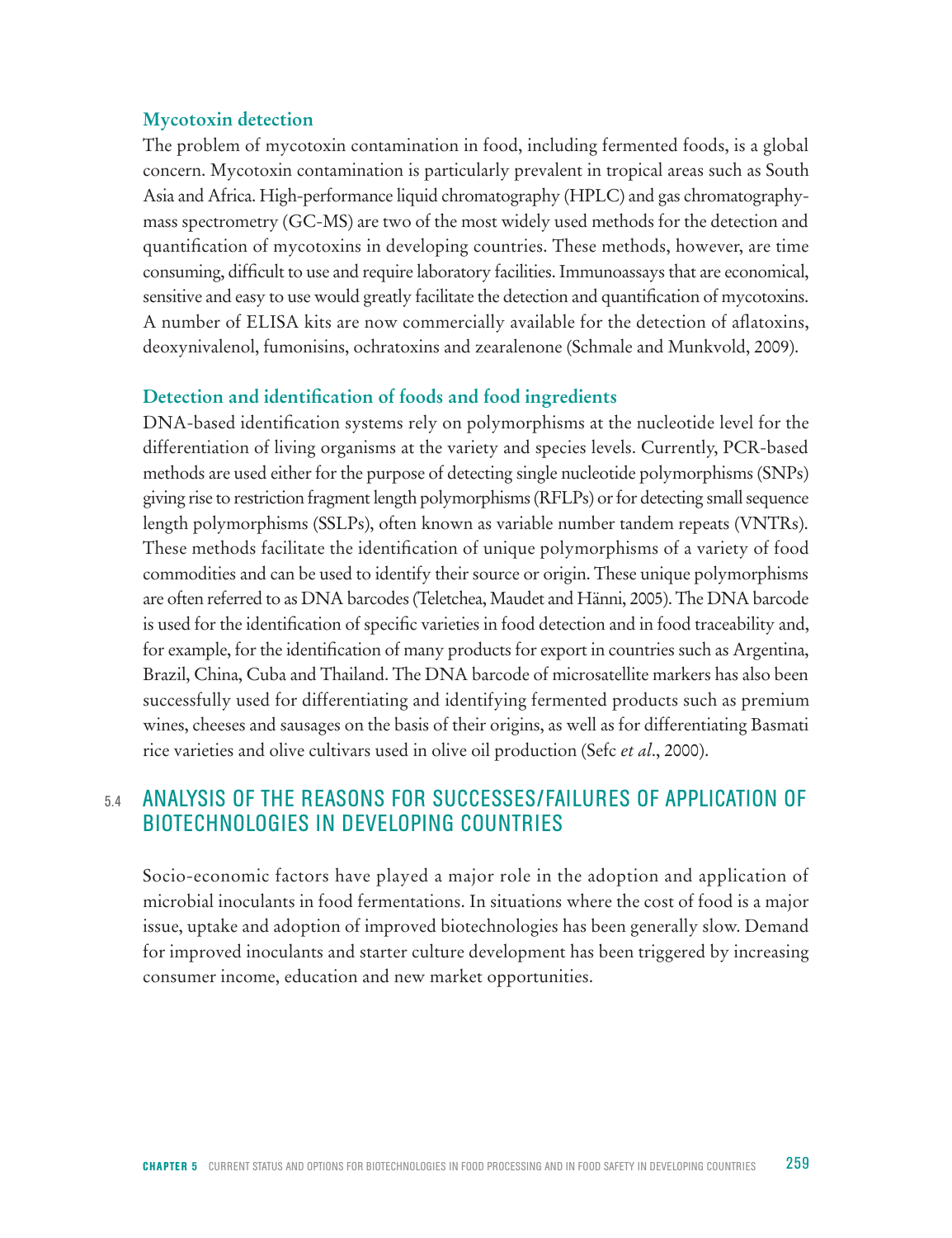# Socio-economics of the consumer base

The consumer base of traditionally fermented staple foods in most developing countries is largely poor and disadvantaged. Price, rather than food safety and quality, is therefore a major preoccupation of this group when purchasing food. Fermented foods provide that target group with an affordable source of food and make a substantial contribution to their food and nutritional security. These foods are generally produced under relatively poor hygienic conditions at the household and village levels. Fermentation processing is practised largely as an art in such contexts.

Interventions designed to upgrade processes used in the production of these traditionally fermented staples have been largely carried out through donor-funded projects and have focused primarily on reducing the drudgery associated with the fermentation processes. Improvements have also targeted the upgrading of hygienic conditions of fermentation processes and the introduction of simple and "appropriate" methodologies for the application of inoculants such as the use of backslopping. While the uptake of simple backslopping technologies at the household level has, in general, been very good by that target group, the uptake of defined starter cultures has been less successful owing to cost considerations. Case Study 5.5.3 on the household level production of Som Fug in Thailand highlights the poor uptake of improved starter culture technologies by household-level processors, primarily on the basis of cost.

With growing incomes and improved levels of education in urban centres across a number of developing countries, dietary habits are changing and a wider variety of foods is being consumed. Fermented foods are no longer the main staples but are still consumed as side dishes or condiments by that target group. The demand of that target group for safe food of high quality has begun to re-orient the traditional fermented food sector and led to improvements in the control of fermentation processes through the development and adoption of defined starter cultures, the implementation of GHPs and HACCP in food fermentation processing, and the development of bioreactor technologies, coupled with appropriate downstream processing to terminate fermentation processes and thus extend the shelf-life of fermented foods. The packaging of fermented products has also improved. Case Study 5.5.1 on soy sauce production in Thailand highlights an example of how starter culture development coupled with bioreactor technology has improved yields and the efficiency of fermentation processes, while Case Study 5.5.2 highlights how consumer demand for safe food led to R&D into starter culture development designed to improve the safety of nham in the marketing chain.

# Changing consumer demand trends

Apart from their changing dietary patterns and their demand for safety and quality, higher income consumers demand convenience and are increasingly concerned about deriving health benefits from the foods they consume. Many of these consumers also show a preference

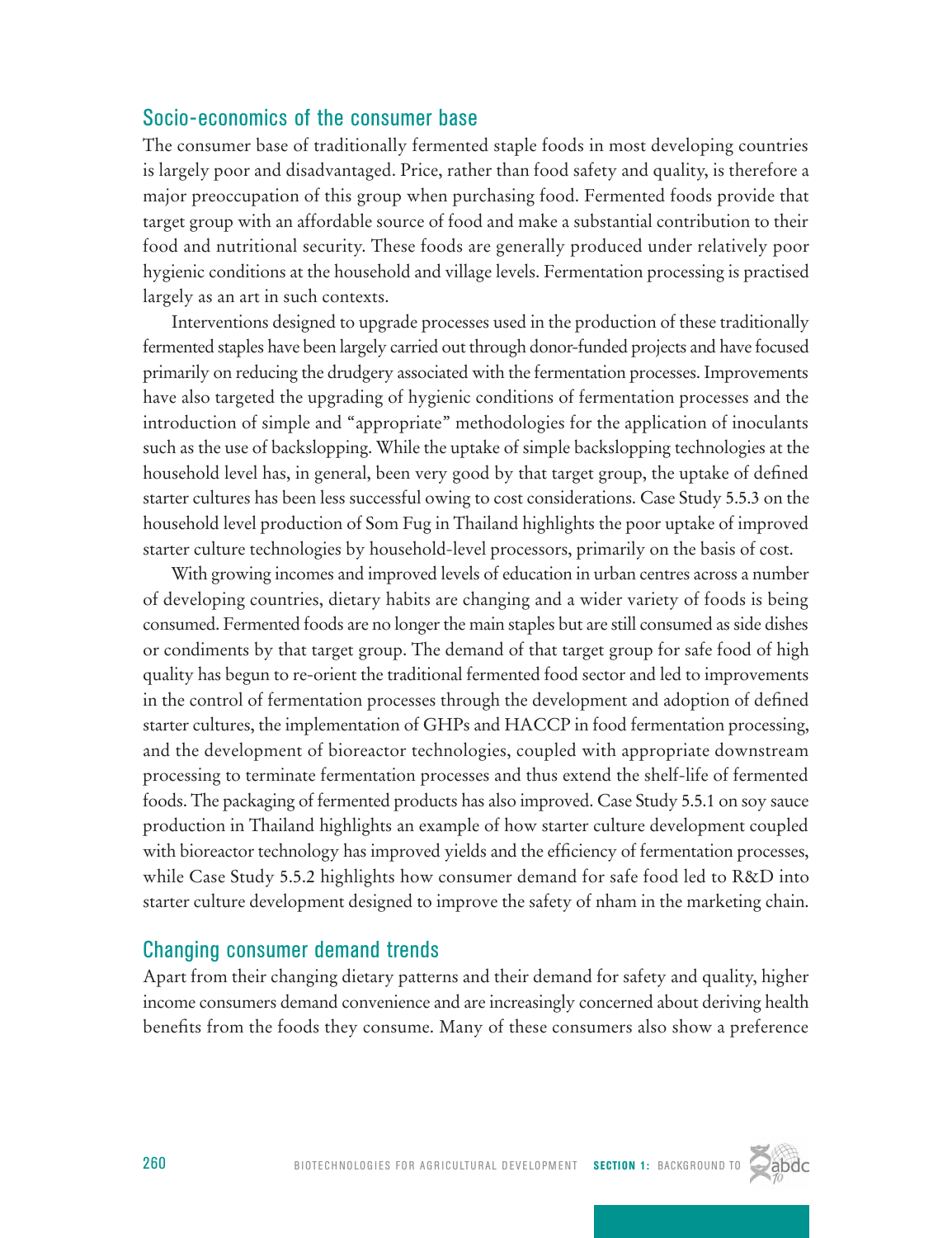for shopping in supermarkets. Consumer demand for deriving wellness through food consumption has stimulated the development of industrial fermentation processes for the production of functional ingredients such as polyunsaturated fatty acids and probiotic cultures for use as food ingredients in developing countries. These functional ingredients are currently applied in the fortification of fermented foods as well as in the production of dietary supplements in countries such as India.

The growth of supermarkets in developing countries has promulgated the need for standardized products of a reasonable shelf-life that meet safety and quality criteria. Packaged fermented products such as kimchi, miso and tempeh, for example, are widely available in supermarkets across Asia. The production of traditional beer in a powdered format and in ready-to-drink containers in Zambia is a good example of product development that has taken place in response to consumer demand for convenience, both in local and export markets.

Shifting consumer preferences in South Africa away from basic commodity wine to top quality wine is yet another example of how market demand has led to research and biotechnological innovation in the wine industry. Biotechnological innovations in that country are currently focused on the improvement of *Saccharomyces cerevisiae* strains to improve wholesomeness and sensory quality of wines.

#### The enabling environment for starter culture development

A considerable amount of research in developing countries has focused on the identification of starter micro-organisms associated with the fermentation of staple foods. The greatest strides in starter culture development have, however, been realized in countries that have prioritized the development of technical skills, the infrastructural support base and funding support for research into the upgrading of fermentation processes. Linkages between research institutions and the manufacturing sector have also been critical to the successful introduction of starter cultures. Case Study 5.5.1 on soy sauce production exemplifies how success was achieved through such collaboration. Case Study 5.5.2 on nham production in Thailand also highlights how collaboration between the manufacturing sector and public sector research institutions resulted in the development of improved starter cultures and the uptake of these cultures by nham manufacturers to assure product safety.

Collaborative initiatives among research institutions have also had a major positive impact on biotechnological developments in developing countries. Collaboration among African institutions and their counterparts in the North has greatly facilitated improvements in biotechnological research and capacity development in the area of food biotechnology on the continent. One success story in this regard has been a series of collaborative projects on traditional African fermented foods involving research institutions in Africa and Europe (Mengu, 2009). The programme facilitated the typing and screening of microbial cultures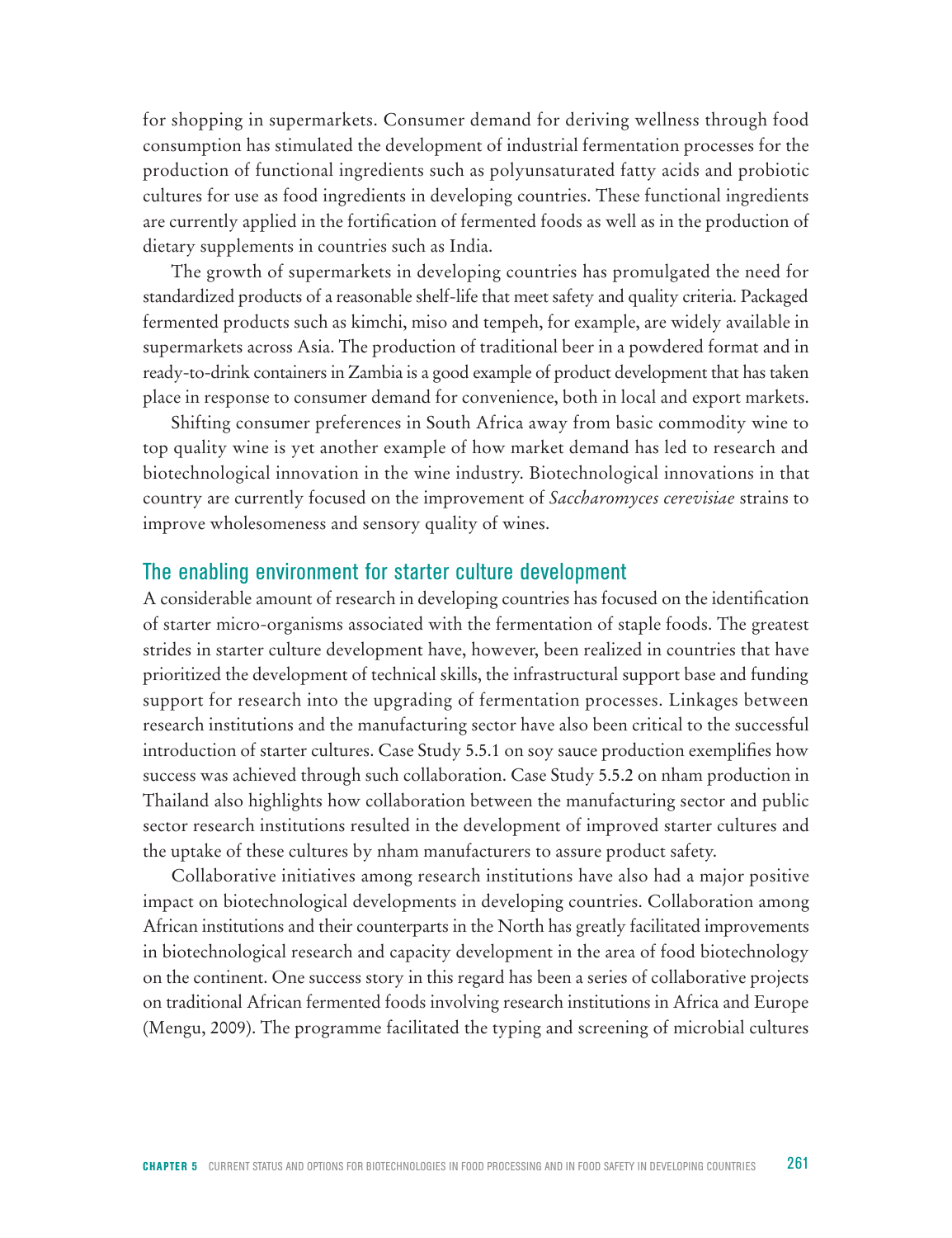associated with fermented African foods as a basis for starter culture development, and results of this work led to improvements in the production of gari, a fermented cassava product, and dawadawa, a fermented legume product.

Issues related to the protection of intellectual property rights (IPR) are of growing concern with respect to starter culture development. Case Study 5.5.4, describing flavour production using alkaline-fermented beans highlights the critical importance of IPR in reference to processes applied in the production of traditional fermented foods.

# Proactive industrial strategies

Biotechnology developments have been most successful in areas where proactive approaches are taken by industry. The Thai food industry successfully creates perceived quality by launching new product logos and associating these new products with biotechnology or with the fact that they were developed using traditional biotechnology such as starter cultures. The goal of the industry is to project an image of itself as producing products of superior quality and safety that represent progress based on a higher level of technology.

# Export opportunities for fermented products

Increasing travel due to globalization has changed the eating habits of consumers across the globe. Export markets for fermented foods have grown out of the need to meet the requirements of the developing country diaspora in these markets as well as to satisfy growing international demand for niche and ethnic products. Indonesian tempe and Oriental soy sauce are well known examples of indigenous fermented foods that have been industrialized and marketed globally. The need to assure the safety and quality of these products in compliance with the requirements of importing markets has been a driving force for the upgrading of starter cultures as well as for diagnostic methodologies for verifying their quality and safety. Growing interest and trade in fermented food products is also likely to lead to the greater use of the DNA barcode for identifying the origins of specific fermented food products produced in developing countries.

# 5.5 Case Studies of Applications of Biotechnologies in Developing Countries

# 5.5.1 Fermented soy sauce production

This Case Study on the production of soy sauce highlights success in the application of starter culture technology and the use of improved bioreactor technology. It exemplifies the transition of a craft-based production system to a technology-based production system. Research leading to these developments was supported by an international organization, followed by funding support from the Government of Thailand and the Thai soy sauce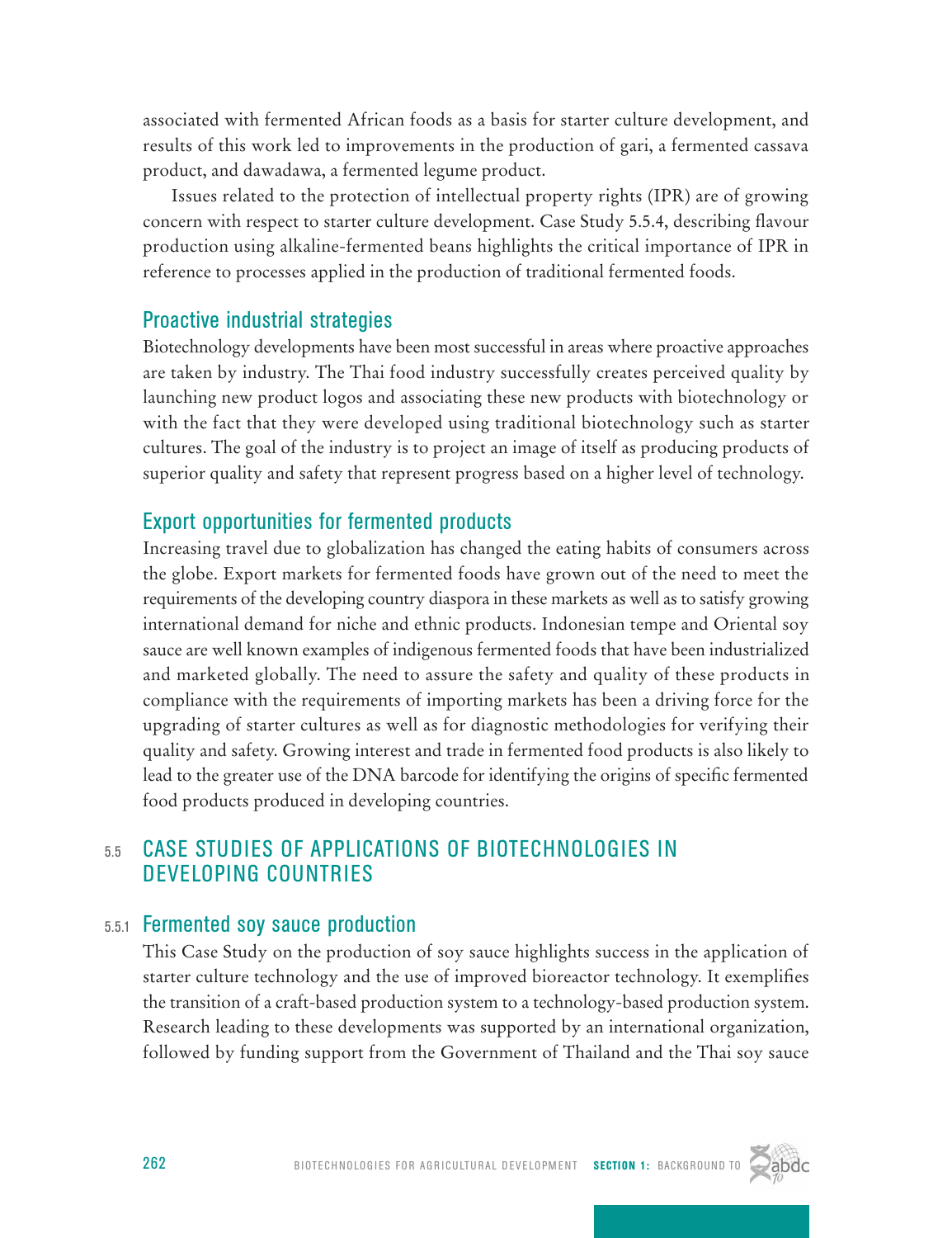industry. Developments of the process were largely driven by the demand pull created by a soy sauce industry consortium in Thailand in order to meet market requirements.

Soy sauce production involves a two-step fermentation process that makes use of koji inoculants in the initial phase followed by moromi inoculants in the second phase. The initial phase of the fermentation involves the soaking of soybeans in water for 1–2 hours, boiling for approximately 17 hours to hydrolyze the protein complex, and the addition of the koji culture *Aspergillus oryzae* for proteolysis of the soy proteins. Using this traditional method of production, the process of proteolysis takes between 40 hours and seven days depending on the method and the conditions used. The second phase of the fermentation process, referred to as a moromi fermentation, involves the addition of brine solution to the koji. *Saccharomyces rouxii,* a salt-tolerant yeast, is the predominant micro-organism in this phase of the fermentation which lasts as long as 8–12 months. Moromi fermentations are traditionally conducted in earthenware jars, which often pose a limitation to the manufacturers both in terms of expansion and in terms of production capacity (Valyasevi and Rolle, 2002). The soy sauce industry has moved up the ladder of development from an "art" to a technology-based process through the introduction of defined starter cultures and improvements in the control of the fermentation process. Physical and biological parameters of the fermentation process are controlled through the use of koji and moromi cultures and koji and moromi fermentors.

Use of the koji starter, *Aspergillus flavus* var. *columnaris*, was found to enhance product safety and uniformity. The introduction of pressure cookers as an innovation for hydrolyzing the soybeans reduced the time required for solubilization from 17 hours to 2.5 hours. Moreover, the use of starter culture technology facilitated the development of fermentation chambers with controlled temperature and humidity conditions, which resulted in shortening the duration of the fermentation process. The resulting soy sauce had a higher (6 percent) soluble protein content than that derived from boiled soybeans. These developments resulted in economic gain for the soy sauce industry and greater value added to the product in terms of quality and safety.

#### 5.5.2 Traditional fermented pork sausage (nham)

This Case Study demonstrates how consumer demand for safe food resulted in the commercial use of defined starter cultures, with the collaboration and support of government agencies. The diagnostic role of biotechnology in starter culture development for the tailor making of cultures is also highlighted.

Nham is an indigenous fermented pork sausage produced in Southeast Asia. It is prepared from ground pork, pork rinds, garlic, cooked rice, salt, chili, sugar, pepper and sodium nitrite. It is traditionally consumed as a condiment in the uncooked state in Thailand. It is generally produced using an uncontrolled fermentation process. Fermentation of the product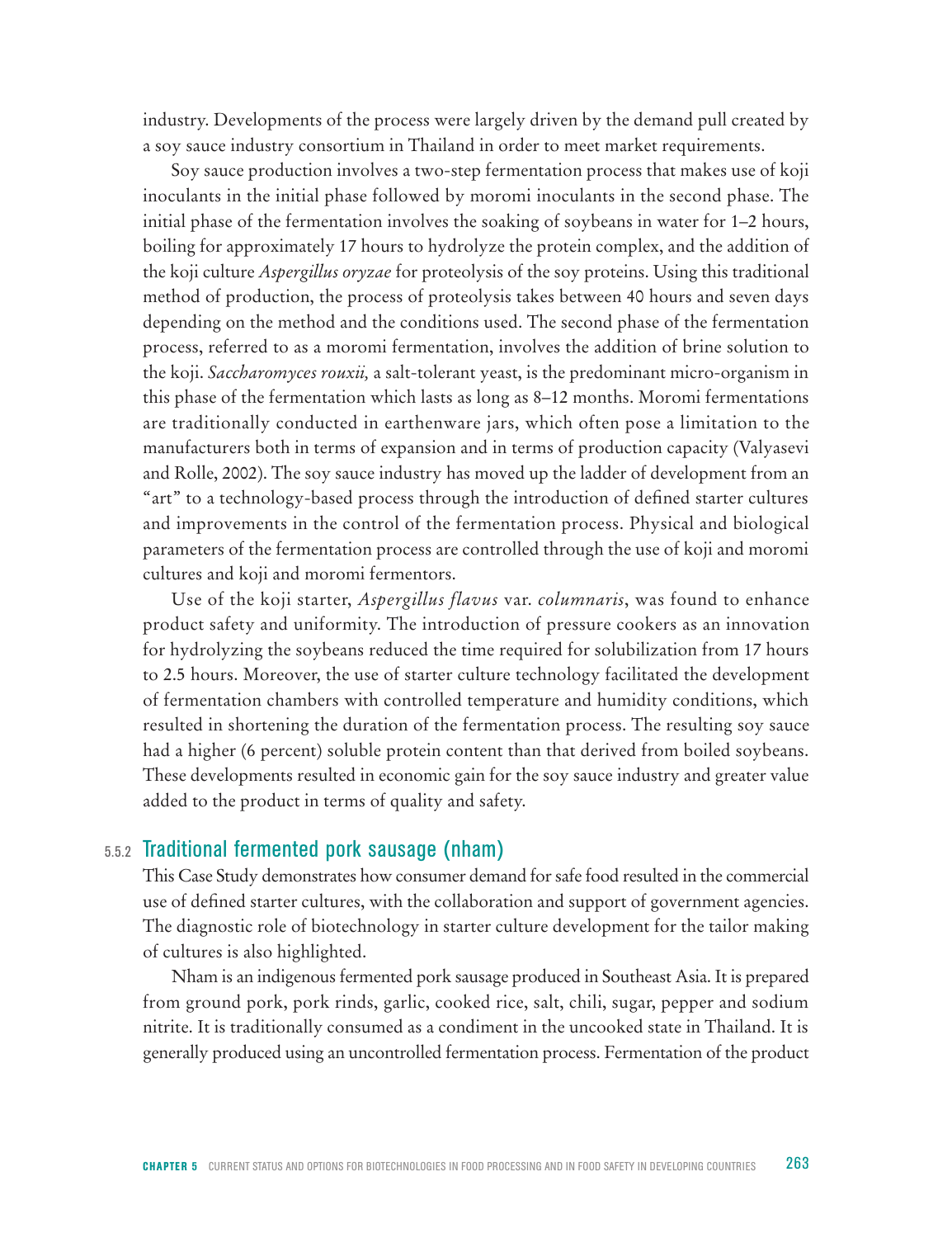occurs during transportation from the manufacturer to the point of retail. The product is generally retailed under ambient conditions. Traditionally produced nham is considered high risk by the Thai health authorities, who require a warning label on the package stating that the product "must be cooked before consumption".

The first step in the transition to science-based technology for nham fermentations was the development of a starter culture. This starter was subsequently adopted by a nham manufacturer who also implemented HACCP in his operation to assure safety and to satisfy the compulsory standard requirements of GMP in the food processing industry imposed by the Thai Food and Drug Administration. A microbiological hazard profile was developed for nham by the manufacturer in collaboration with scientists from the Ministry of Science, who established that the prevalent pathogens in nham were *Salmonella* spp. (16 percent), *Staphylococcus aureus* (15 percent) and *Listeria monocytogenes* (12 percent) (Paukatong and Kunawasen, 2001). Nitrite, an additive used in nham production, was identified as a chemical hazard and the metal clips used for closing the package were identified as physical hazards. A HACCP plan which included four critical control points was developed for nham (Table 7).

The critical control point on nitrite was monitored by checking the pre-weighed nitrite prior to adding it to the product formulation. Scientific data from studies on starter cultures showed that a rapid increase in acidity within 36–48 hours of fermentation inhibited the growth of bacterial pathogens such as *Staphylococcus aureus* and *Salmonella* spp. (Paukatong and Kunawasen, 2001; Chokesajjawatee *et al.,* 2009). With the application of these starter cultures, the final product was sent to retailers after the fermentation reached its end-point (pH< 4.5). An innovative pH indicator which undergoes a colour change on attainment of the end-point of the fermentation process (pH<4.5) was included in the package. With these innovations and the implementation of a HACCP plan, local health authorities waived the requirement for the warning "must cook before consumption" on the package. This authorization was seen by the public as an endorsement of product quality and safety by the health authority. Subsequently, three medium-sized manufacturers followed suit in adopting the improved technology. Recognition of the starter culture technology as a food safety measure by the health authority was, of itself, an effective public awareness campaign.

RAPD markers were used for molecular typing of approximately 100 bacterial strains at 12-hour intervals during nham fermentations. These studies resulted in the development and commercialization of three different starter formulae for use by larger manufacturers of nham. These starter cultures are marketed in a liquid form which requires refrigeration. Dried starter cultures have a shelf-life of one month at ambient temperature. Further innovations

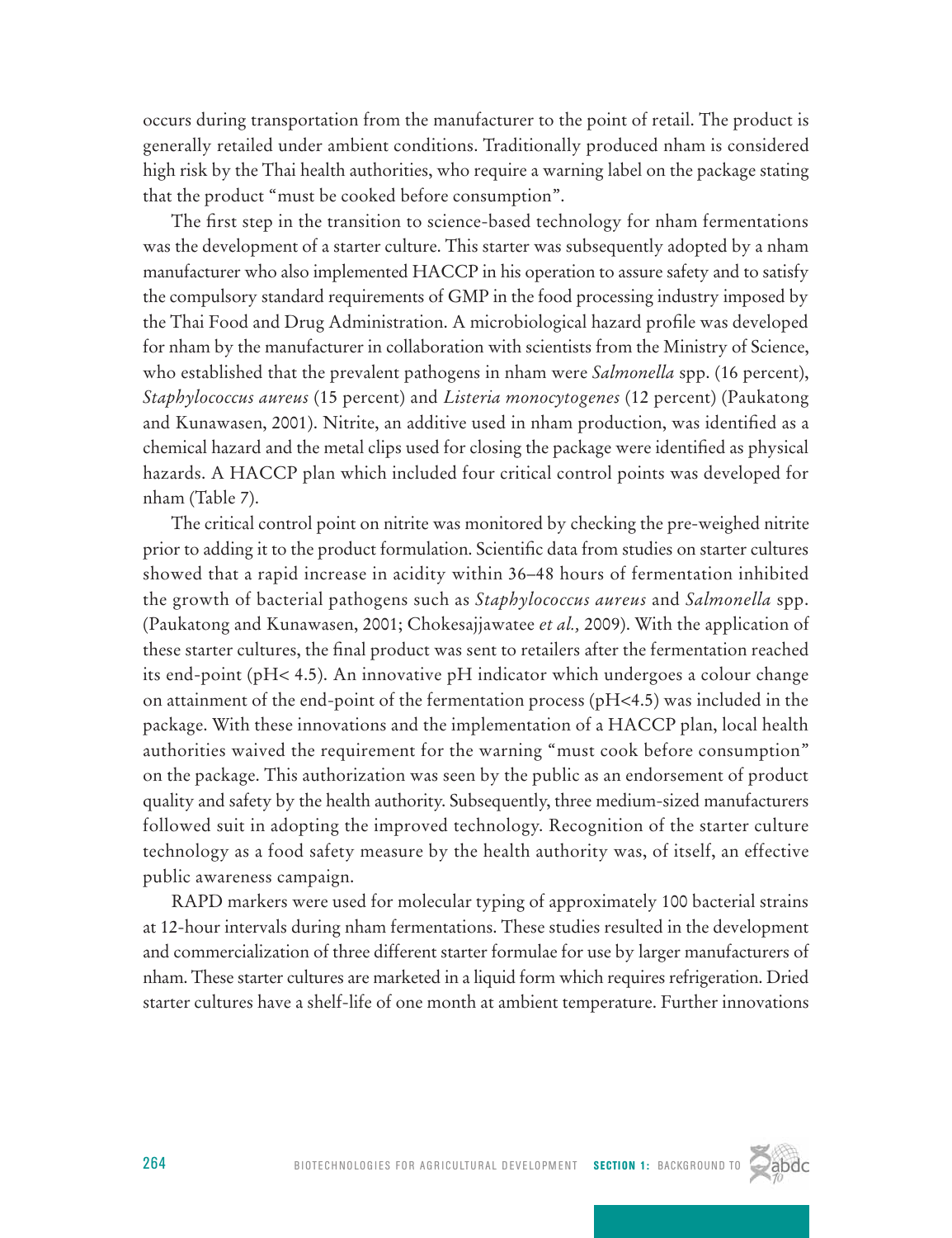have led to the incorporation of local yeast extracts into starter culture development, resulting in a 20 to 30 fold reduction in cost. The adoption of starter culture technology in nham fermentations has had a positive impact on the industry in terms of safety assurance to consumers and product consistency.

# 5.5.3 Traditional fermented fish paste – Som Fug

Som Fug is a traditional fermented minced fish cake. It is considered a healthy and highly nutritious product and is an excellent source of protein (protein content: 15.7 percent, fat: 3.2 percent and total carbohydrates: 4 percent). It is produced using a spontaneous microbial fermentation process similar to that used for producing nham and many other Southeast Asian fermented foods. This Case Study demonstrates that the uptake and use of starter culture technologies is still largely contingent on cost considerations and consumer appreciation of the nutritional value of the product.

#### TABLE 7

#### HACCP plan for the production of nham

| <b>Process step</b> | <b>Hazard</b>                                                                                                            | <b>Critical limits</b>                                                                                        | <b>Monitoring</b><br>procedures                                                                                                           | <b>Corrective actions</b>                                                                                                                    | <b>HACCP</b> records                                                                     |
|---------------------|--------------------------------------------------------------------------------------------------------------------------|---------------------------------------------------------------------------------------------------------------|-------------------------------------------------------------------------------------------------------------------------------------------|----------------------------------------------------------------------------------------------------------------------------------------------|------------------------------------------------------------------------------------------|
| Weighing nitrite    | Improper nitrite<br>weight: if too high -<br>chemical hazard, if<br>too low - may result<br>in microbiological<br>hazard | 100 ppm $\leq$ initial<br>nitrite level $<$ 200<br>ppm                                                        | The quality control<br>(QC) supervisor<br>randomly checks<br>the pre-weighed<br>nitrite according to<br>appropriate sampling<br>frequency | Supervisor reweighs<br>every bag of<br>nitrite since last<br>satisfactory check;<br>record deviation:<br>recalibrate the<br>weighing balance | • nitrite weighing<br>records<br>• deviation records<br>• balance calibration<br>records |
| Stuffing            | Failure to remove<br>metal clips may<br>contaminate product                                                              | No metal in product                                                                                           | Line worker to<br>visually inspect each<br>nham product during<br>stuffing. Change<br>worker every 30<br>minutes                          | Line worker notifies<br>supervisor; separate<br>contaminated<br>product; segregate<br>metal; and record<br>deviation                         | • visual inspection<br>loa<br>• deviation records                                        |
| Labelling           | Failure to provide<br>microbiological<br>safety information to<br>the consumer                                           | I ahel to contain<br>information such<br>as "safe if cooked<br>before consumption"<br>on each nham<br>product | Line worker randomly<br>checks the label on<br>nham products                                                                              | Line worker notifies<br>supervisor; recheck<br>nham product; label<br>product; and record<br>deviation                                       | • visual inspection<br>log<br>• deviation records                                        |
| Fermentation        | Inadequate<br>fermentation<br>resulting in growth of<br>pathogens                                                        | The pH of nham<br>product lower than<br>4.6                                                                   | QC worker randomly<br>monitors pH of nham<br>in each lot                                                                                  | QC worker notifies<br>supervisor; hold lot;<br>prolong fermentation;<br>and record deviation                                                 | • monitoring pH<br>records<br>• holding records<br>• deviation records                   |

*Source*: Paukatong and Kunawasen (2001)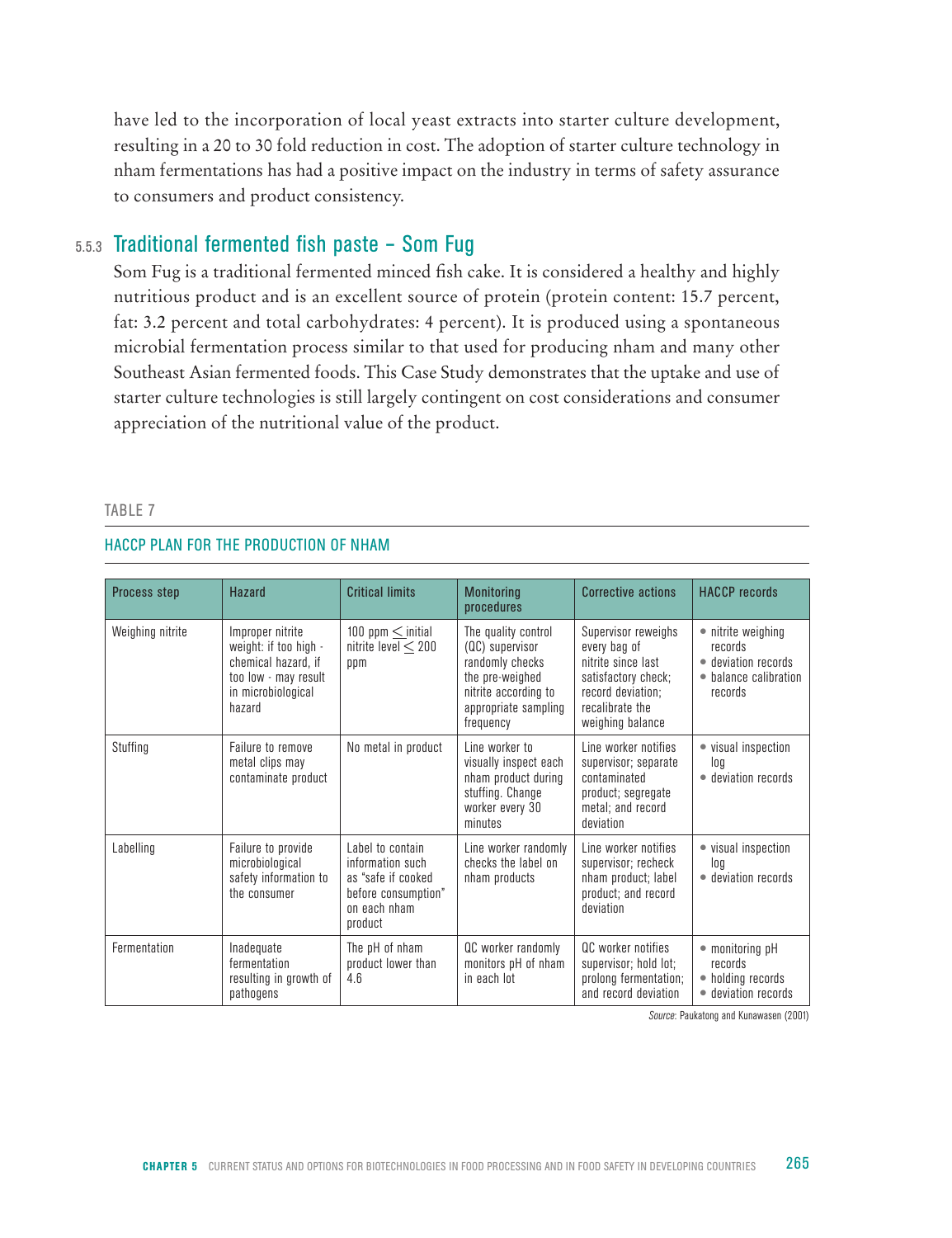Compositionally, Som Fug consists of minced freshwater fish (mud carp, *Cirrhina microlepis*) 84 percent (by weight), garlic 8 percent, water 4 percent, salt 2 percent, boiled rice 1 percent, sucrose 0.1 percent and black pepper. It is fermented for about 2–4 days at ambient temperature. Lactic acid bacteria are the dominant microflora associated with the fermentation (Paludan-Muller, Huss and Gram, 1999). RAPD-PCR analyses determined that the garlic-fermenting lactic acid bacteria associated with Som Fug fermentations belonged to *Lactobacillus pentosus* and *Lact. plantarum* (Paludan-Muller *et al.,* 2002). Furthermore, the studies concluded that fructans from garlic are important carbon sources which catalyze the fermentation. The studies on Som Fug illustrate the high discriminatory power of biotechnology in differentiating lactic acid bacteria at the strain level. The Som Fug industry did not see the benefit of implementing starter culture technology. Although the important micro-organisms for Som Fug fermentation had been identified, there were no attempts to develop starter cultures. One major reason for the lack of development of starter culture technology was the widespread production of Som Fug at the household level. Household manufacturers do not see the benefit of starter culture technology but rather view starter cultures as a burden to the cost of production. Moreover, there is no scientific information to substantiate the nutritional value of Som Fug and hence there is very little public awareness of the nutritional value of the product.

# 5.5.4 Flavour production from alkaline-fermented beans

This Case Study on the indigenous fermentation of the locust bean is a classic example of how traditional fermentations can be exploited for the production of high-value products such as flavour compounds. The work, however, was undertaken by a large corporation with little involvement of local researchers. Returns on commercial successes derived from this study did not go back to the people who invented the traditional method of producing this indigenous fermented food. This Case Study, therefore, serves to highlight the critical issue of IPR in traditional production systems.

Dawadawa is produced by alkaline fermentation of the African fermented locust bean (Steinkraus, 1995). It is an important condiment in the West/Central African Savannah region (Odunfa and Oyewole, 1986). Similar fermented food products can be found throughout Africa with regional differences in the raw materials used as processing inputs or in post-processing operations. Similarly, fermented products are referred to as kinda in Sierra Leone, iru in coastal Nigeria, soumbara in Gambia and Burkina Faso, and kpalugu in parts of Ghana (Odunfa and Oyewole, 1986). Foods produced by alkaline fermentation in other parts of the world include natto in Japan, thua noa in Thailand and kinema in India (Tamang, 1998). These are mainly used to enhance or intensify meatiness in soups, sauces and other prepared dishes.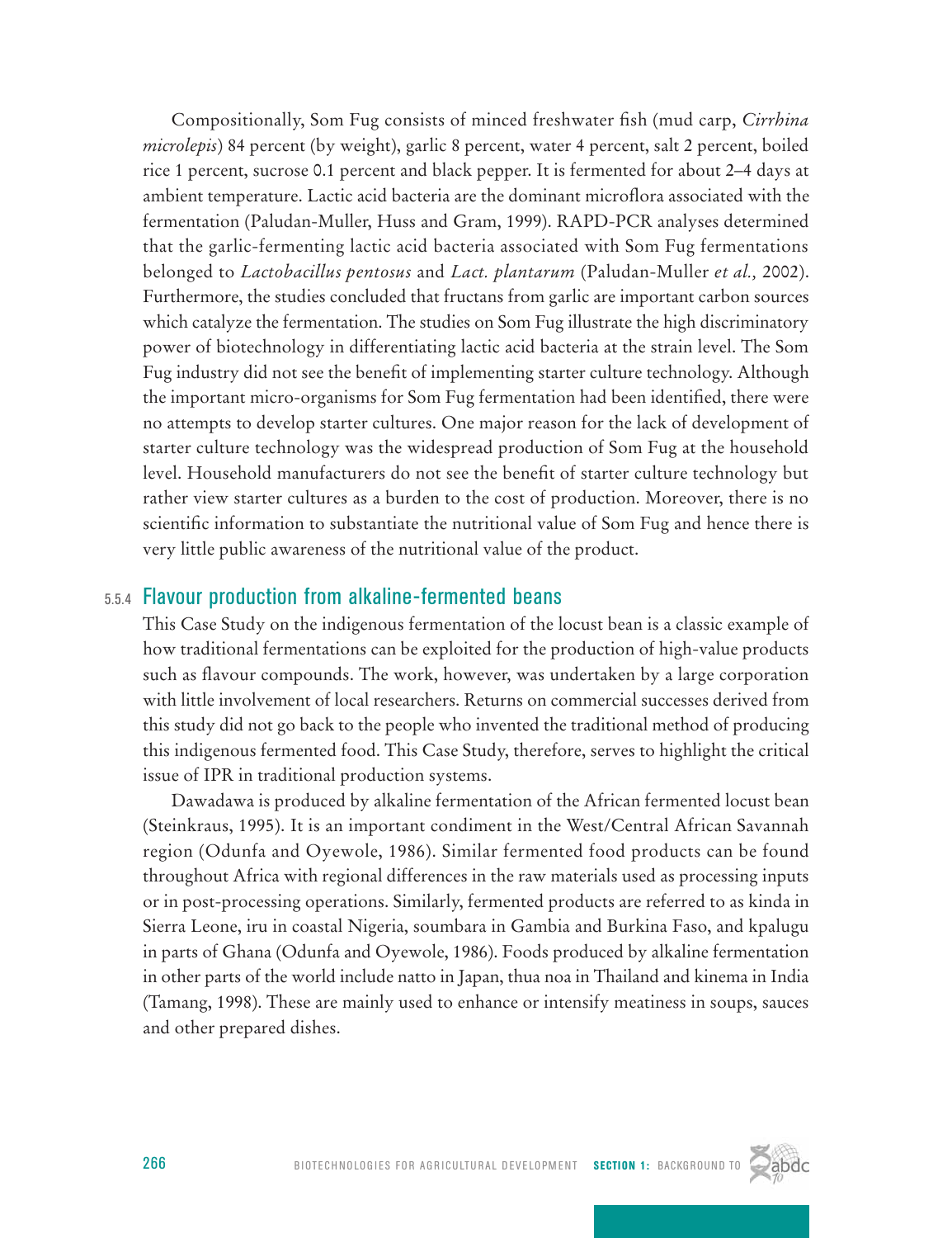The production of dawadawa involves extensive boiling and dehulling of the beans followed by further boiling to facilitate softening. Spontaneous fermentation of the softened beans is subsequently allowed to take place over 2–4 days. Micro-organisms associated with the fermentation include *Bacillus subtilis* (Ogbadu and Okagbue, 1988), *B. pumilus* (Ogbadu and Okagbue, 1988), *B. licheniformis* (Ogbadu, Okagbue and Ahmad, 1990) and *Staphylococcus saprophyticus* (Odunfa, 1981). During the fermentation process, the pH increases from near neutral to approximately 8.0, temperature increases from 25 °C to 45 °C and moisture increases from 43 to 56 percent (Odunfa and Oyewole, 1986). At the same time, a five-fold increase in free amino acids takes place, and glutamate, a flavour enhancer, increases five-fold during the process. Mechanisms of flavour production during the fermentation process as well as flavour principles generated during dawadawa fermentation processing have been studied by international food manufacturers and used as a basis for the development of flavours for incorporation in bouillon-type products (Beaumont, 2002).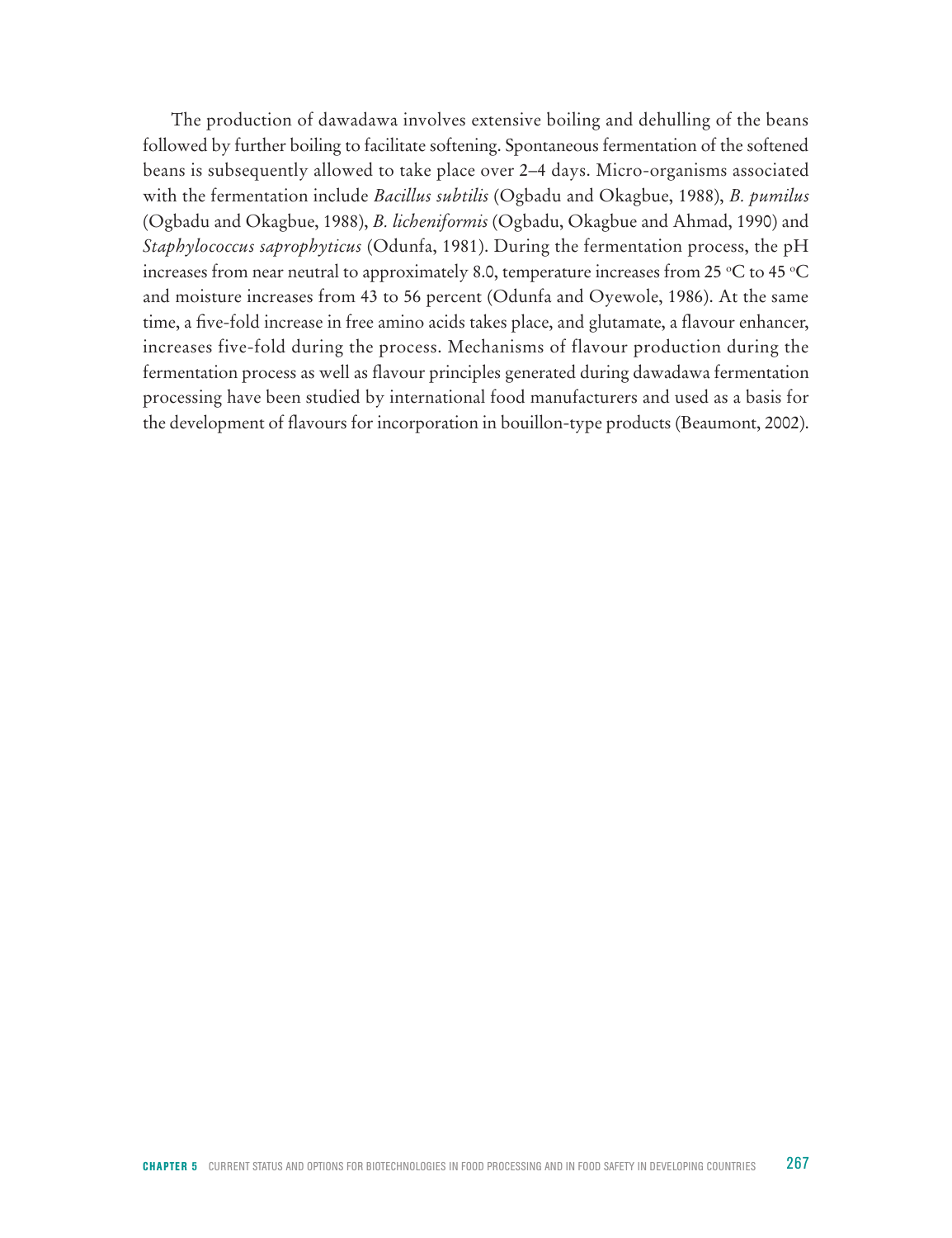# B. Looking Forward: Preparing for the Future

# 5.6 Emerging Pathogens: A Key Issue where the Application of Biotechnologies Could be Useful

The identification of infectious agents requires high-end technologies which are not usually available in developing countries. Developing countries must therefore seek assistance from countries with higher calibre technologies in order to characterize infectious agents, put in place surveillance and monitoring systems and develop strategies to contain the disease(s). Biotechnology can play a key role in facilitating the characterization of new emerging pathogens.

Traditional cultural methods for the detection and enumeration of microbial pathogens are tedious and require at least 12–18 hours for the realization of results. By that time, the food products would have been distributed to retailers or consumers. Immunoassay diagnostic kits facilitate near-real-time monitoring, sensitivity, versatility and ease of use. The emergence of multi-antibiotic resistance traits is prevalent in intensive farming in developing countries due to the abuse of antibiotics. The spread of multi-antibiotic resistant microorganisms poses public health concerns because pathogens exhibiting such resistance would be difficult to control with the use of currently available antibiotics. The rapid detection of these pathogens with high sensitivity is one way of monitoring and containing the spread of multi-antibiotic resistant traits. A strategic approach being employed by some is the development of affinity biosensors with an antibiotic resistant nucleotide sequence as the detection probe.

# 5.7 Identifying Options for Developing Countries

It is important that countries recognize the potential of fermented foods and prioritize actions to assure their safety, quality and availability. Based on the stocktaking exercise in this Chapter, a number of specific options can be identified for developing countries to help them make informed decisions regarding adoption of biotechnologies in food processing and in food safety for the future.

# Regulatory and policy issues

- } Governments must be committed to protecting consumer health and interests, and to ensuring fair practices in the food sector.
- There has to be consensus at the highest levels of government on the importance of food safety, and the provision of adequate resources for this purpose.

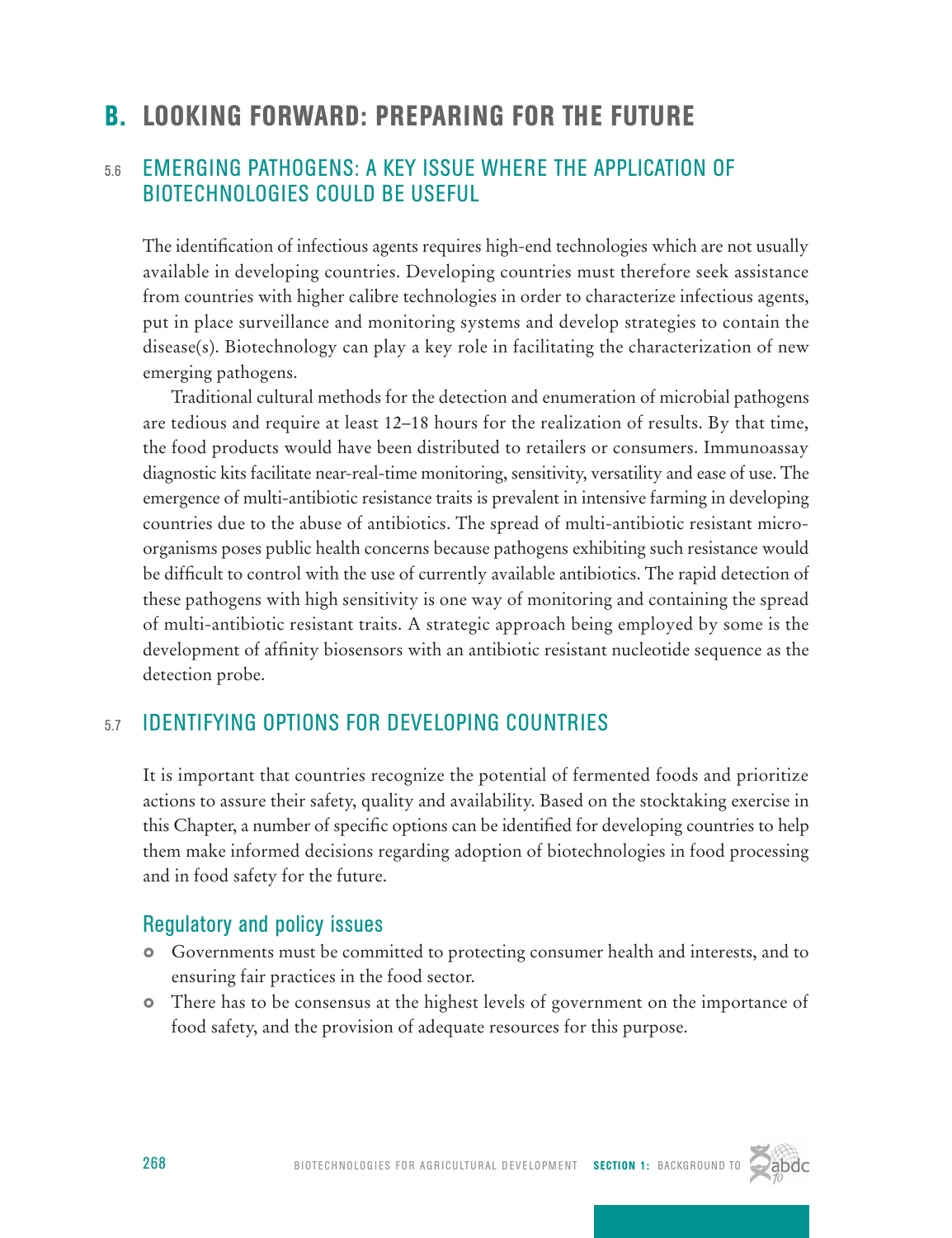- Government policy must be put in place that is based on an integrated food-chain approach, is science-based, transparent and includes the participation of all the stakeholders from farm to table.
- The importance of the regional and international dimensions of using biotechnologies in food processing and safety must be recognized.
- Priority must be accorded to promoting fermented foods in the food security agendas of countries.
- Governments must also provide an enabling environment that is supportive of the growth and development of upstream fermentation processes such as the production of high-value fermented products, such as enzymes, functional food ingredients and food additives.

# International cooperation and harmonization

- **•** The organization and implementation of regional and international fora are critical requirements for the enhancement of national organizational capability and performance and to facilitate international cooperation. Further, the setting up of administrative structures with clearly defined roles, responsibilities and accountabilities could efficiently govern processed foods and safety issues.
- } Biotechnology-based standard operating procedures (SOPs) for food safety should also be documented for use in authorized laboratories.
- National food control databases for the systematic collection, analysis and reporting of food-related data (food inspection, analysis, etc.) with set regulations and standards based on sound science and in accordance with international recommendations (Codex) are key requirements.

# Education policy

While the consumption of fermented foods is growing in popularity among higher income consumers thanks to increasing interest in wellness through diet, the consumption of fermented foods by lower income consumers in many developing countries is perceived to be a backward practice.

- Strategies should therefore be developed for the dissemination of knowledge about food biotechnology and particularly fermented foods. Targeted consumer education on the benefits of consuming fermented food products and on applying good practice in their production is required.
- Food biotechnology should be included in educational curricula in order to improve the knowledge base in countries on the contribution of fermented foods to food and nutritional security and to generate awareness of the growing market opportunities for fermented foods and high-value products derived from fermentation processes.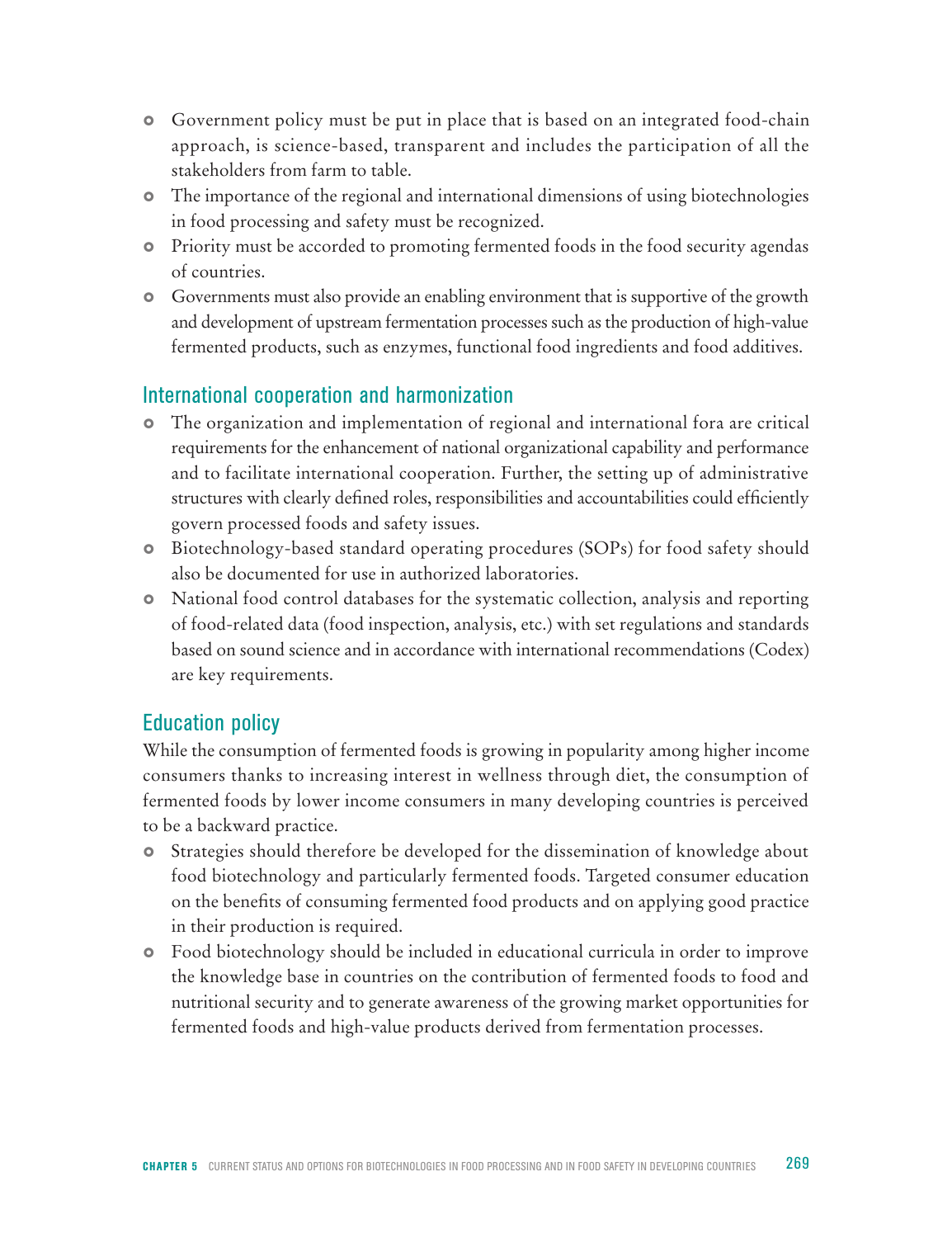# Information-sharing

Access to specialized technical information on biotechnology and biotechnological developments in the food processing sector are critical and necessary inputs and support systems for guiding and orienting the research agendas of countries. The necessary information systems should therefore be developed to facilitate rapid access to information on biotechnological developments across both the developed and the developing world.

# Legislation and policy on technologies

Expertise in legislation and technology licensing as well as knowledge about how to nurture innovation and turn it into business ventures are critical requirements for developing countries. Successful technology transfer requires all of these elements and an environment that is conducive to innovation. Government policy in developing countries should therefore prioritize technology transfer that helps create new business ventures, an approach that requires government support such as tax incentives and infrastructure investment.

# Intellectual property rights

- } Many of the traditional fermentation processes applied in developing countries are based on traditional knowledge. Enhanced technical and scientific information is required to claim ownership of the traditional knowledge underpinning the craft of indigenous fermented foods. Lack of technical knowledge and official documentation has resulted in the failure to realize the benefits of the industrialization of indigenous fermented foods by individuals who are the rightful owners of the technology.
- Greater focus is also required on issues of relevance to IPR and on the characterization of microbial strains involved in traditional fermentation processes. Emphasis must be placed on IPR education for scientists. National governments should put in place the requisite infrastructure for IPR to facilitate the process. At the institutional level, this infrastructure would include technology management offices for assisting scientists in procedures relating to IP matters. The processes used in the more advanced areas of agricultural biotechnology are generally covered by IPR and the rights are generally owned by parties in developed countries.

# Communication and consumer perceptions

**•** Communication between various stakeholders is critical in proactively engaging with consumers. Communication must be established with the public at large on processed food and associated hazards. Communication gradually builds confidence and will be critical to advancing the application of biotechnologies in food processing and safety. The primary role of communication in this respect is to ensure that information

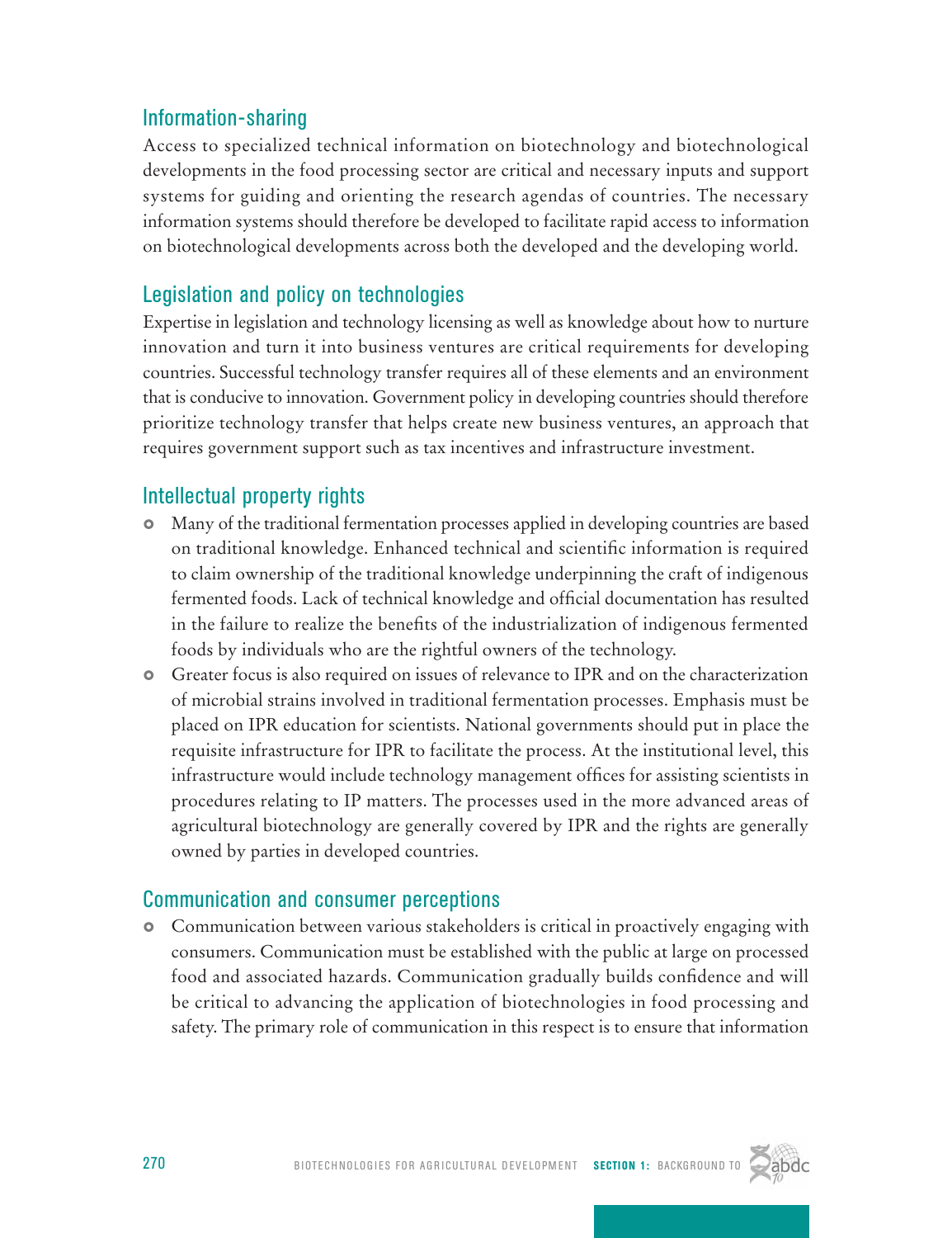and opinions from all stakeholders are incorporated in the discussion and decisionmaking processes. The need for specific standards or related texts and the procedures followed to determine them should also be clearly outlined. The process, therefore, should be transparent.

- Public awareness and education are critical to the success of food bioprocessing and food safety in developing countries.
- Greater attention must be directed toward understanding consumer and producer (processor) perceptions on food safety and quality in developing countries.
- If foods are to be promoted as being safe and healthy, their nutritional and safety attributes must be transparently demonstrated by presenting scientific data to substantiate the nutritional and health benefits and by applying good manufacturing/hygiene practice and HACCP as safety measures to ensure that issues of consumer concern are addressed.

# Technical capacities and technology transfer

- } Traditional fermented foods should be viewed as valuable assets. Governments should capitalize on these assets and add value to them by supporting research, education and development, while building on and developing the indigenous knowledge base on food fermentations.
- Government agencies in developing countries should focus on the development of technical capacities to deal with emerging technical issues.
- The technical capacities of academic and research institutes should be strengthened in the fields of food biotechnology, food processing, bioprocess engineering and food safety through training and exchange programmes for researchers. Such programmes should emphasize collaboration with both developed and developing country institutions engaged in work on food biotechnology, starter culture development, bioprocess engineering and food safety.
- Training capabilities in food biotechnology and food safety should be developed within developing country institutions through the introduction of degree courses in order to broaden the in-country technical support base for food bioprocess development. Given the similarities among fermentation processes across regions, an inventory of institutions engaged in food biotechnology in developing countries would be an asset in facilitating networking among institutions. Food processors, policy-makers and equipment manufacturers should also be integrated into the networking activities.
- The development of appropriate levels of bioreactor technology with control bioprocess parameters will be necessary to improve the hygienic conditions of the fermentation processes.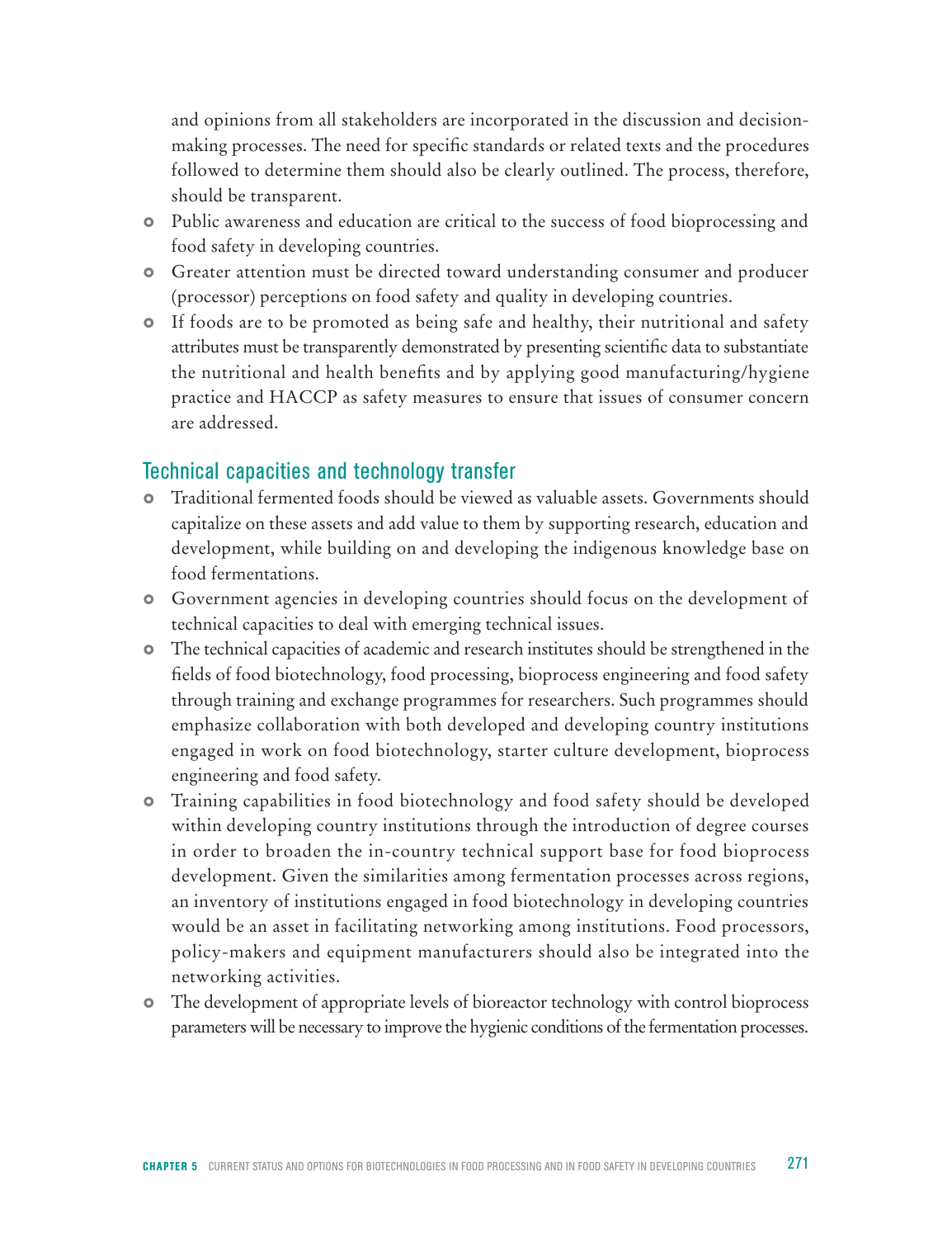- Research and infrastructural development to enable the cost-effective production of defined starter cultures in a stable format (i.e. cultures which do not require refrigeration and have prolonged shelf-lives under ambient conditions) should be prioritized.
- **•** Infrastructure development to facilitate the transfer and adaptation of fermentation technologies developed at the laboratory level to the household and village and, where necessary, the enterprise level should be prioritized.
- Appropriate levels of equipment will also be required to facilitate the downstream processing of these products.
- Traceability systems that facilitate the differentiation and identification of food products should be prioritized in order to broaden market opportunities for these products.
- A food-chain approach to assuring food safety should be prioritized by governments.
- Food safety management systems should be strengthened by implementing systematic food safety measures such as GHP, GMP and HACCP in food fermentation operations. Diagnostic kits are important tools for monitoring and verifying the level of sanitation in processing plants.

Highly sensitive and rapid diagnostic kits are invaluable for monitoring and rapidly detecting chemical and microbiological hazards with high precision and sensitivity that pose threats to human health. The development of low-cost diagnostic kits suitable for use by small processors would greatly facilitate food safety monitoring. Development should target the realization of multiplex diagnostic systems with the capacity to detect several pathogens or many chemical contaminants using a single diagnostic kit. The development of diagnostic kits at a national level could further reduce their cost of production. Given the regional specificity of bacterial pathogens at the species and subspecies levels, such diagnostic kits should be developed with specificity and sensitivity to the species or subspecies that are prevalent in a specific region. Investment is therefore needed for the development of expertise, facilities and infrastructure for the mass production of antibodies, cell culture technology and for the formation of technical know-how on assembling the requisite components of diagnostic kits.

The development of national hazard profile databases that document the prevalent pathogens in different regions will be critical. Such information would be useful for further research into the development of diagnostic kits with high precision and sensitivity and in implementing HACCP as well as risk assessment research. The culture collection of identified infectious agents in the hazard profiles could play an important role for producing specific antibodies for use in developing immunoassay diagnostic kits.

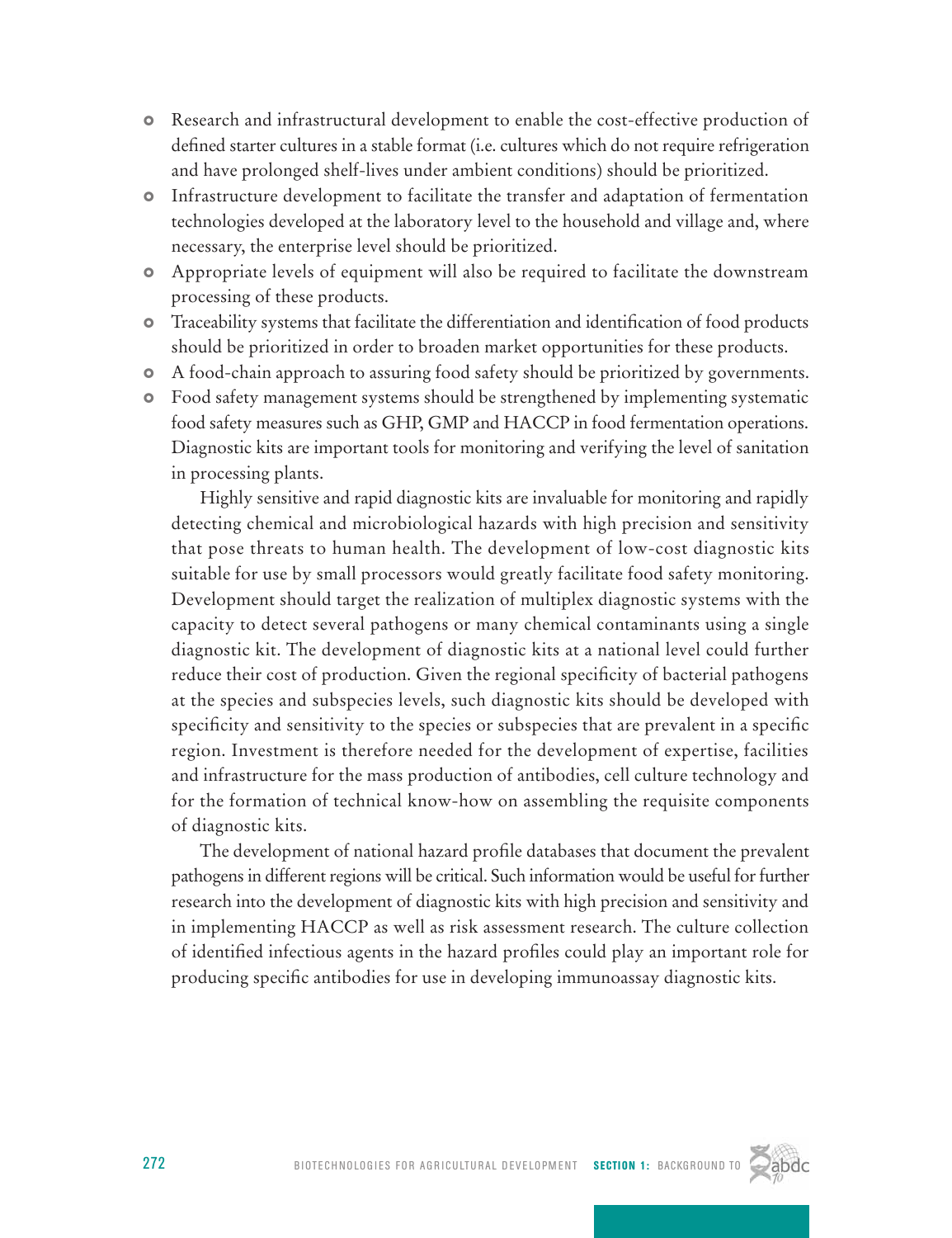# 5.8 Identifying Priorities for Action for the International Community

The last decade has witnessed considerable change with respect to the applications of biotechnology in food processing and food safety. Market forces have been the major drivers of change in the food sector of developing countries. Modern biotechnological tools are likely to play a greater role in the development of efficient science-based processes for food processing and safety in order to respond to consumer demand. The production of high-value fermented products such as enzymes, functional food ingredients and food additives is likely to continue to increase in developing countries.

The international community (FAO, UN organizations, NGOs, donors and development agencies) can play a major role in assisting developing countries to maximize the benefit to be derived from food bioprocessing. The adoption of biotechnology-based methods in food processing and for food safety and quality monitoring is dependent on several factors that include capacity building in technical and regulatory areas, policy formulation, regulatory frameworks and regional networks.

Based on the analysis in this Chapter, a number of priority areas are identified for support by the international community. These are:

# Capacity building and human resource development

- $\circ$  support basic and advanced education;
- $\bullet$  prioritize specific areas for investment;
- develop policy options, priorities and action programmes that promote food fermentation as a means of addressing food security;
- } support human resource development in a range of scientific disciplines food biotechnology, food safety, bioengineering and enzyme technology;
- } support capacity building initiatives for household-level, small- and medium-scale processors of fermented foods;
- $\bullet$  support IPR development.

# Technology transfer and support for R&D

- improve the relevance of national research to the needs of the food sector in developing countries;
- enhance competitiveness and the creation of an enabling environment that is conducive to private sector investment in research, development and innovation for the upgrading of food fermentation processes to respond to market demand;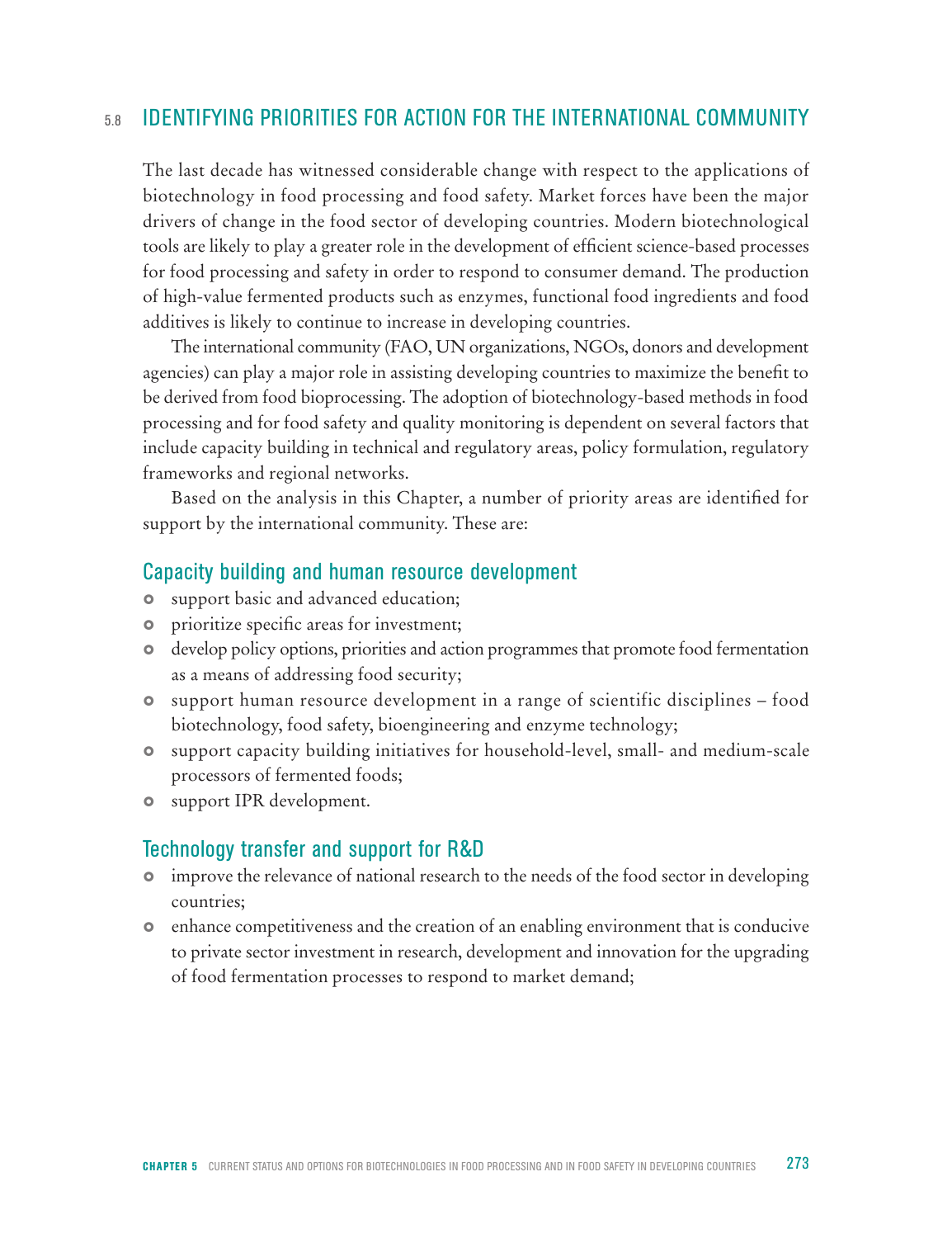- establish and strengthen the research and infrastructural support base for work on starter culture development, bioreactor design and for the development of diagnostic tests and equipment for monitoring food safety and traceability. This infrastructural support base would include laboratories, laboratory equipment and cell bank facilities for the proper preservation and storage of microbial culture preparations;
- develop scientific data to examine the nutritional, health and health-benefit claims associated with fermented foods;
- establish pilot processing facilities for the scaling-up and testing of technologies to facilitate their adoption.

# Networking and clusters

- support the development of regulatory frameworks for food safety;
- support North-South and South-South training and exchange on food biotechnologies, bioprocess engineering and food safety;
- promote and facilitate networking among scientists, researchers, small- and medium-scale food processors and the retail sector to facilitate knowledge and information-sharing;
- support leveraging the traditional knowledge base in the upgrading of food fermentation processing operations.

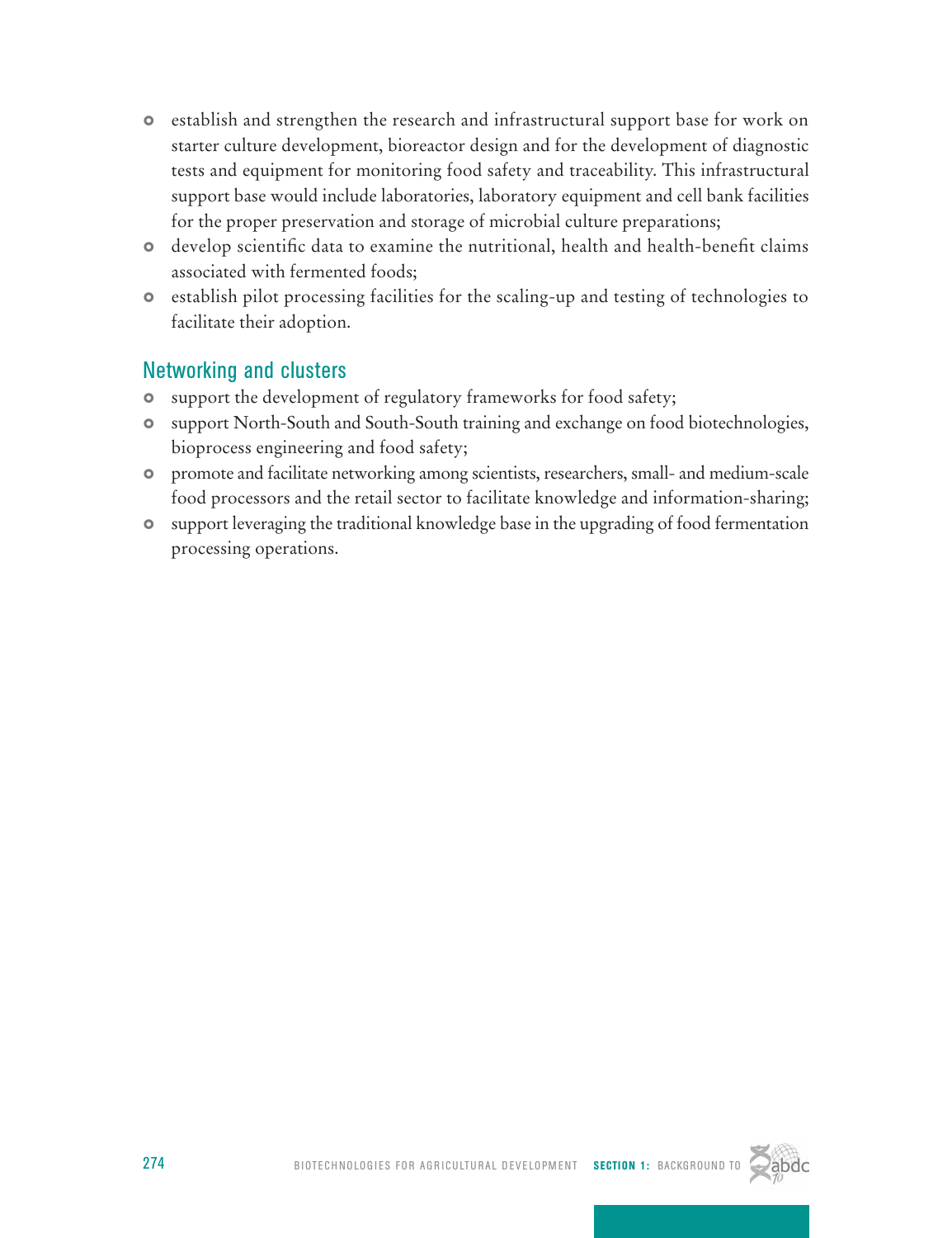# 5.9 References

- **Barrett, T., Fang, P. & Swaminathan, B.** 1997. Amplification methods for detection of food-borne pathogens. *In* H. Lee, S. Morse & O. Slovak, eds. *Nucleic acid amplification techniques: Application to disease diagnosis*, pp. 171–181. Boston, USA, Eaton Publishing.
- **Bauer, F.F., Næs, T., Esbensen, K., Young, P.R., du Toit, M. & Vivier, M.A.** 2007. Functional wine-omics. *In* R.J. Blair & I.S. Pretorius, eds. *Proceedings 13th Australian wine industry technical conference*, 29 July–2 August 2007, Adelaide, Australia, pp 178–183.
- **Beaumont, M.** 2002. Flavouring composition prepared by fermentation with *Bacillus* spp. *Int. J. Food Microbiol.,* 75: 189–196.
- **Berger, R.G.** 2009. Biotechnology of flavours the next generation. *Biotechnol. Lett.,* 31: 1651–1659.
- **Bolotin-Fukuhara, M., Toffano-Nioche, C., Artiguenave, F., Duchateau-Nguyen, G., Lemaire, M., Marmeisse, R., Montrocher, R., Robert, C., Termier, M., Wincker, P. & Wésolowski-Louvel, M.** 2000. Genomic exploration of the hemiascomycetous yeasts: 11. *Kluyveromyces lactis*. *FEBS Lett.,* 487: 66–70.
- **Chokesajjawatee, N., Pornaem, S., Zo, Y-G., Kamdee, S., Luxananil, P., Wanasen, S. & Valyasevi, R.** 2009. Incidence of *Staphylococcus aureus* and associated risk factors in Nham, a Thai fermented pork product. *Food Microbiol.,* 26: 547–551.
- **Codex Alimentarius Commission.** 2009. *Food hygiene (basic texts)*. Fourth Edition. Secretariat of the Joint FAO/WHO Food Standards Programme, Rome, FAO. (also available at www.fao.org/docrep/012/ a1552e/a1552e00.htm).
- **de Vos, W.M.** 2001. Advances in genomics for microbial food fermentation and safety. *Curr. Opin. Biotechnol.,* 12: 493–498.
- **FAO.** 1998. *Fermented fruits and vegetables: A global perspective,* by M. Battcock & S. Azam-Ali. FAO Agricultural Services Bulletin No.134. Rome (also available at www.fao.org/docrep/x0560E/x0560E00. htm).
- **FAO.** 1999. *Fermented cereals: A global perspective,* by N.F. Haard, S.A. Odunfa, C-H. Lee, R. Quintero-Ramirez, A. Lorence-Quiñones & C. Wacher-Radarde. FAO Agricultural Services Bulletin No. 138. Rome. (also available at www.fao.org/docrep/x2184e/x2184e00.htm).
- **FAO.** 2006. *FAO/WHO guidance to governments on the application of HACCP in small and/or less–developed food businesses*. FAO Food and Nutrition Paper 86*.* Rome. (also available at www.fao.org/docrep/009/ a0799e/a0799e00.htm).
- **FDA.** 2003. *Bacteriological analytical manual*. US Food and Drug Administration.
- **Flamm, E.L.** 1991. How FDA approved chymosin: A case history. *Biotechnol.,* 9: 349–351.
- **Goffeau, A., Barrell, B.G., Bussey, H., Davis, R.W., Dujon, B., Feldmann, H., Galibert, F., Hoheisel, J.D., Jacq, C., Johnston, M., Louis, E.J., Mewes, H.W., Murakami, Y., Philippsen, P., Tettelin, H. & Oliver, S.G.** 1996. Life with 6000 genes. *Science,* 274: 546-567.
- **Hayashi, T., Makino, K., Ohnishi, M., Kurokawa, K., Ishii, K., Yokoyama, K., Han, C–G., Ohtsubo, E., Nakayama, K., Murata, T., Tanaka, M., Tobe, T., Iida, T., Takami, H., Honda, T., Sasakawa, C., Ogasawara, N., Yasunaga, T., Kuhara, S., Shiba, T., Hattori, M. & Shinagawa, H.** 2001. Complete genome sequence of enterohemorrhagic *Escherichia coli* O157:H7 and genomic comparison with a laboratory strain K–12. *DNA Research,* 8: 11–22.
- **Holzapfel, W.H.** 2002. Appropriate starter culture technologies for small-scale fermentation in developing countries. *Int. J. Food Microbiol.,* 75: 197–212.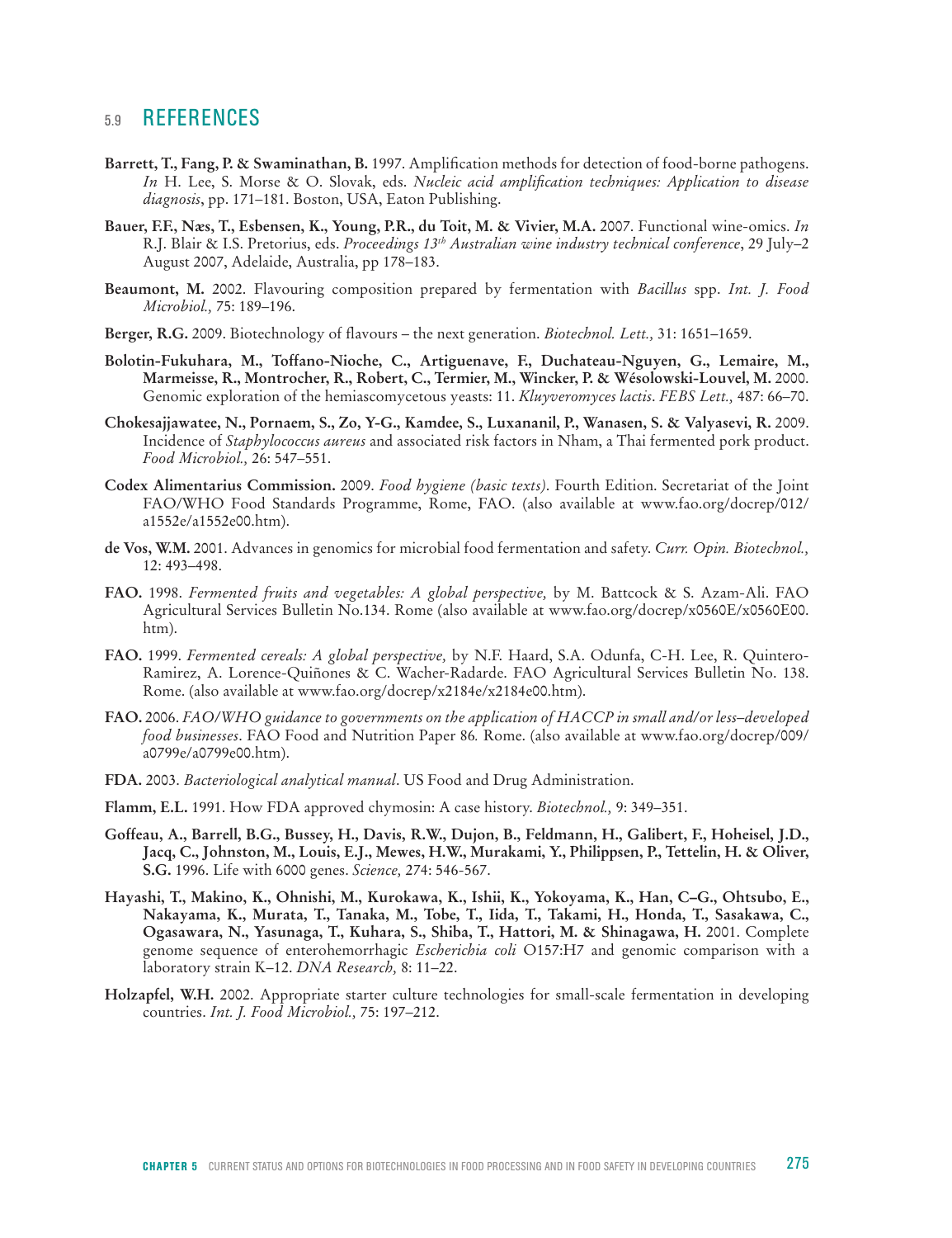**Hutkins, R.W.** 2006. *Microbiology and biotechnology of fermented foods*. Oxford, Blackwell Publishing.

- **JECFA.** 2006. *Combined compendium of food additive specifications Volume 4. Analytical methods, test procedures and laboratory solutions used by and referenced in the food additive specifications*. Joint FAO/ WHO Expert Committee on Food Additives. FAO JECFA Monograph 1*.* Rome (also available at www. fao.org/docrep/009/a0691e/a0691e00.htm)
- **JECFA.** 2008. *Asparaginase from Aspergillus niger expressed in A. niger*: *Chemical and technical assessment (CTA)*, by Z.S. Olempska-Beer. Paper prepared for the 69<sup>th</sup> Meeting of the Joint FAO/WHO Expert Committee on Food Additives. Rome, 17-26 June 2008. 7 pp.
- **Koch, W.H., Payne, W.L. & Cebula, T.A.** 1995. Detection of enterotoxigenic *Vibrio cholerae* in foods by the polymerase chain reaction. *FDA Bacteriological Analytical Manual*, 8<sup>th</sup> Edition, pp. 28.01–28.09. Gaithersburg, AOAC International.
- **Kuroda, M., Ohta, T., Uchiyama, I. et al.** 2001. Whole genome sequencing of meticillin-resistant *Staphylococcus aureus. Lancet,* 357: 1225–1240.
- **Leuchtenberger, W., Huthmacher, K. & Drauz, K.** 2005 Biotechnological production of amino acids and derivatives: Current status and prospects. *Appl. Microbiol. Biotechnol.,* 69: 1–8.
- **Mengu, M.** 2009. Overview of FP and Africa FP lessons learnt and success stories: Research on traditional African fermented foods. *Proceedings science and technology Europe-Africa project workshop*, Nairobi, Kenya, pp. 16-18. (available at www.st-eap.org/pdfs/report\_st-eap\_ws\_mar2009.pdf).
- **Merican, Z. & Quee-Lan**, **Y.** 2004. Tapai processing in Malaysia: A technology in transition. *In* K.H. Steinkraus, ed. *Industrialization of indigenous fermented foods*. New York, Marcel Dekker, pp.169–190.
- **Odunfa, S.A.** 1981. Micro-organisms associated with fermentation of African Locust bean during iru preparation. *J. Plant Foods,* 3: 245–250.
- **Odunfa, S.A. & Oyewole, O.B.** 1986. Identification of Bacillus species from iru, a fermented African Locust bean product. *J. Basic Microbiol.,* 26: 101–108.
- **Odunfa, S.A. & Oyewole, O.B.** 1997. African fermented foods. *In* B.J.B. Wood, ed. *Microbiology of fermented foods*, 2nd Edition, Vol. II, pp. 713–715. London, Blackie Academic and Professional.
- **Ogbadu, L.J. & Okagbue, R.N.** 1988. Bacterial fermentation of soya bean for 'daddawa' production. *J. Appl. Bacteriol.,* 65: 353–356.
- **Ogbadu, L.J., Okagbue, R.N. & Ahmad, A.A.** 1990. Glutamic acid production by bacillus isolates from Nigerian fermented vegetable proteins. *World J. Microbiol*. *Biotechnol.,* 6: 377–382.
- **Olempska-Beer, Z.S., Merker, R.I., Ditto, M.D. & DiNovi, M.J.** 2006. Food-processing enzymes from recombinant microorganisms – a review. *Regul. Toxicol. Pharmacol.,* 45: 144–158.
- **Paludan-Muller, C., Huss, H.H. & Gram, L.** 1999. Characterization of lactic acid bacteria isolated from a Thai low-salt fermented fish product and the role of garlic as substrate for fermentation. *Int. J. Food Microbiol.,* 46: 219–229.
- **Paludan-Muller, C., Valyasevi, R., Huss, H.H. & Gram L.** 2002. Genotypic and phenotypic characterization of garlic-fermenting lactic acid bacteria isolated from som-fak, a Thai low-salt fermented fish product. *J. Appl. Microbiol.,* 92: 307–314.
- **Parkhill, J., Wren, B. W., Mungall, K., Ketley, J.M., Churcher, C., Basham, D., Chillingworth, T., Davies, R.M., Feltwell, T., Holroyd, S., Jagels, K., Karlyshev, A.V., Moule, S., Pallen, M.J., Pennk, C. W., Quail, M. A., Rajandream, M-A., Rutherford, K. M., van Vliet, A.H.M., Whitehead, S. & Barrell, B.G.** 2000. The genome sequence of the food-borne pathogen *Campylobacter jejuni* reveals hypervariable sequences. *Nature,* 403: 666–668.